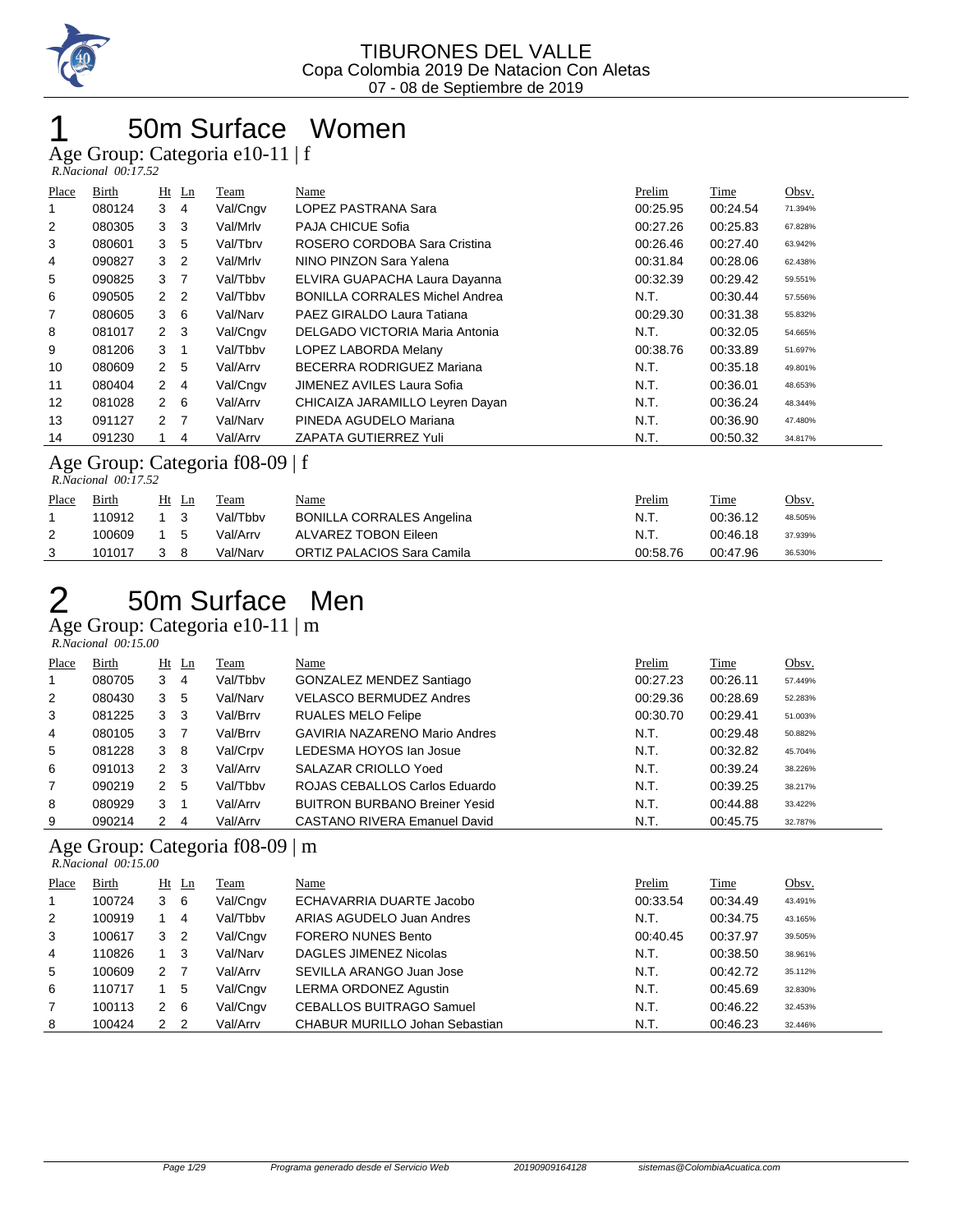

## 50m Surface Women

Age Group: Juvenil d12-13 | f

| R.Nacional 00:17.52 |  |
|---------------------|--|

| Place | Birth  |                | $Ht$ Ln | Team     | Name                                 | Prelim   | Time                | Obsv.   |
|-------|--------|----------------|---------|----------|--------------------------------------|----------|---------------------|---------|
| 1     | 060829 | $\mathbf{2}$   | 4       | Val/Tbrv | <b>CORRALES CABAL Luciana</b>        | 00:22.29 | 00:21.57            | 81.224% |
| 2     | 070402 | $\mathbf{2}$   | 5       | Val/Narv | <b>TORO DIAZ Paula Andrea</b>        | 00:24.13 | 00:22.75            | 77.011% |
| 3     | 061007 | $2\quad 6$     |         | Val/Tbrv | LOPEZ VELEZ Maria Alejandra          | 00:25.59 | 00:24.04            | 72.879% |
| 4     | 061204 | $2\quad 2$     |         | Val/Brrv | PENAGOS VARGAS Maria Jose            | 00:25.93 | 00:24.99            | 70.108% |
| 5     | 060522 | 2 <sub>7</sub> |         | Val/Brrv | RUAN JIMENEZ Isabella                | 00:27.02 | 00:26.52            | 66.063% |
| 6     | 070626 | $2 \quad 1$    |         | Val/Narv | <b>GALLEGO MEJIA Isabella</b>        | 00:28.67 | 00:27.08            | 64.697% |
| 7     | 071125 | 1              | 8       | Val/Narv | <b>ERAZO MUNOZ Maria Isabel</b>      | N.T.     | 00:28.03            | 62.504% |
| 8     | 060915 | $2 \quad 8$    |         | Val/Tbby | <b>BERNAL BELTRAN Gabriela</b>       | 00:29.96 | 00:28.05            | 62.460% |
| 9     | 070710 | $1 \quad$      | 5       | Val/Narv | MARTINEZ MUNOZ Julianna              | 00:33.06 | 00:28.08            | 62.393% |
| 10    | 060829 | 1              | 2       | Val/Cngv | <b>JIMENEZ AVILES Valeria</b>        | N.T.     | 00:28.78            | 60.876% |
| 11    | 070322 | 1              | 3       | Val/Arrv | <b>ACUNA CRESPO Sthepanie</b>        | 00:34.86 | 00:29.93            | 58.537% |
| 12    | 070220 |                | 4       | Val/Arrv | APARICIO RODRIGUEZ Sara              | 00:31.23 | 00:30.12            | 58.167% |
| 13    | 060512 | $\mathbf{1}$   | 6       | Val/Arrv | PALMETT VASQUEZ Diana De Los Angeles | N.T.     | 00:33.27            | 52.660% |
| 14    | 070821 | $1 \quad 1$    |         | Val/Mrlv | RAMIREZ MOSQUERA Salome              | N.T.     | 00:33.29            | 52.628% |
|       | 060811 | 2 <sub>3</sub> |         | Val/Cngv | OLAVE RUIZ Maria Jose                | 00:24.67 | <b>Disqualified</b> |         |
|       | 060928 | $1 \quad 7$    |         | Val/Crpv | <b>TABARES VILLEGAS Valentina</b>    | N.T.     | No Show             |         |

### 50m Surface Men

#### Age Group: Juvenil d12-13 | m  *R.Nacional 00:15.00*

| Place          | Birth  | $Ht$ Ln          |                | Team     | Name                              | Prelim   | Time     | Obsv.   |
|----------------|--------|------------------|----------------|----------|-----------------------------------|----------|----------|---------|
| 1              | 060522 | $2\quad 6$       |                | Val/Cngv | SUAREZ FAJARDO Anderson Santiago  | 00:24.10 | 00:20.61 | 72.780% |
| $\overline{2}$ | 060303 | 2                | -4             | Val/Brrv | PORTILLO MOLINA Daniel Felipe     | 00:22.99 | 00:22.54 | 66.548% |
| 3              | 060420 | $2^{\circ}$      | -5             | Val/Narv | VIVAS IDARRAGA Juan David         | 00:23.76 | 00:22.94 | 65.388% |
| 4              | 070202 | $2 \quad 3$      |                | Val/Brrv | CADAVID MENDEZ Mateo              | 00:23.92 | 00:23.03 | 65.132% |
| 5              | 070501 | 2 <sub>2</sub>   |                | Val/Cngv | <b>CASTILLO TORRES Juan David</b> | 00:24.48 | 00:23.04 | 65.104% |
| 6              | 060721 | 1                | 5              | Val/Mrlv | RODRIGUEZ PEREZ Juan Manuel       | N.T.     | 00:24.07 | 62.318% |
| 7              | 061215 | $\mathbf{2}$     | - 1            | Val/Brrv | PALOMINO FLECHAS Alejandro        | 00:25.76 | 00:25.96 | 57.781% |
| 8              | 070923 | $2 \overline{7}$ |                | Val/Mrlv | <b>GOMEZ PLAZA Miquel Angel</b>   | 00:24.88 | 00:27.64 | 54.269% |
| 9              | 070414 | $1\quad 2$       |                | Val/Narv | ARANGO PADILLA Juan Camilo        | N.T.     | 00:33.79 | 44.392% |
| 10             | 070728 | $2 \quad 8$      |                | Val/Arrv | ZAPATA LOPEZ Santiago             | 00:39.04 | 00:35.76 | 41.946% |
| 11             | 061206 |                  | -6             | Val/Arrv | CARABALI URBANO Brayan Alejandro  | N.T.     | 00:37.50 | 40.000% |
| 12             | 071015 | $1 \quad$        | $\overline{4}$ | Val/Arrv | MELENDEZ MIRA Juan Fernando       | 00:49.35 | 00:44.00 | 34.091% |
| 13             | 070915 | $1 \quad 7$      |                | Val/Arrv | <b>GIRON CAMPOS Jean Paul</b>     | N.T.     | 00:45.52 | 32.953% |
| 14             | 061019 |                  | 3              | Val/Arrv | URBANO CARABALI Andres Esteban    | N.T.     | 00:48.01 | 31.243% |

# 50m Surface Women

Age Group: Juvenil c14-15 | f

|              | $R. Nacional$ 00:17.52 |               |    |          |                                   |          |          |         |
|--------------|------------------------|---------------|----|----------|-----------------------------------|----------|----------|---------|
| Place        | <b>Birth</b>           | $Ht$ Ln       |    | Team     | Name                              | Prelim   | Time     | Obsv.   |
| $\mathbf{1}$ | 040110                 | $\mathcal{P}$ | 4  | Val/Tbrv | AYALA CAMACHO Sofia               | 00:20.36 | 00:21.02 | 83.349% |
| 2            | 041217                 | 2             | 5  | Val/Cngv | ALVAREZ HOYOS Valentina           | 00:20.90 | 00:23.17 | 75.615% |
| 3            | 041128                 | 2             | -3 | Val/Tbrv | <b>BOCANEGRA VALENCIA Valeria</b> | 00:20.94 | 00:23.74 | 73.799% |
| 4            | 050531                 | $\mathcal{P}$ | 2  | Val/Tbrv | RAMIREZ HURTADO Ana Maria         | 00:22.56 | 00:23.75 | 73.768% |
| 5            | 050405                 | $\mathcal{P}$ | 7  | Val/Mrlv | NINO PINZON Ana Maria             | 00:24.25 | 00:23.79 | 73.644% |
| 6            | 041111                 | 2             | 6  | Val/Tbrv | REINA SANCHEZ Roxana              | 00:21.84 | 00:24.39 | 71.833% |
| 7            | 051010                 |               | 5  | Val/Arrv | RAMOS POLANIA Danielle Marie      | 00:25.45 | 00:24.82 | 70.588% |
| 8            | 051031                 |               | 3  | Val/Tbrv | MUNOZ PALMA Sofia                 | N.T.     | 00:26.23 | 66.794% |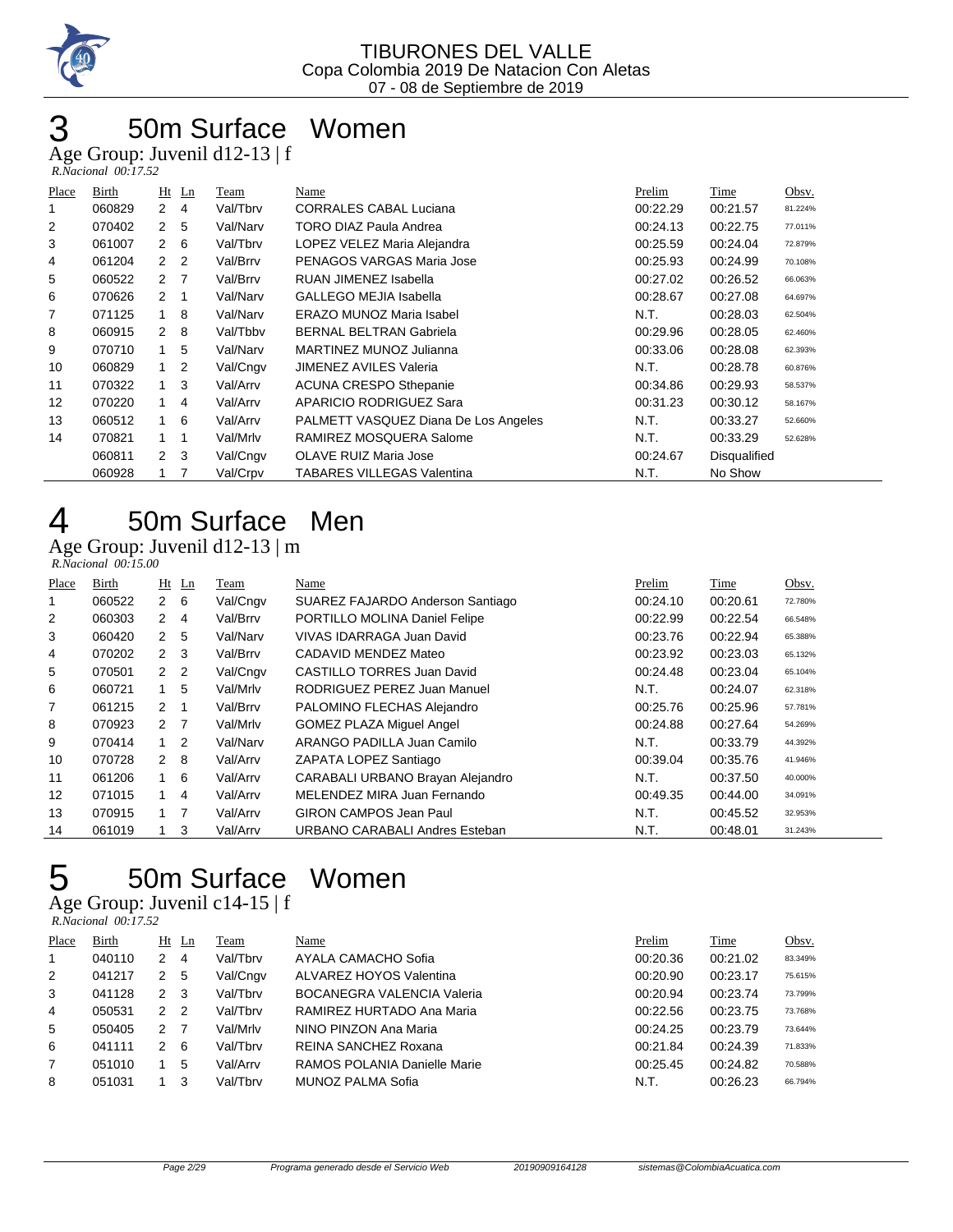

Continuing... Event: 5 50m Surface Age Group: JUVENIL C14-15 | F 050901 1 4 Val/Tbrv RESTREPO HENAO Mariana 1 1 00:24.31 No Show

# 6 50m Surface Men

Age Group: Juvenil b16-17 | m  *R.Nacional 00:15.00* 

| Place          | Birth  | Ht Ln |     | Team     | Name                                | Prelim   | Time     | Obsv.   |
|----------------|--------|-------|-----|----------|-------------------------------------|----------|----------|---------|
| $\overline{1}$ | 030319 | 3     | 4   | Val/Cngv | <b>MOLANO TORRES Andres Felipe</b>  | 00:16.35 | 00:17.40 | 86.207% |
| 2              | 031004 |       | 4   | Val/Tbrv | ARDILA MORENO Sebastian             | N.T.     | 00:19.79 | 75.796% |
| 3              | 030214 | 3     | - 3 | Val/Narv | CARDONA POLANCO Nicolas             | 00:22.02 | 00:21.33 | 70.323% |
| 4              | 030407 | 3     |     | Val/Narv | <b>JURADO MEDINA Juan Sebastian</b> | N.T.     | 00:25.47 | 58.893% |
| 5              | 021228 | 3     |     | Val/Mrlv | JARAMILLO ARROYO Juan Felipe        | N.T.     | 00:28.06 | 53.457% |
| 6              | 030505 | 3     | 8   | Val/Arrv | CASTILLO GOMEZ Juan Felipe          | N.T.     | 00:30.24 | 49.603% |

#### Age Group: Juvenil c14-15 | m  *R.Nacional 00:15.00*

| Place          | Birth  |                | $Ht$ Ln        | Team     | Name                             | Prelim   | <b>Time</b>  | Obsv.   |
|----------------|--------|----------------|----------------|----------|----------------------------------|----------|--------------|---------|
|                | 041013 | 3              | 5              | Val/Brrv | SEMANATE ALTURO Luis Santiago    | 00:20.97 | 00:20.66     | 72.604% |
| $\overline{2}$ | 050228 | 3              | - 6            | Val/Cngv | LETRADO HERMOSA Andres Felipe    | 00:24.10 | 00:21.61     | 69.412% |
| 3              | 040521 | $2 \quad 3$    |                | Val/Mrlv | HERRERA LABRADOR Juan Felipe     | N.T.     | 00:25.54     | 58.731% |
| 4              | 041023 | 2 <sub>2</sub> |                | Val/Mrlv | <b>BRITO CALLE Andres Felipe</b> | N.T.     | 00:26.42     | 56.775% |
| 5              | 050411 |                | 4              | Val/Tbby | QUINTERO DIAZ Alejandro          | N.T.     | 00:28.08     | 53.419% |
| 6              | 051122 | 3              | $\overline{2}$ | Val/Tbby | <b>HOUS DUQUE Alexandre</b>      | 00:30.43 | 00:29.92     | 50.134% |
| $\overline{7}$ | 050603 |                | 5              | Val/Narv | ERAZO MUNOZ Ricardo              | N.T.     | 00:30.46     | 49.245% |
| 8              | 040122 | 2              | 5              | Val/Arrv | ARROYAVE MIRA Andres Felipe      | N.T.     | 00:30.59     | 49.036% |
| 9              | 041004 | $2\quad 6$     |                | Val/Arrv | BERNAL BERMUDEZ Alejandro        | N.T.     | 00:32.54     | 46.097% |
| 10             | 050401 | 2 <sub>7</sub> |                | Val/Tbby | ROA SOTO Juan Diego              | N.T.     | 00:34.02     | 44.092% |
|                | 051203 |                | 3              | Val/Narv | RIVILLAS CEBALLLOS Juan David    | N.T.     | Disqualified |         |

### 7 50m Surface Women

Age Group: Mayores | f

| R.Nacional 00:17.52 |  |
|---------------------|--|
|                     |  |

| Team | Nat |
|------|-----|

| Place<br>$\overline{\phantom{a}}$ | Birth  | Ht | Ln | Team     | Name                   | Prelim<br>$\sim$ $\sim$ | Time     | Obsv.   |
|-----------------------------------|--------|----|----|----------|------------------------|-------------------------|----------|---------|
|                                   | 010825 |    |    | Val/Cngv | RUIZ MALAMBO Mercedes  | 00:19.27                | 00:20.69 | 84.679% |
| <u>.</u>                          | 991206 |    |    | Val/Tbrv | REINA SANCHEZ Catalina | 00:23.23                | 00:24.38 | 71.862% |

# 8 50m Surface Men

Age Group: Mayores | m  *R.Nacional 00:15.00* 

| Place | Birth  | $Ht$ Ln | Team     | <u>Name</u>                       | Prelim   | <u>Time</u> | Obsv.   |
|-------|--------|---------|----------|-----------------------------------|----------|-------------|---------|
|       | 881219 |         | Val/Mrlv | RAMOS MESLO Yobert                | N.T.     | 00:19.36    | 77.479% |
|       | 001223 | 4       | Val/Mrlv | <b>TEJADA OLARTE Kevin Manuel</b> | 00:22.61 | 00:22.42    | 66.905% |
| 3     | 960713 | 5       | Val/Tbbv | MARTINEZ HURTADO Jhoan Carlos     | 00:24.92 | 00:22.91    | 65.474% |
| 4     | 990521 | 6       | Val/Narv | GIL VALENCIA Jorge Steven         | N.T.     | 00:28.92    | 51.867% |

## 9 50m BiFins Women

Age Group: Categoria e10-11 | f<br>R.Nacional 00:22.03

| R.Nacional 00:22.03 |  |
|---------------------|--|
|---------------------|--|

| <b>Place</b> | Birth  |     | Ht Ln | Team     | <u>Name</u>                    | <b>Prelim</b> | Time     | <u>Obsv.</u> |
|--------------|--------|-----|-------|----------|--------------------------------|---------------|----------|--------------|
|              | 080501 | 2 5 |       | Val/Mrlv | <b>GOMEZ PITO Isabella</b>     | 00:32.30      | 00:29.96 | 73.531%      |
|              | 081017 | 28  |       | Val/Cngv | DELGADO VICTORIA Maria Antonia | N.T           | 00:30.79 | 71.549%      |
|              | 081206 | 26  |       | Val/Tbby | LOPEZ LABORDA Melany           | 00:33.65      | 00:31.30 | 70.383%      |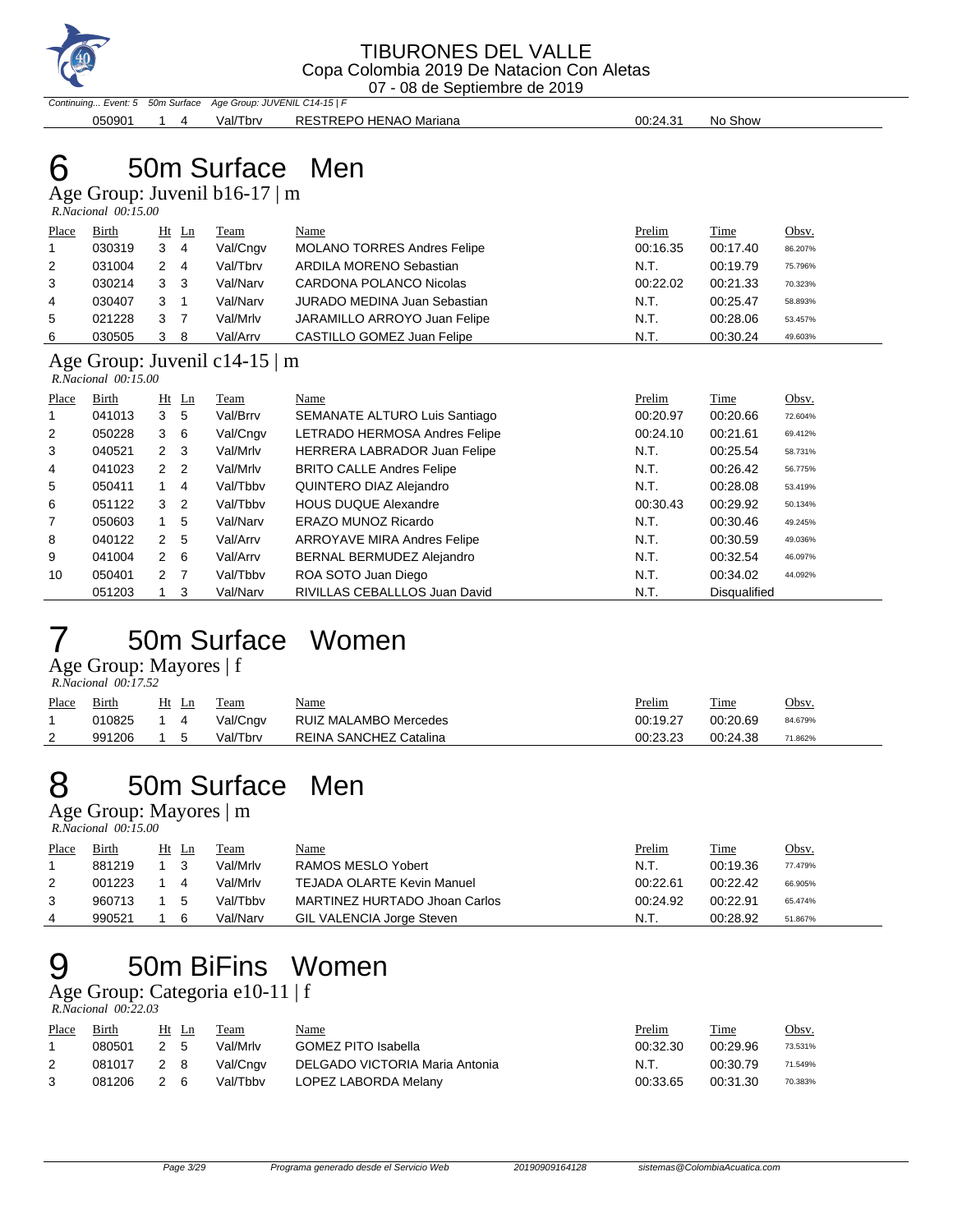

|    |        |     |     | Continuing Event: 9 50m BiFins Age Group: CATEGORIA E10-11   F |                                       |          |          |         |  |
|----|--------|-----|-----|----------------------------------------------------------------|---------------------------------------|----------|----------|---------|--|
| 4  | 080605 | 2   | -4  | Val/Narv                                                       | PAEZ GIRALDO Laura Tatiana            | 00:31.30 | 00:31.78 | 69.320% |  |
| 5  | 090505 |     | 2 3 | Val/Tbby                                                       | <b>BONILLA CORRALES Michel Andrea</b> | 00:33.25 | 00:32.17 | 68.480% |  |
| 6  | 081028 |     | 4   | Val/Arrv                                                       | CHICAIZA JARAMILLO Leyren Dayan       | N.T.     | 00:32.38 | 68.036% |  |
| 7  | 091127 |     | - 3 | Val/Narv                                                       | PINEDA AGUDELO Mariana                | N.T.     | 00:35.20 | 62.585% |  |
| 8  | 090720 |     | 5   | Val/Crpv                                                       | LONDONO LONDONO Sarai                 | N.T.     | 00:35.59 | 61.899% |  |
| 9  | 080404 | 2 7 |     | Val/Cngv                                                       | JIMENEZ AVILES Laura Sofia            | N.T.     | 00:35.62 | 61.847% |  |
| 10 | 080609 | 2   |     | Val/Arrv                                                       | <b>BECERRA RODRIGUEZ Mariana</b>      | N.T.     | 00:36.04 | 61.127% |  |
| 11 | 091230 |     | 6   | Val/Arrv                                                       | ZAPATA GUTIERREZ Yuli                 | N.T.     | 00:46.42 | 47.458% |  |

#### Age Group: Categoria f08-09 | f

 *R.Nacional 00:22.03* 

| Place | <b>Birth</b> | $Ht$ Ln | Team     | <u>Name</u>                      | <u>Prelim</u> | <b>Time</b> | <u>Obsv.</u> |
|-------|--------------|---------|----------|----------------------------------|---------------|-------------|--------------|
|       | 110912       |         | Val/Tbby | <b>BONILLA CORRALES Angelina</b> | 00:36.96      | 00:35.65    | 61.795%      |
| 2     | 100609       |         | Val/Arrv | ALVAREZ TOBON Eileen             | N.T.          | 00:38.41    | 57.355%      |
|       | 111210       |         | Val/Tbrv | JURADO MEDINA Ana Sofia          | N.T.          | 00:39.40    | 55.914%      |
| 4     | 101017       |         | Val/Narv | ORTIZ PALACIOS Sara Camila       | N.T.          | 01:14.05    | 29.750%      |

## 50m BiFins Men

Age Group: Categoria e10-11 | m

| Place          | Birth  | $Ht$ Ln        |     | <b>Team</b> | Name                                 | Prelim   | <b>Time</b>         | Obsv.   |
|----------------|--------|----------------|-----|-------------|--------------------------------------|----------|---------------------|---------|
| 1              | 080705 | $3 \quad 4$    |     | Val/Tbby    | GONZALEZ MENDEZ Santiago             | 00:27.80 | 00:28.46            | 68.236% |
| 2              | 090226 | 3 <sub>3</sub> |     | Val/Tbbv    | <b>VELEZ PONCE Samuel</b>            | 00:31.51 | 00:29.33            | 66.212% |
| 3              | 081025 | 38             |     | Val/Crpv    | ALBA HERNANDEZ Fedre Josue           | N.T.     | 00:30.44            | 63.798% |
| 4              | 080105 | 3 <sub>5</sub> |     | Val/Brrv    | GAVIRIA NAZARENO Mario Andres        | 00:30.64 | 00:30.90            | 62.848% |
| 5              | 080116 | 3 7            |     | Val/Crpv    | <b>HOLLOS LONDONO Juan Pablo</b>     | N.T.     | 00:35.79            | 54.261% |
| 6              | 081228 | 2 4            |     | Val/Crpv    | LEDESMA HOYOS Ian Josue              | N.T.     | 00:36.59            | 53.075% |
| $\overline{7}$ | 080929 | 3 1            |     | Val/Arrv    | <b>BUITRON BURBANO Breiner Yesid</b> | N.T.     | 00:38.29            | 50.718% |
| 8              | 091013 | $2 \quad 6$    |     | Val/Arrv    | SALAZAR CRIOLLO Yoed                 | N.T.     | 00:38.40            | 50.573% |
| 9              | 090219 | 2 <sub>3</sub> |     | Val/Tbby    | ROJAS CEBALLOS Carlos Eduardo        | N.T.     | 00:38.66            | 50.233% |
|                | 090214 | 2              | - 5 | Val/Arrv    | <b>CASTANO RIVERA Emanuel David</b>  | N.T.     | <b>Disqualified</b> |         |

#### Age Group: Categoria f08-09 | m

 *R.Nacional 00:19.42* 

| Place | Birth  |                | $Ht$ Ln        | Team     | <u>Name</u>                     | Prelim   | Time     | Obsv.   |
|-------|--------|----------------|----------------|----------|---------------------------------|----------|----------|---------|
|       | 100919 |                | 4              | Val/Tbby | ARIAS AGUDELO Juan Andres       | N.T.     | 00:32.26 | 60.198% |
| 2     | 110826 | $1 \quad 3$    |                | Val/Narv | DAGLES JIMENEZ Nicolas          | N.T.     | 00:33.89 | 57.303% |
| 3     | 100724 | 3              | - 6            | Val/Cngv | ECHAVARRIA DUARTE Jacobo        | 00:33.64 | 00:35.25 | 55.092% |
| 4     | 100617 | 3 <sub>2</sub> |                | Val/Cngv | <b>FORERO NUNES Bento</b>       | 00:37.16 | 00:36.14 | 53.735% |
| 5     | 100609 | 2              |                | Val/Arrv | SEVILLA ARANGO Juan Jose        | N.T.     | 00:37.82 | 51.348% |
| 6     | 110717 |                | 5              | Val/Cngv | LERMA ORDONEZ Agustin           | N.T.     | 00:40.93 | 47.447% |
| 7     | 100113 | $\overline{2}$ | $\overline{2}$ | Val/Cngv | <b>CEBALLOS BUITRAGO Samuel</b> | N.T.     | 00:41.31 | 47.010% |
| 8     | 100424 | 2              |                | Val/Arrv | CHABUR MURILLO Johan Sebastian  | N.T.     | 00:44.87 | 43.281% |

# 50m BiFins Women

#### Age Group: Juvenil d12-13 | f  *R.Nacional 00:22.03*

| Place | Birth  | Ht | Ln | Team     | Name                          | Prelim   | <b>Time</b> | Obsv.   |
|-------|--------|----|----|----------|-------------------------------|----------|-------------|---------|
|       | 070402 |    | 4  | Val/Narv | <b>TORO DIAZ Paula Andrea</b> | 00:27.36 | 00:25.99    | 84.763% |
| 2     | 060811 | 2  | -5 | Val/Cngv | OLAVE RUIZ Maria Jose         | 00.27.53 | 00:27.25    | 80.844% |
| 3     | 071216 |    | -6 | Val/Mrlv | MINA MURILLO Danna Lucia      | 00:29.23 | 00:28.41    | 77.543% |
| 4     | 060522 |    | -3 | Val/Brrv | RUAN JIMENEZ Isabella         | 00:28.11 | 00:28.42    | 77.516% |
| 5     | 070821 | 2  | -2 | Val/Mrlv | RAMIREZ MOSQUERA Salome       | 00:29.25 | 00:28.43    | 77.489% |
| 6     | 061204 |    |    | Val/Brrv | PENAGOS VARGAS Maria Jose     | 00:30.01 | 00:28.44    | 77.461% |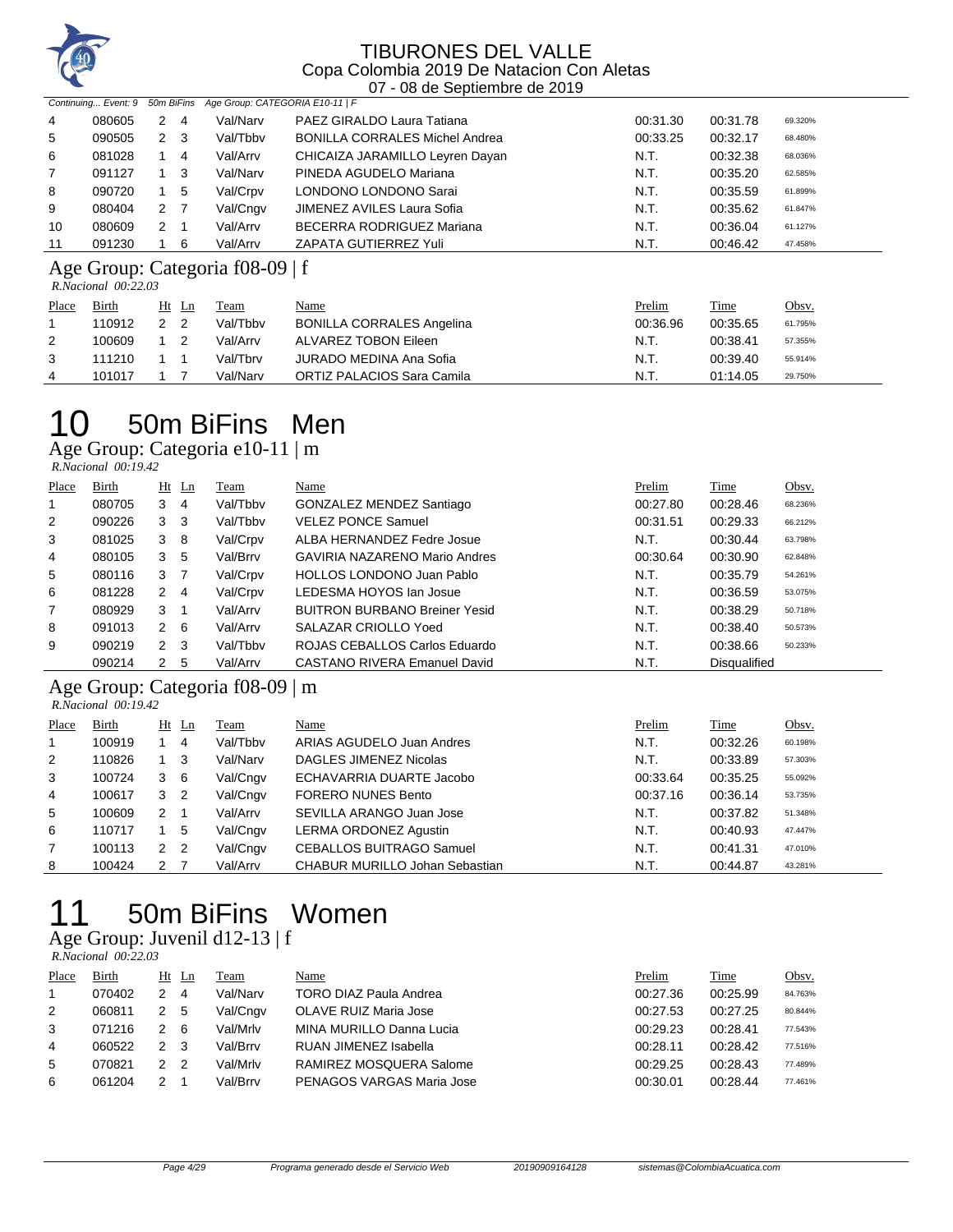

| Continuing Event: 11 |        |     |            | 50m BiFins Age Group: JUVENIL D12-13   F |                                      |          |          |         |
|----------------------|--------|-----|------------|------------------------------------------|--------------------------------------|----------|----------|---------|
| $\overline{7}$       | 070626 | 2 7 |            | Val/Narv                                 | <b>GALLEGO MEJIA Isabella</b>        | 00:29.70 | 00:28.45 | 77.434% |
| 8                    | 071125 |     |            | Val/Narv                                 | <b>ERAZO MUNOZ Maria Isabel</b>      | N.T.     | 00:29.39 | 74.957% |
| 9                    | 060915 |     | 2 8        | Val/Tbby                                 | <b>BERNAL BELTRAN Gabriela</b>       | 00:30.22 | 00:29.50 | 74.678% |
| 10                   | 070710 |     | - 3        | Val/Narv                                 | MARTINEZ MUNOZ Julianna              | 00:31.83 | 00:29.97 | 73.507% |
| 11                   | 060829 |     | $1\quad 2$ | Val/Cngv                                 | <b>JIMENEZ AVILES Valeria</b>        | N.T.     | 00:30.48 | 72.277% |
| 12                   | 060512 |     | - 6        | Val/Arrv                                 | PALMETT VASQUEZ Diana De Los Angeles | 00:32.05 | 00:30.49 | 72.253% |
| 13                   | 070220 |     | 5          | Val/Arrv                                 | <b>APARICIO RODRIGUEZ Sara</b>       | 00:30.83 | 00:31.03 | 70.996% |
| 14                   | 070322 |     | -4         | Val/Arrv                                 | <b>ACUNA CRESPO Sthepanie</b>        | 00:30.80 | 00:42.56 | 51.762% |
|                      | 060928 |     |            | Val/Crpv                                 | <b>TABARES VILLEGAS Valentina</b>    | N.T.     | No Show  |         |

# 50m BiFins Men

Age Group: Juvenil d12-13 | m  *R.Nacional 00:19.42* 

| Place | Birth  |                | $Ht$ Ln        | Team     | Name                             | Prelim   | Time     | Obsv.   |
|-------|--------|----------------|----------------|----------|----------------------------------|----------|----------|---------|
|       | 060420 | $\mathbf{2}$   | 4              | Val/Narv | VIVAS IDARRAGA Juan David        | 00:24.48 | 00:23.91 | 81.221% |
| 2     | 070501 | 2 <sub>5</sub> |                | Val/Cngv | CASTILLO TORRES Juan David       | 00:25.07 | 00:24.38 | 79.655% |
| 3     | 060303 | 1              | 5              | Val/Brrv | PORTILLO MOLINA Daniel Felipe    | N.T.     | 00:24.94 | 77.867% |
| 4     | 060522 | 1.             | 4              | Val/Cngv | SUAREZ FAJARDO Anderson Santiago | 00:46.85 | 00:24.97 | 77.773% |
| 5     | 060908 | 2 <sub>3</sub> |                | Val/Brrv | LOPEZ BERNAL Juan Jeronimo       | 00:25.56 | 00:25.31 | 76.729% |
| 6     | 060721 | $\mathbf{2}$   | - 6            | Val/Mrlv | RODRIGUEZ PEREZ Juan Manuel      | 00:27.47 | 00:25.80 | 75.271% |
| 7     | 070528 | $2^{\circ}$    | $\overline{7}$ | Val/Mrlv | <b>GIRON OSORIO Sebastian</b>    | 00:28.45 | 00:27.11 | 71.634% |
| 8     | 070622 | 2 <sub>2</sub> |                | Val/Mrlv | MENESES ARDILA Basilio           | 00:27.60 | 00:27.50 | 70.618% |
| 9     | 060523 | $\mathbf{1}$   | 3              | Val/Tbrv | GIRALDO MEDINA Joseph Daniel     | N.T.     | 00:27.99 | 69.382% |
| 10    | 070414 | $1 \quad$      | $\overline{7}$ | Val/Narv | ARANGO PADILLA Juan Camilo       | N.T.     | 00:32.37 | 59.994% |
| 11    | 070728 | 2 1            |                | Val/Arrv | ZAPATA LOPEZ Santiago            | 00:32.70 | 00:32.84 | 59.135% |
| 12    | 061019 | 1              | -6             | Val/Arrv | URBANO CARABALI Andres Esteban   | N.T.     | 00:34.05 | 57.034% |
| 13    | 071015 | 2 8            |                | Val/Arrv | MELENDEZ MIRA Juan Fernando      | 00:36.48 | 00:34.47 | 56.339% |
| 14    | 061206 | 1              | 2              | Val/Arrv | CARABALI URBANO Brayan Alejandro | N.T.     | 00:40.15 | 48.369% |
| 15    | 070915 |                |                | Val/Arrv | <b>GIRON CAMPOS Jean Paul</b>    | N.T.     | 00:40.99 | 47.377% |

# 50m BiFins Women

Age Group: Juvenil b16-17 | f

| R.Nacional 00:22.03 |  |
|---------------------|--|

| Place | Birth                                         |                                          | Ht Ln | Team     | Name                           | <b>Prelim</b> | <b>Time</b> | Obsv.   |  |  |
|-------|-----------------------------------------------|------------------------------------------|-------|----------|--------------------------------|---------------|-------------|---------|--|--|
|       | 030601                                        | $\begin{array}{ccc} & 1 & 3 \end{array}$ |       | Val/Brrv | HUERTAS PEREIRA Darlyn Juliana | 00:26.47      | 00:25.91    | 85.025% |  |  |
|       | 030513                                        |                                          |       | Val/Tbrv | NUNES MOTTA Maria Camila       | N.T.          | 00:30.33    | 72.634% |  |  |
|       | $\Lambda$ co Croup: Invenil of $\Lambda$ 15 f |                                          |       |          |                                |               |             |         |  |  |

#### Age Group: Juvenil c14-15 | f

|       | $R. Nacional$ 00:22.03 |    |    |          |                              |          |          |         |  |  |  |  |
|-------|------------------------|----|----|----------|------------------------------|----------|----------|---------|--|--|--|--|
| Place | Birth                  | Ht | Ln | Team     | Name                         | Prelim   | Time     | Obsv.   |  |  |  |  |
|       | 040110                 |    | 4  | Val/Tbrv | AYALA CAMACHO Sofia          | 00:24.68 | 00:25.36 | 86.869% |  |  |  |  |
| 2     | 051010                 |    | 5  | Val/Arry | RAMOS POLANIA Danielle Marie | 00:26.15 | 00:26.30 | 83.764% |  |  |  |  |
| 3     | 050405                 |    | 6  | Val/Mrlv | NINO PINZON Ana Maria        | 00:27.60 | 00:27.76 | 79.359% |  |  |  |  |
| 4     | 051031                 |    |    | Val/Tbrv | MUNOZ PALMA Sofia            | N.T.     | 00:29.37 | 75.009% |  |  |  |  |
|       | 050901                 |    |    | Val/Tbrv | RESTREPO HENAO Mariana       | 00:27.65 | No Show  |         |  |  |  |  |

# 50m BiFins Men

Age Group: Juvenil b16-17 | m

|              | R.Nacional 00:19.42 |               |                |          |                            |          |          |         |  |  |  |  |  |  |
|--------------|---------------------|---------------|----------------|----------|----------------------------|----------|----------|---------|--|--|--|--|--|--|
| <b>Place</b> | Birth               |               | Ht Ln          | Team     | <u>Name</u>                | Prelim   | Time     | Obsv.   |  |  |  |  |  |  |
|              | 030214              | 35            |                | Val/Narv | CARDONA POLANCO Nicolas    | 00:23.53 | 00:22.50 | 86.311% |  |  |  |  |  |  |
|              | 020630              | $\mathcal{R}$ | $\overline{4}$ | Val/Tbrv | MARTINEZ GUZMAN Juan Pablo | 00:23.06 | 00:22.67 | 85.664% |  |  |  |  |  |  |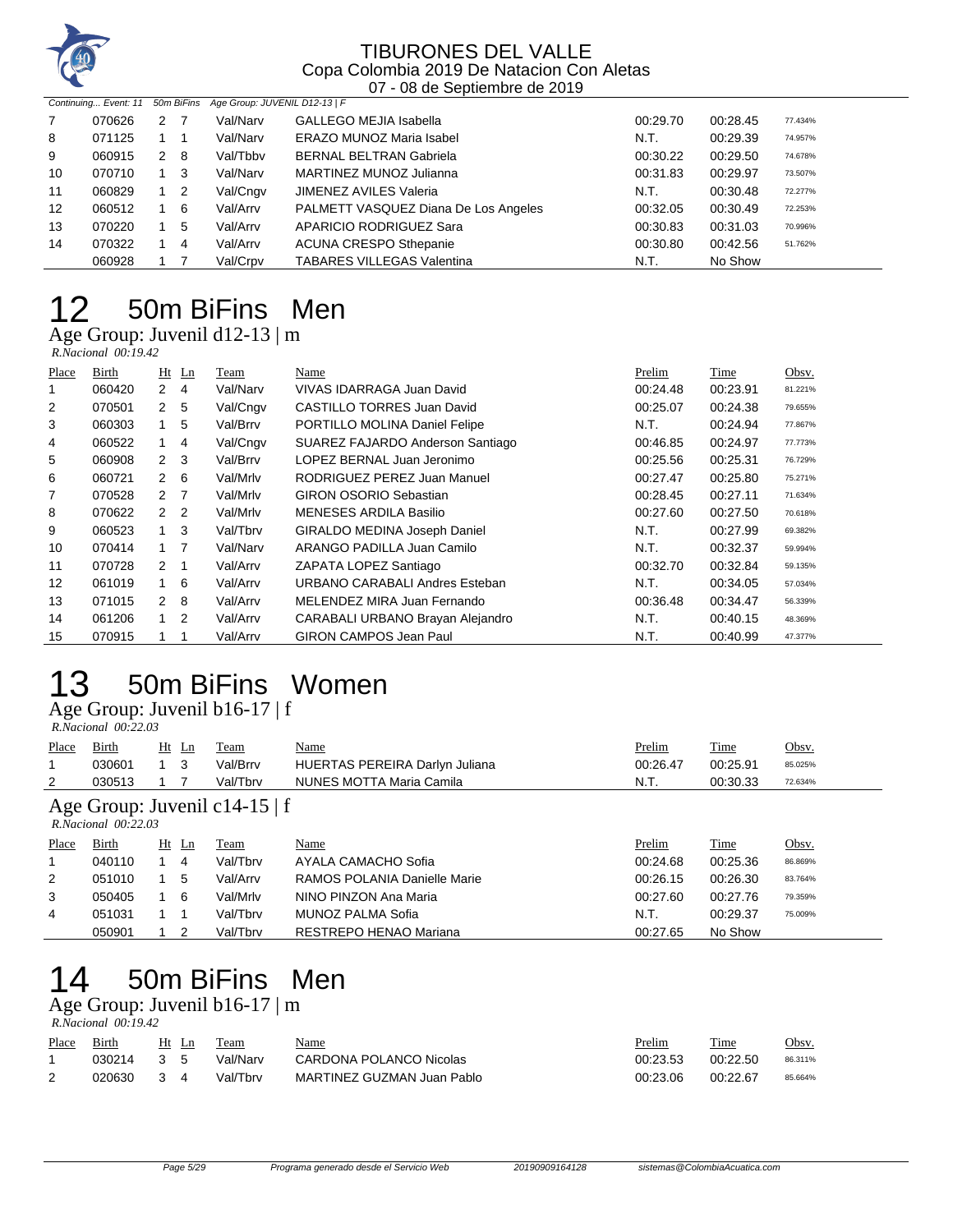

#### TIBURONES DEL VALLE Copa Colombia 2019 De Natacion Con Aletas

|       |                                                           |                |                |                               | 07 - 08 de Septiembre de 2019       |          |                     |         |  |  |  |
|-------|-----------------------------------------------------------|----------------|----------------|-------------------------------|-------------------------------------|----------|---------------------|---------|--|--|--|
|       | Continuing Event: 14                                      |                | 50m BiFins     | Age Group: JUVENIL B16-17   M |                                     |          |                     |         |  |  |  |
| 3     | 031004                                                    | $\overline{2}$ | $\overline{2}$ | Val/Tbrv                      | ARDILA MORENO Sebastian             | N.T.     | 00:23.90            | 81.255% |  |  |  |
| 4     | 030407                                                    | 2              | 3              | Val/Narv                      | <b>JURADO MEDINA Juan Sebastian</b> | N.T.     | 00:24.88            | 78.055% |  |  |  |
| 5     | 021228                                                    | 3              | 7              | Val/Mrlv                      | JARAMILLO ARROYO Juan Felipe        | 00:26.89 | 00:25.94            | 74.865% |  |  |  |
| 6     | 030505                                                    | 2              | 6              | Val/Arrv                      | CASTILLO GOMEZ Juan Felipe          | N.T.     | 00:29.03            | 66.896% |  |  |  |
|       | Age Group: Juvenil c14-15 $\mid$ m<br>R.Nacional 00:19.42 |                |                |                               |                                     |          |                     |         |  |  |  |
| Place | Birth                                                     | Ht             | Ln             | Team                          | Name                                | Prelim   | Time                | Obsv.   |  |  |  |
|       | 041013                                                    | 3              | 3              | Val/Brrv                      | SEMANATE ALTURO Luis Santiago       | 00:24.82 | 00:23.86            | 81.391% |  |  |  |
| 2     | 040521                                                    | 3              | 2              | Val/Mrlv                      | <b>HERRERA LABRADOR Juan Felipe</b> | 00:26.37 | 00:23.87            | 81.357% |  |  |  |
| 3     | 050615                                                    | 3              | 6              | Val/Brrv                      | ARANGO CADAVID Santiago             | 00:25.65 | 00:25.39            | 76.487% |  |  |  |
| 4     | 051216                                                    | 2              | $\overline{4}$ | Val/Brrv                      | <b>GOMEZ ROSAS Jeronimo</b>         | 00:27.35 | 00:26.58            | 73.062% |  |  |  |
| 5     | 050721                                                    | 1              | 7              | Val/Brrv                      | <b>GARCIA AVILA AVILA Julian</b>    | N.T.     | 00:26.80            | 72.463% |  |  |  |
| 6     | 051122                                                    | 3              | 8              | Val/Tbby                      | <b>HOUS DUQUE Alexandre</b>         | 00:27.33 | 00:26.86            | 72.301% |  |  |  |
| 7     | 050822                                                    | 3              | $\mathbf{1}$   | Val/Mrlv                      | <b>MURILLO PEREZ Pablo</b>          | 00:27.15 | 00:26.87            | 72.274% |  |  |  |
| 8     | 040609                                                    | 2              | $\mathbf 1$    | Val/Brrv                      | CHICA GUEVARA Camilo                | N.T.     | 00:26.96            | 72.033% |  |  |  |
| 9     | 041004                                                    | 2              | 8              | Val/Arrv                      | <b>BERNAL BERMUDEZ Alejandro</b>    | N.T.     | 00:27.81            | 69.831% |  |  |  |
| 10    | 040122                                                    | $\overline{2}$ | $\overline{7}$ | Val/Arrv                      | <b>ARROYAVE MIRA Andres Felipe</b>  | N.T.     | 00:28.77            | 67.501% |  |  |  |
| 11    | 041111                                                    | 1              | 5              | Val/Brrv                      | <b>GOMEZ OSORIO Eduardo</b>         | N.T.     | 00:29.60            | 65.608% |  |  |  |
| 12    | 050401                                                    |                | 6              | Val/Tbby                      | ROA SOTO Juan Diego                 | N.T.     | 00:29.61            | 65.586% |  |  |  |
| 13    | 050603                                                    | 1              | 2              | Val/Narv                      | ERAZO MUNOZ Ricardo                 | N.T.     | 00:29.62            | 65.564% |  |  |  |
| 14    | 051203                                                    | 1              | 1              | Val/Narv                      | RIVILLAS CEBALLLOS Juan David       | N.T.     | 00:29.72            | 65.343% |  |  |  |
| 15    | 050411                                                    | 2              | 5              | Val/Tbbv                      | QUINTERO DIAZ Alejandro             | 00:35.26 | 00:31.49            | 61.670% |  |  |  |
| 16    | 050123                                                    | 1              | 3              | Val/Tbrv                      | SALAMANCA CESPEDES Sebastian        | N.T.     | 00:33.74            | 57.558% |  |  |  |
|       | 041023                                                    | 1              | 4              | Val/Mrlv                      | <b>BRITO CALLE Andres Felipe</b>    | N.T.     | <b>Disqualified</b> |         |  |  |  |

# 50m BiFins Women

Age Group: Mayores | f  *R.Nacional 00:22.03* 

| Place | <b>Birth</b> | Ht Ln          | Team     | <u>Name</u>                  | <u>Prelim</u> | Time     | Obsv.   |
|-------|--------------|----------------|----------|------------------------------|---------------|----------|---------|
|       | 010907       | $1\quad 5$     | Val/Cngv | ECHEVERRI GIL Melany Tatiana | N.T.          | 00:26.86 | 82.018% |
| 2     | 950119       | $\overline{4}$ | Val/Cofm | TORO MUNOZ Ana Maria         | N.T.          | 00:28.54 | 77.190% |

# 50m BiFins Men

Age Group: Mayores | m  *R.Nacional 00:19.42* 

| Place | Birth  | Ht Ln | <b>Team</b> | Name                                  | Prelim   | Time     | Obsv.   |
|-------|--------|-------|-------------|---------------------------------------|----------|----------|---------|
|       | 970718 | -4    | Val/Crpv    | ROMERO PIEDRAHITA Sebastian           | 00:22.84 | 00:22.33 | 86.968% |
| 2     | 981229 | 5     | Val/Tbrv    | MOSQUERA IBAGON Juan Fernando         | 00:23.04 | 00:22.50 | 86.311% |
| 3     | 960713 |       | Val/Tbby    | MARTINEZ HURTADO Jhoan Carlos         | 00:23.19 | 00:22.77 | 85.288% |
| 4     | 951005 |       | Val/Tbrv    | <b>PALTA LOPEZ Cristhian Mauricio</b> | N.T.     | 00:22.99 | 84.472% |
| 5     | 001223 | - 6   | Val/Mrlv    | <b>TEJADA OLARTE Kevin Manuel</b>     | 00:27.31 | 00:27.18 | 71.450% |
| 6     | 990521 |       | Val/Narv    | GIL VALENCIA Jorge Steven             | N.T.     | 00:30.13 | 64.454% |

# 50m BiFins Women

Age Group: 34 - 45 years | f  *R.Nacional 00:22.03* 

| Place | Birth  | Ht | Team     | <u>Name</u>                        | <u>Prelim</u> | <b>Time</b> | Obsv.   |
|-------|--------|----|----------|------------------------------------|---------------|-------------|---------|
|       | 800617 |    | Val/Narv | OLAYA ACOSTA Lorena Maria          | N.T.          | 00:32.73    | 67.308% |
|       | 830507 |    | Val/Cofm | HERNANDEZ ARROLLAVE Angelica Maria | N.T.          | 00:35.60    | 61.882% |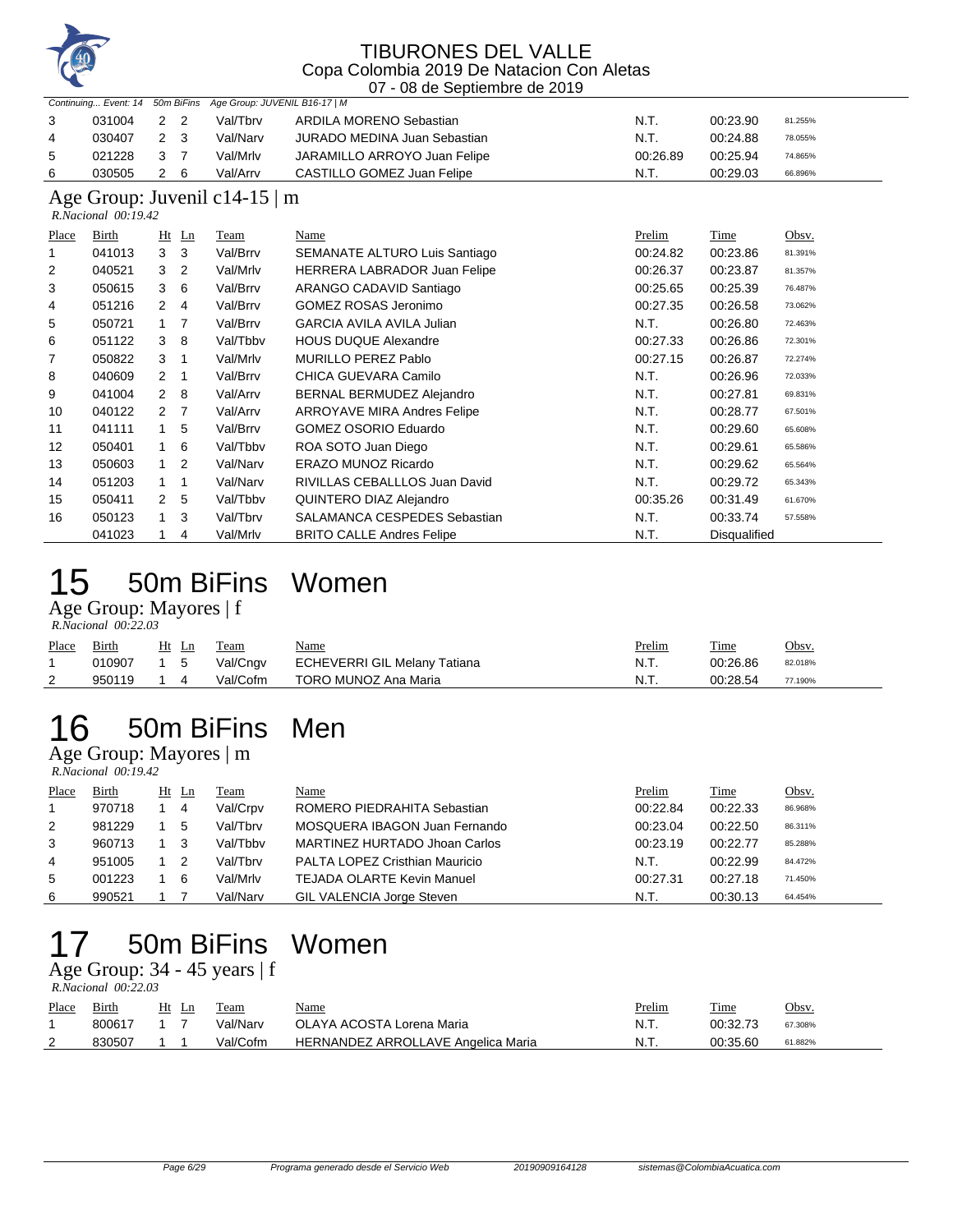

## 50m BiFins Women

Age Group: 46 - 74 years | f  *R.Nacional 00:22.03* 

| Place | Birth  |   | $Ht$ Ln        | Team     | Name                                  | Prelim   | <b>Time</b> | <u>Obsv.</u> |
|-------|--------|---|----------------|----------|---------------------------------------|----------|-------------|--------------|
|       | 591028 |   | 4              | Val/Tbrv | CASTILLO PEREZ Navibe                 | N.T.     | 00:29.87    | 73.753%      |
| 2     | 740812 | 0 | $\overline{0}$ | Val/Cofm | <b>GARCIA PEREZ Yudi Janeth</b>       | 00:34.80 | 00:34.80    | 63.305%      |
| 3     | 690306 |   | - 3            | Val/Cofm | CHAMORRO MORENO Monica Sofia          | N.T.     | 00:38.78    | 56.808%      |
| 4     | 680924 |   | 5              | Val/Tbrv | <b>MONSALVE MARIN Gloria Patricia</b> | N.T.     | 00:42.01    | 52.440%      |
|       | 740522 |   | 6              | Val/Crpv | RENGIFO CAICEDO Adriana               | N.T.     | No Show     |              |

## 18 50m BiFins Men

Age Group: 34 - 45 years | m<br>*RNacional 00:19.42* 

|       | $R. Nacional$ 00:19.42 |             |    |          |                                      |          |          |         |  |  |  |  |  |
|-------|------------------------|-------------|----|----------|--------------------------------------|----------|----------|---------|--|--|--|--|--|
| Place | Birth                  | $Ht$ Ln     |    | Team     | Name                                 | Prelim   | Time     | Obsv.   |  |  |  |  |  |
|       | 740212                 | $0\quad 0$  |    | Val/Mrlv | VASQUEZ GOMEZ Robinson               | 00:26.15 | 00:26.15 | 74.264% |  |  |  |  |  |
| 2     | 751102                 |             | -6 | Val/Cngv | LOPEZ RODRIGUEZ Alexander            | N.T.     | 00:26.58 | 73.062% |  |  |  |  |  |
| 3     | 740703                 | $0\quad 0$  |    | Val/Tbrv | REINA CLAVIJO Yesid                  | 00:26.76 | 00:26.76 | 72.571% |  |  |  |  |  |
| 4     | 820720                 | $1\quad 2$  |    | Val/Cofm | <b>GUACHETA PANTOJA Jhon Gabriel</b> | N.T.     | 00:28.27 | 68.695% |  |  |  |  |  |
| 5     | 830316                 |             |    | Val/Cofm | VIQUE CARDONA John Edier             | N.T.     | 00:29.39 | 66.077% |  |  |  |  |  |
| 6     | 800314                 | $2 \quad 4$ |    | Val/Tbby | MESA SUAREZ Edward Augusto           | 00:30.58 | 00:31.41 | 61.827% |  |  |  |  |  |
|       | 490916                 | $0\quad 0$  |    | Val/Arre | <b>LEON GARCES Adolfo</b>            | 00:38.09 | 00:38.09 | 50.985% |  |  |  |  |  |

### Age Group: 46 - 74 years | m

|       | $R. Nacional$ 00:19.42 |                |         |          |                                     |        |                     |         |
|-------|------------------------|----------------|---------|----------|-------------------------------------|--------|---------------------|---------|
| Place | Birth                  |                | $Ht$ Ln | Team     | Name                                | Prelim | Time                | Obsv.   |
| 1.    | 670401                 | 2 7            |         | Val/Mrlv | ALVAREZ VARGAS Francisco Javier     | N.T.   | 00:26.26            | 73.953% |
| 2     | 720303                 | $2 \quad 8$    |         | Val/Tbrv | <b>CORRALES GOMEZ Robert Fabian</b> | N.T.   | 00:26.81            | 72.436% |
| 3     | 560118                 | 2 5            |         | Val/Tbrv | FERNANDEZ NARVAEZ Mauricio Eduardo  | N.T.   | 00:27.07            | 71.740% |
| 4     | 710608                 | $2 \quad 1$    |         | Val/Cngv | CASTILLO COBALEDA Diego             | N.T.   | 00:27.21            | 71.371% |
| 5     | 721122                 |                | 4       | Val/Tbrv | ARDILA NANEZ Carlos Alberto         | N.T.   | 00:28.43            | 68.308% |
| 6     | 581023                 | 2 <sub>3</sub> |         | Val/Tbrv | <b>AVEIGA CEDENO Tony Bismarck</b>  | N.T.   | 00:31.15            | 62.343% |
|       | 610721                 | 2              | -6      | Val/Tbrv | ESTRADA JARAMILLO Carlos Eduardo    | N.T.   | 00:32.32            | 60.087% |
|       | 660713                 | 2 <sub>2</sub> |         | Val/Cofm | JIMENEZ MILLAN Luis Alfonso         | N.T.   | <b>Disqualified</b> |         |
|       | 460715                 |                | 8       | Val/Arrv | ARANGO JARAMILLO Hernan             | N.T.   | No Show             |         |

# 19 400m Surface Women

Age Group: Categoria e10-11 | f

|       | R.Nacional 03:24.67 |  |         |          |                               |          |          |         |  |  |  |  |
|-------|---------------------|--|---------|----------|-------------------------------|----------|----------|---------|--|--|--|--|
| Place | Birth               |  | $Ht$ Ln | Team     | Name                          | Prelim   | Time     | Obsv.   |  |  |  |  |
|       | 080124              |  | 4       | Val/Cngv | LOPEZ PASTRANA Sara           | 04:33.98 | 04:24.58 | 77.357% |  |  |  |  |
| 2     | 080305              |  | 5       | Val/Mrlv | <b>PAJA CHICUE Sofia</b>      | 04:50.50 | 04:39.40 | 73.253% |  |  |  |  |
| 3     | 080501              |  | -3      | Val/Mrlv | <b>GOMEZ PITO Isabella</b>    | 04:57.51 | 04:53.40 | 69.758% |  |  |  |  |
| 4     | 080601              |  | -6      | Val/Tbrv | ROSERO CORDOBA Sara Cristina  | 05:07.87 | 04:54.68 | 69.455% |  |  |  |  |
| 5     | 090827              |  | -2      | Val/Mrlv | NINO PINZON Sara Yalena       | 05:39.95 | 05:03.06 | 67.534% |  |  |  |  |
| 6     | 090825              |  |         | Val/Tbby | ELVIRA GUAPACHA Laura Dayanna | 05:50.29 | 05:07.19 | 66.627% |  |  |  |  |
|       |                     |  |         |          |                               |          |          |         |  |  |  |  |

#### Age Group: Categoria f08-09 | f

|       | $R. Nacional$ 03:24.67 |       |          |                            |               |                     |       |  |  |  |  |  |  |
|-------|------------------------|-------|----------|----------------------------|---------------|---------------------|-------|--|--|--|--|--|--|
| Place | <b>Birth</b>           | Ht Ln | Team     | <u>Name</u>                | <b>Prelim</b> | Time                | Obsv. |  |  |  |  |  |  |
|       | 101017                 |       | Val/Narv | ORTIZ PALACIOS Sara Camila | 09:43.26      | <b>Disqualified</b> |       |  |  |  |  |  |  |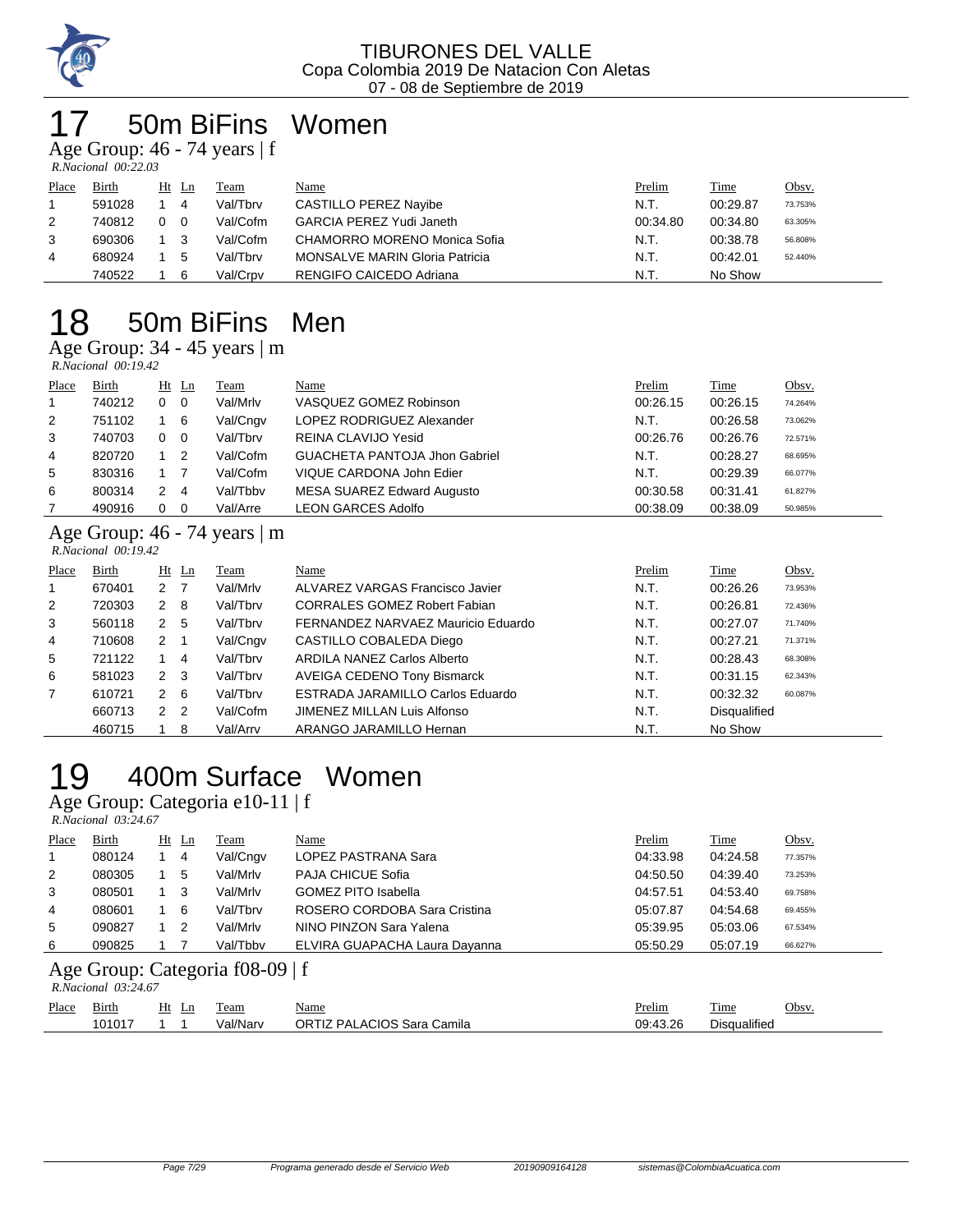

### 20 400m Surface Men

Age Group: Categoria e10-11 | m

 *R.Nacional 03:00.35* 

| Place | Birth  | Ht | -Ln          | Team     | <u>Name</u>               | Prelim   | Time     | Obsv.   |
|-------|--------|----|--------------|----------|---------------------------|----------|----------|---------|
|       | 090226 |    |              | Val/Tbby | <b>VELEZ PONCE Samuel</b> | 04:59.42 | 04:58.17 | 60.486% |
|       | 081225 |    | $\mathbf{b}$ | Val/Brrv | RUALES MELO Felipe        | 05:18.82 | 04:58.89 | 60.340% |
|       | 080430 |    |              | Val/Narv | VELASCO BERMUDEZ Andres   | 05:32.76 | 05:30.54 | 54.562% |

# 21 400m Surface Women

 $\overline{Age}$  Group: Juvenil d12-13 | f

|       | $R. Nacional$ 03:24.67 |       |          |                               |          |          |         |
|-------|------------------------|-------|----------|-------------------------------|----------|----------|---------|
| Place | Birth                  | Ht Ln | Team     | Name                          | Prelim   | Time     | Obsv.   |
|       | 070605                 | 5     | Val/Tbby | SOTO DELGADO Valentina        | 04:40.36 | 04:24.89 | 77.266% |
| 2     | 060829                 | 4     | Val/Tbrv | <b>CORRALES CABAL Luciana</b> | 04:11.07 | 04:25.40 | 77.118% |
| 3     | 061007                 |       | Val/Tbrv | LOPEZ VELEZ Maria Alejandra   | 04:49.57 | 04:28.69 | 76.173% |
| 4     | 060829                 | 6     | Val/Cngv | JIMENEZ AVILES Valeria        | N.T.     | 04:50.16 | 70.537% |
| 5.    | 071216                 |       | Val/Mrlv | MINA MURILLO Danna Lucia      | N.T.     | 04:57.06 | 68.899% |

# 22 400m Surface Men

Age Group: Juvenil d12-13 | m

 *R.Nacional 03:00.35* 

| Place | Birth  | Ht Ln | Team     | Name                             | Prelim   | Time     | Obsv.   |
|-------|--------|-------|----------|----------------------------------|----------|----------|---------|
|       | 070923 | -4    | Val/Mrlv | <b>GOMEZ PLAZA Miguel Angel</b>  | 04:19.92 | 04:10.47 | 72.005% |
| 2     | 060522 | - 6   | Val/Cngv | SUAREZ FAJARDO Anderson Santiago | 04:25.51 | 04:11.13 | 71.815% |
| 3     | 070202 | 5     | Val/Brrv | CADAVID MENDEZ Mateo             | 04:20.39 | 04:21.70 | 68.915% |
| 4     | 061215 | - 3   | Val/Brrv | PALOMINO FLECHAS Alejandro       | 04:22.71 | 04:22.85 | 68.613% |
| 5     | 070528 | -2    | Val/Mrlv | <b>GIRON OSORIO Sebastian</b>    | N.T.     | 04:42.31 | 63.884% |

#### 23 400m Surface Women Age Group: Juvenil b16-17 | f

 *R.Nacional 03:24.67* 

|       | 1.1988.01888.07        |       |                               |                                     |          |             |         |
|-------|------------------------|-------|-------------------------------|-------------------------------------|----------|-------------|---------|
| Place | Birth                  | Ht Ln | Team                          | <u>Name</u>                         | Prelim   | <b>Time</b> | Obsv.   |
|       | 021213                 | 5     | Val/Tbrv                      | <b>CORRALES CABAL Maria Del Mar</b> | 03:53.54 | 04:05.75    | 83.284% |
|       | $R. Nacional$ 03:24.67 |       | Age Group: Juvenil c14-15   f |                                     |          |             |         |
| Place | Birth                  | Ht Ln | Team                          | Name                                | Prelim   | Time        | Obsv.   |
|       | 050531                 | 4     | Val/Tbrv                      | RAMIREZ HURTADO Ana Maria           | 03:46.88 | 04:13.03    | 80.888% |
|       |                        |       |                               |                                     |          |             |         |

## 24 400m Surface Men

Age Group: Juvenil c14-15 | m  *R.Nacional 03:00.35* 

| Place | $\sim$ .<br><u>Birth</u> | Ht<br>Ln | eam      | <u>Name</u>                | <u>Prelim</u> | Time     | Obsv    |
|-------|--------------------------|----------|----------|----------------------------|---------------|----------|---------|
|       | 050822                   |          | Val/Mrlv | <b>MURILLO PEREZ Pablo</b> | N<br>.        | 04:29.31 | 66.967% |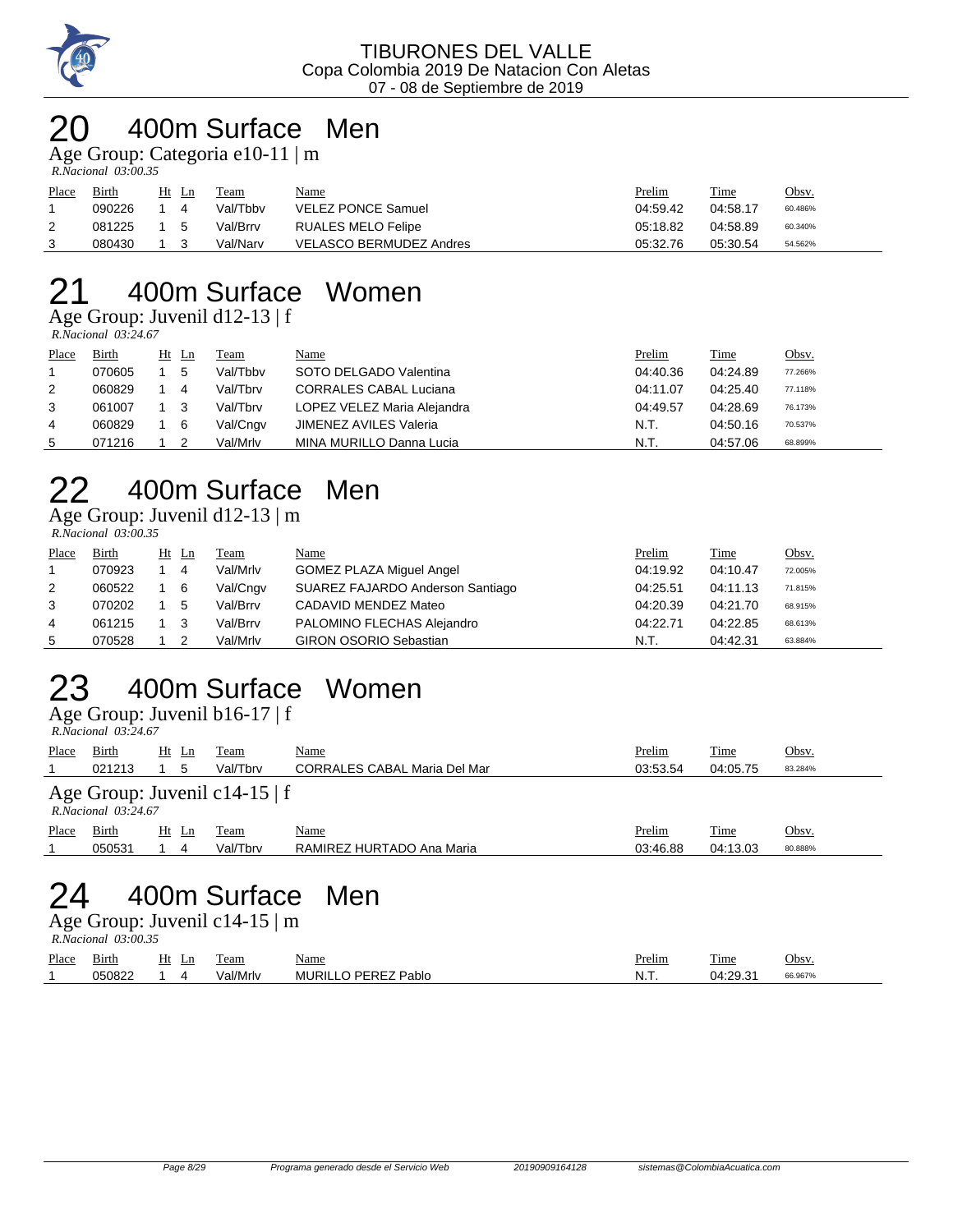

### 400m Surface Women

Age Group: Mayores | f

| R.Nacional 03:24.67 |  |
|---------------------|--|

| Place | <b>Birth</b> |     | Ht Ln | Team     | <u>Name</u>                         | Prelim   | Time     | <u>Obsv.</u> |
|-------|--------------|-----|-------|----------|-------------------------------------|----------|----------|--------------|
|       | 941025       |     | 4     | Val/Tbrv | MUNOZ LOAIZA Vanessa                | 03:29.27 | 03:39.58 | 93.210%      |
|       | 010907       | 1 5 |       | Val/Cngv | <b>ECHEVERRI GIL Melany Tatiana</b> | 03:29.82 | 03:41.09 | 92.573%      |
|       | 010825       |     |       | Val/Cngv | RUIZ MALAMBO Mercedes               | 03:31.63 | 03:55.92 | 86.754%      |
| 4     | 011129       |     | 6     | Val/Mrlv | <b>GARCIA CHACON Sofia</b>          | 03:57.36 | 04:04.60 | 83.675%      |

# 27 100m Inmersion/100m Immersion Women

Age Group: Juvenil b16-17 | f

 *R.Nacional 00:36.21* 

| Place | Birth<br>021213        | Ht Ln<br>5 | Team<br>Val/Tbrv                | <u>Name</u><br><b>CORRALES CABAL Maria Del Mar</b> | Prelim<br>00:47.90 | Time<br>00:51.04 | Obsv.<br>70.944% |
|-------|------------------------|------------|---------------------------------|----------------------------------------------------|--------------------|------------------|------------------|
|       | $R. Nacional$ 00:36.21 |            | Age Group: Juvenil c14-15 $ f $ |                                                    |                    |                  |                  |
| Place | Birth                  | Ht Ln      | Team                            | <u>Name</u>                                        | Prelim             | Time             | Obsv.            |
|       | 041128                 | 4          | Val/Tbrv                        | <b>BOCANEGRA VALENCIA Valeria</b>                  | 00:46.65           | 00:51.03         | 70.958%          |

## 29 100m Inmersion/100m Immersion Women

Age Group: Mayores | f  *R.Nacional 00:36.21* 

| Place    | Birth  | Ht<br>- Ln | Team     | <u>Name</u>                   | <u>Prelim</u> | Time     | Obsv.   |
|----------|--------|------------|----------|-------------------------------|---------------|----------|---------|
|          | 940802 |            | Val/Tbrv | <b>MACIAS ANASCO Carolina</b> | 00:38.88      | 00:41.55 | 87.148% |
| <u>_</u> | 991206 |            | Val/Tbrv | REINA SANCHEZ Catalina        | 00:52.64      | 00:51.05 | 70.930% |

# 30 100m Inmersion/100m Immersion Men

Age Group: Mayores | m

|       | R.Nacional 00:31.34 |                          |          |                    |        |          |         |  |  |  |
|-------|---------------------|--------------------------|----------|--------------------|--------|----------|---------|--|--|--|
| Place | Birth               | Ht<br>Ln.<br><u>____</u> | Team     | Name<br>$\sim$     | Prelim | Time     | Obsv.   |  |  |  |
|       | 881219              |                          | Val/Mrlv | RAMOS MESLO Yobert | N.T.   | 00:42.72 | 73.361% |  |  |  |

# 31 4x50m BiAletas/BiFins Women

Age Group: Categoria e10-11 | f

 *R.Nacional 01:32.05* 

| Place | Birth   | $Ht$ Ln | Team     | <b>Name</b>                                                                                   | Prelim | T.1th.Relay | T.Team  | Obsv. |
|-------|---------|---------|----------|-----------------------------------------------------------------------------------------------|--------|-------------|---------|-------|
|       | RF03101 | 4       | Val/Arrv | E11f Becerra Mariana<br>E11f Zapata Yuli<br>F09f Alvarez Eileen<br>E11f Chicaiza Leyren Dayan | N.T.   | N.T.        | No Show |       |

# 32 4x50m BiAletas/BiFins Mixed

Age Group: Categoria e10-11 | x

| Place | Birth   | Ht Ln | Team     | <u>Name</u>                                                                             | Prelim | T.1th.Relay | T.Team   | Obsv.  |
|-------|---------|-------|----------|-----------------------------------------------------------------------------------------|--------|-------------|----------|--------|
|       | RX03204 |       | Val/Tbby | E11m Velez Samuel<br>E11f Elvira Laura<br>E11f Bonilla Michel<br>E11m Gonzalez Santiago | N.T.   | N.T.        | 02:10.23 | 0.000% |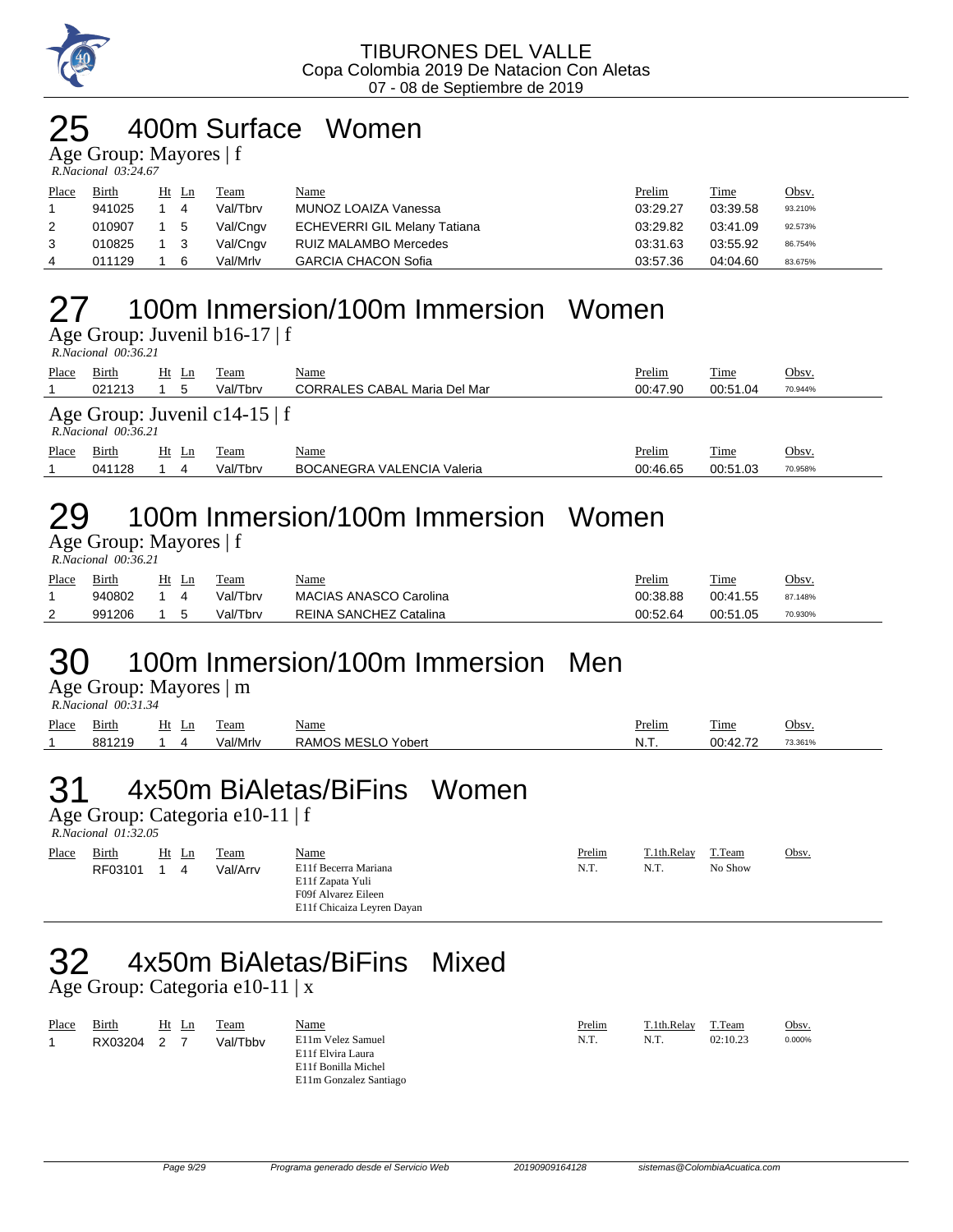

|   | Continuing Event: 32 |                |                |          | 4x50m BiAletas/BiFins Age Group: CATEGORIA E10-11   X                                                    |      |      |              |        |
|---|----------------------|----------------|----------------|----------|----------------------------------------------------------------------------------------------------------|------|------|--------------|--------|
| 2 | RX03203              | 2 <sub>2</sub> |                | Val/Crpv | E11f Londono Sarai<br>E11m Ledesma Ian<br>E11m Hollos Juan<br>E11m Alba Fedre                            | N.T. | N.T. | 02:17.94     | 0.000% |
| 3 | RX03206              | $\mathbf{1}$   | 5              | Val/Cngv | F09m Echavarria Jacobo<br>F09m Ceballos Samuel<br>F09m Lerma Agustin<br>F09m Forero Bento                | N.T. | N.T. | 02:21.28     | 0.000% |
| 4 | RX03202              | 2              | 6              | Val/Tbbv | F09m Arias Juan<br>F09f Bonilla Angelina<br>E11m Rojas Carlos<br>E11f Lopez Melany                       | N.T. | N.T. | 02:33.62     | 0.000% |
| 5 | RX03207              | 1              | 3              | Val/Arrv | E11f Chicaiza Leyren Dayan<br>F09f Alvarez Eileen<br>F09f Alvarez Eileen<br>E11f Becerra Mariana         | N.T. | N.T. | 02:35.46     | 0.000% |
| 6 | RX03201              | $\overline{2}$ | 3              | Val/Arrv | F09m Chabur Johan Sebastian<br>F09m Sevilla Juan Jose<br>E11m Buitron Breiner Yesid<br>E11m Salazar Yoed | N.T. | N.T. | 02:59.72     | 0.000% |
|   | RX03205              | 1              | 4              | Val/Narv | E11f Pineda Mariana<br>E11m Velasco Andres<br>F09m Dagles Nicolas<br>E11f Paez Laura                     | N.T. | N.T. | Disqualified |        |
|   | RM03201              | $\overline{2}$ | $\overline{4}$ | Val/Cngv | F09m Echavarria Jacobo<br>F09m Ceballos Samuel<br>F09m Lerma Agustin<br>F09m Forero Bento                | N.T. | N.T. | No Show      |        |
|   | RM03202 2            |                | 5              | Val/Arrv | F09m Chabur Johan Sebastian<br>F09m Sevilla Juan Jose<br>E11m Buitron Breiner Yesid<br>E11m Salazar Yoed | N.T. | N.T. | No Show      |        |

### 33 4x50m BiAletas/BiFins Women

Age Group: Juvenil d12-13 | f

 *R.Nacional 01:32.05* 

| <u>Place</u><br><b>Birth</b><br>Name<br>Team<br>Ht<br>Ln<br>E11f Gomez Isabella<br>Val/Mrlv<br>RF03301<br>4<br>D123f Ramirez Salome<br>E11f Paia Sofia<br>D123f Mina Danna | Prelim<br>N.T. | T.1th.Relay<br>N.T. | T.Team<br>Disqualified | Obsv. |
|----------------------------------------------------------------------------------------------------------------------------------------------------------------------------|----------------|---------------------|------------------------|-------|
|----------------------------------------------------------------------------------------------------------------------------------------------------------------------------|----------------|---------------------|------------------------|-------|

### 4x50m BiAletas/BiFins Mixed  $34$  4x50m BiAleta<br>Age Group: Juvenil d12-13 | x

| Place<br>1 | Birth<br>RM03401 | Ht | $\mathbf{L}$ n<br>4 | Team<br>Val/Mrlv | Name<br>D123m Giron Sebastian<br>D123m Meneses Basilio<br>D123m Gomez Miguel<br>D123m Rodriguez Juan | Prelim<br>N.T. | T.1th.Relay<br>N.T. | T.Team<br>01:47.10 | Obsv.<br>0.000% |
|------------|------------------|----|---------------------|------------------|------------------------------------------------------------------------------------------------------|----------------|---------------------|--------------------|-----------------|
| 2          | RX03401          |    | 5                   | Val/Cngv         | 4674m Castillo Diego<br>D123f Olave Maria<br>D123f Jimenez Valeria<br>D123m Suarez Anderson          | N.T.           | N.T.                | 01:47.44           | 0.000%          |
| 3          | RX03405          |    |                     | Val/Brrv         | D123m Cadavid Mateo<br>D123m Lopez Juan<br>D123m Palomino Alejandro<br>D123m Portillo Daniel         | N.T.           | N.T.                | 01:48.79           | 0.000%          |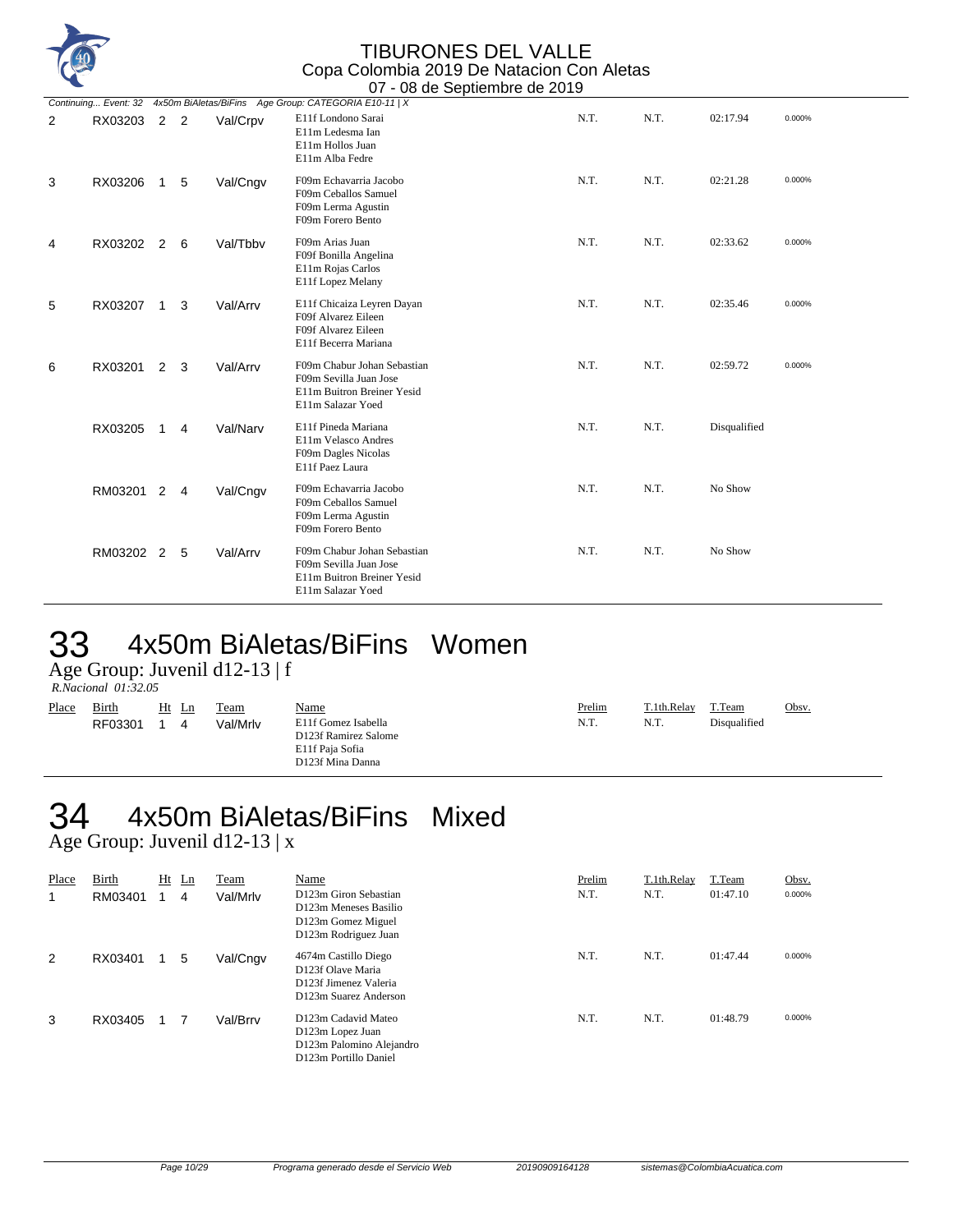

|   |         |   |          | Continuing Event: 34 4x50m BiAletas/BiFins Age Group: JUVENIL D12-13   X                                       |      |      |          |        |
|---|---------|---|----------|----------------------------------------------------------------------------------------------------------------|------|------|----------|--------|
| 4 | RX03402 | 3 | Val/Narv | D123f Gallego Isabella<br>D123f Toro Paula<br>D123f Erazo Maria<br>D123m Vivas Juan                            | N.T. | N.T. | 01:49.83 | 0.000% |
| 5 | RX03404 | 2 | Val/Tbrv | D123f Lopez Maria<br>E11f Rosero Sara<br>D123m Giraldo Joseph<br>D123f Corrales Luciana                        | N.T. | N.T. | 01:54.00 | 0.000% |
| 6 | RX03406 | 1 | Val/Arrv | D123m Zapata Santiago<br>D123f Acuna Sthepanie<br>D123f Aparicio Sara<br>D123f Palmett Diana                   | N.T. | N.T. | 02:04.69 | 0.000% |
|   | RX03403 | 6 | Val/Arrv | D123m Urbano Andres Esteban<br>D123m Carabali Brayan Alejandro<br>D123m Giron Jean Paul<br>D123m Melendez Juan | N.T. | N.T. | 02:45.63 | 0.000% |

# 35 4x50m BiAletas/BiFins Mixed

Age Group: Categoria b,c | x

| Place<br>1 | Birth<br>RX03505 | Ht<br>$\mathbf{1}$ | Ln<br>2 | Team<br>Val/Tbrv | Name<br>B167m Martinez Juan<br>C145f Ayala Sofia<br>B167f Nunes Maria<br>B167m Ardila Sebastian              | Prelim<br>N.T. | T.1th.Relay<br>N.T. | T.Team<br>01:43.50 | Obsv.<br>0.000% |
|------------|------------------|--------------------|---------|------------------|--------------------------------------------------------------------------------------------------------------|----------------|---------------------|--------------------|-----------------|
| 2          | RX03506          | 1                  | 7       | Val/Arrv         | B167m Castillo Juan Felipe<br>C145m Bernal Alejandro<br>C145m Arroyave Andres Felipe<br>C145f Ramos Danielle | N.T.           | N.T.                | 01:53.80           | 0.000%          |
|            | RX03507          | 1                  | 1       | Val/Narv         | D123f Erazo Maria<br>C145m Rivillas Juan<br>B167m Jurado Juan<br>B167m Cardona Nicolas                       | N.T.           | N.T.                | Disqualified       | 0.000%          |
|            | RX03501          | 1                  | 4       | Val/Mrlv         | C145m Herrera Juan<br>D123f Ramirez Salome<br>C145f Nino Ana<br>C145m Murillo Pablo                          | 01:50.37       | N.T.                | No Show            |                 |
|            | RX03502          | 1                  | 5       | Val/Brrv         | D123m Lopez Juan<br>D123f Ruan Isabella<br>D123f Penagos Maria<br>D123m Portillo Daniel                      | N.T.           | N.T.                | No Show            |                 |
|            | RX03503          | $\mathbf 1$        | 3       | Val/Brrv         | C145m Semanate Luis<br>C145m Chica Camilo<br>C145m Arango Santiago<br>C145m Gomez Jeronimo                   | N.T.           | N.T.                | No Show            |                 |
|            | RX03504          | 1                  | 6       | Val/Cngv         | D123m Castillo Juan<br>D123f Olave Maria<br>D123f Jimenez Valeria<br>C145m Letrado Andres                    | N.T.           | N.T.                | No Show            |                 |

# 39 100m BiFins Women

Age Group: Categoria e10-11 | f

| R.Nacional 00:49.37 |  |
|---------------------|--|
|                     |  |

| Place | Birth  | Ht | -Ln | Team     | Name                       | Prelim   | Time     | Obsv.   |
|-------|--------|----|-----|----------|----------------------------|----------|----------|---------|
|       | 080501 |    | 4   | Val/Mrlv | <b>GOMEZ PITO Isabella</b> | 01:07.63 | 01:05.71 | 75.133% |
|       | 080305 | 3. | -5  | Val/Mrlv | <b>PAJA CHICUE Sofia</b>   | 01:09.73 | 01:06.94 | 73.753% |
|       | 080605 |    |     | Val/Narv | PAEZ GIRALDO Laura Tatiana | N.T.     | 01:08.44 | 72.136% |
| 4     | 090827 |    | 6   | Val/Mrlv | NINO PINZON Sara Yalena    | N.T.     | 01:09.00 | 71.551% |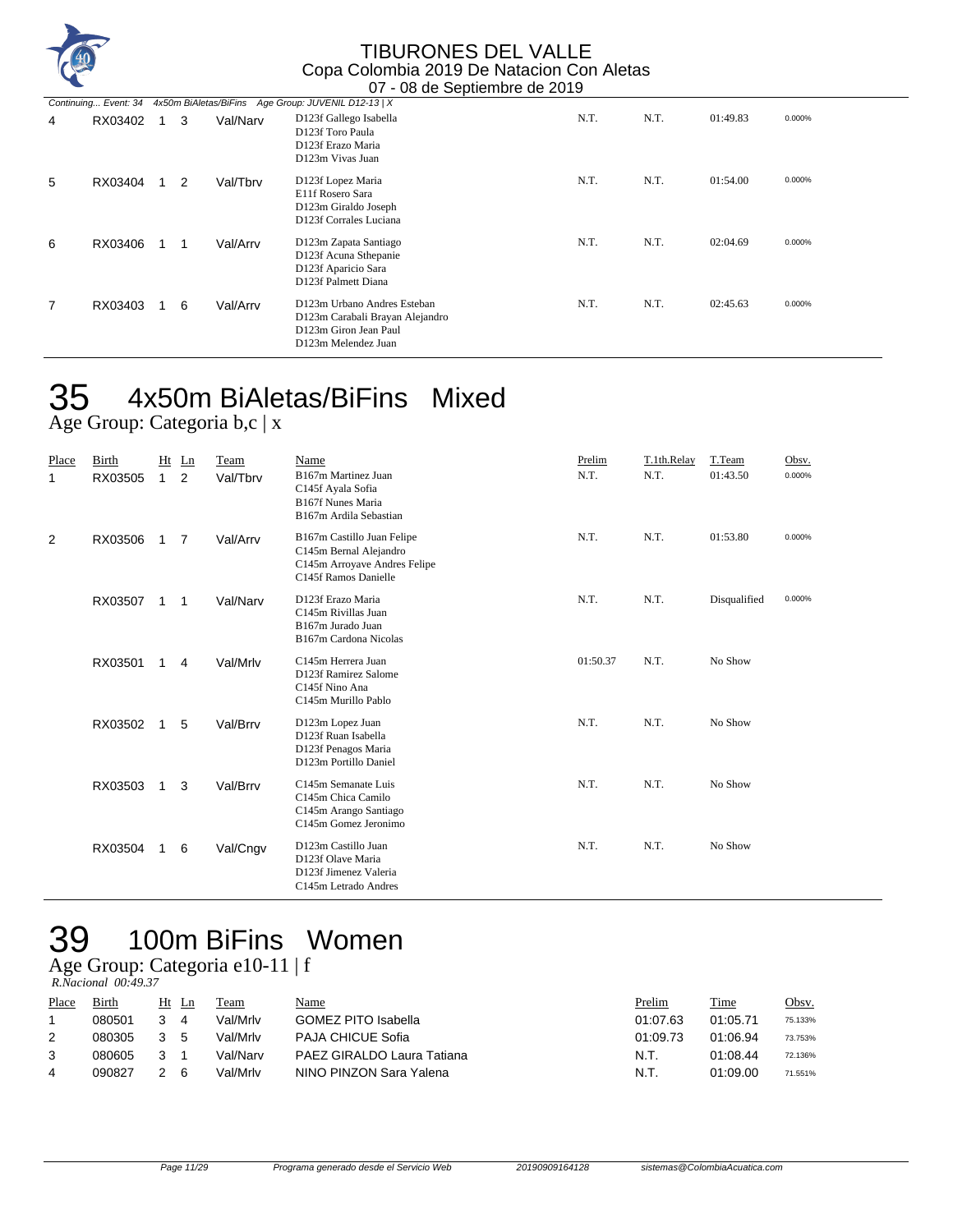

|                | Continuing Event: 39 |                      | 100m BiFins    |          | Age Group: CATEGORIA E10-11   F       |          |                     |         |
|----------------|----------------------|----------------------|----------------|----------|---------------------------------------|----------|---------------------|---------|
| 5              | 090825               | 3                    | 3              | Val/Tbby | ELVIRA GUAPACHA Laura Dayanna         | 01:15.28 | 01:09.83            | 70.700% |
| 6              | 090505               | 3                    | - 6            | Val/Tbby | <b>BONILLA CORRALES Michel Andrea</b> | 01:18.13 | 01:12.25            | 68.332% |
| $\overline{7}$ | 081206               | 3                    | $\overline{2}$ | Val/Tbby | LOPEZ LABORDA Melany                  | 01:20.24 | 01:14.56            | 66.215% |
| 8              | 080404               | 3                    | - 7            | Val/Cngv | JIMENEZ AVILES Laura Sofia            | N.T.     | 01:20.46            | 61.360% |
| 9              | 080609               | 3                    | -8             | Val/Arrv | BECERRA RODRIGUEZ Mariana             | N.T.     | 01:21.34            | 60.696% |
| 10             | 081028               | 2                    | 5              | Val/Arrv | CHICAIZA JARAMILLO Leyren Dayan       | N.T.     | 01:22.21            | 60.054% |
| 11             | 091230               | 2                    | - 7            | Val/Arrv | ZAPATA GUTIERREZ Yuli                 | N.T.     | 01:47.35            | 45.990% |
|                | 081017               | 2                    | $\overline{4}$ | Val/Cngv | DELGADO VICTORIA Maria Antonia        | N.T.     | <b>Disqualified</b> |         |
|                | 090720               | 2                    | -3             | Val/Crpv | LONDONO LONDONO Sarai                 | N.T.     | <b>Disqualified</b> |         |
|                | 091127               | $\mathcal{P} \equiv$ | -2             | Val/Narv | PINEDA AGUDELO Mariana                | N.T.     | <b>Disqualified</b> |         |

#### Age Group: Categoria f08-09 | f

 *R.Nacional 00:49.37* 

| Place | Birth  | Ht Ln | Feam     | <u>Name</u>                      | <b>Prelim</b> | Time     | <u>Obsv.</u> |
|-------|--------|-------|----------|----------------------------------|---------------|----------|--------------|
|       | 110912 | 5     | Val/Tbby | <b>BONILLA CORRALES Angelina</b> | N.T.          | 01:20.87 | 61.049%      |
| 2     | 111210 |       | Val/Tbrv | JURADO MEDINA Ana Sofia          | N.T.          | 01:24.28 | 58.579%      |
|       | 100609 |       | Val/Arrv | ALVAREZ TOBON Eileen             | N.T.          | 01:33.03 | 53.069%      |
| 4     | 101017 | 4     | Val/Narv | ORTIZ PALACIOS Sara Camila       | N.T.          | 01:42.96 | 47.951%      |
|       |        |       |          |                                  |               |          |              |

# 100m BiFins Men

#### Age Group: Categoria e10-11 | m

| R.Nacional 00:43.82 |  |
|---------------------|--|

| Place          | Birth  |   | $Ht$ Ln | Team     | Name                                 | Prelim   | Time     | Obsv.   |
|----------------|--------|---|---------|----------|--------------------------------------|----------|----------|---------|
| 1              | 080705 | 2 | 4       | Val/Tbby | GONZALEZ MENDEZ Santiago             | 01:02.95 | 01:04.07 | 68.394% |
| 2              | 080105 | 2 | 5       | Val/Brrv | GAVIRIA NAZARENO Mario Andres        | 01:13.98 | 01:08.65 | 63.831% |
| 3              | 081025 | 2 |         | Val/Crpv | ALBA HERNANDEZ Fedre Josue           | N.T.     | 01:10.59 | 62.077% |
| 4              | 081228 | 2 |         | Val/Crpv | LEDESMA HOYOS Ian Josue              | N.T.     | 01:18.36 | 55.921% |
| 5              | 080430 | 2 | - 3     | Val/Narv | <b>VELASCO BERMUDEZ Andres</b>       | 01:16.19 | 01:19.08 | 55.412% |
| 6              | 090219 |   | 4       | Val/Tbby | ROJAS CEBALLOS Carlos Eduardo        | N.T.     | 01:27.66 | 49.989% |
| $\overline{7}$ | 080116 | 2 | -6      | Val/Crpv | <b>HOLLOS LONDONO Juan Pablo</b>     | N.T.     | 01:31.64 | 47.818% |
| 8              | 091013 |   | -5      | Val/Arrv | SALAZAR CRIOLLO Yoed                 | N.T.     | 01:34.43 | 46.405% |
| 9              | 080929 | 2 | -2      | Val/Arrv | <b>BUITRON BURBANO Breiner Yesid</b> | N.T.     | 01:36.85 | 45.245% |
| 10             | 090214 | 2 | 8       | Val/Arrv | CASTANO RIVERA Emanuel David         | N.T.     | 01:47.94 | 40.597% |

#### Age Group: Categoria f08-09 | m  *R.Nacional 00:43.82*

| Place | Birth  | Ht Ln |    | Team     | Name                                  | Prelim | Time     | Obsv.   |
|-------|--------|-------|----|----------|---------------------------------------|--------|----------|---------|
|       | 100919 |       | 8  | Val/Tbby | ARIAS AGUDELO Juan Andres             | N.T.   | 01:19.85 | 54.878% |
| 2     | 100724 |       |    | Val/Cngv | ECHAVARRIA DUARTE Jacobo              | N.T.   | 01:23.36 | 52.567% |
| 3     | 100617 |       |    | Val/Cngv | <b>FORERO NUNES Bento</b>             | N.T.   | 01:24.65 | 51.766% |
| 4     | 100113 |       | -3 | Val/Cngv | <b>CEBALLOS BUITRAGO Samuel</b>       | N.T.   | 01:33.35 | 46.942% |
| 5     | 100609 |       |    | Val/Arrv | SEVILLA ARANGO Juan Jose              | N.T.   | 01:39.23 | 44.160% |
| 6     | 100424 |       | 6  | Val/Arrv | <b>CHABUR MURILLO Johan Sebastian</b> | N.T.   | 01:44.55 | 41.913% |

# 100m BiFins Women

#### Age Group: Juvenil d12-13 | f

 *R.Nacional 00:49.37* 

| Place | Birth  | Ht | Ln | Team     | Name                            | Prelim   | <b>Time</b> | Obsv.   |
|-------|--------|----|----|----------|---------------------------------|----------|-------------|---------|
|       | 070402 |    | 4  | Val/Narv | TORO DIAZ Paula Andrea          | 01:00.23 | 00:59.83    | 82.517% |
| 2     | 061204 |    | 6  | Val/Brrv | PENAGOS VARGAS Maria Jose       | 01:04.15 | 01:02.69    | 78.753% |
| 3     | 060522 |    | 5  | Val/Brrv | RUAN JIMENEZ Isabella           | 01:01.08 | 01:03.45    | 77.809% |
| 4     | 060915 |    | 3  | Val/Tbbv | <b>BERNAL BELTRAN Gabriela</b>  | 01:03.70 | 01:04.41    | 76.650% |
| 5     | 071125 |    |    | Val/Narv | <b>ERAZO MUNOZ Maria Isabel</b> | N.T.     | 01:05.49    | 75.386% |
| 6     | 070626 |    |    | Val/Narv | GALLEGO MEJIA Isabella          | 01:06.12 | 01:05.53    | 75.340% |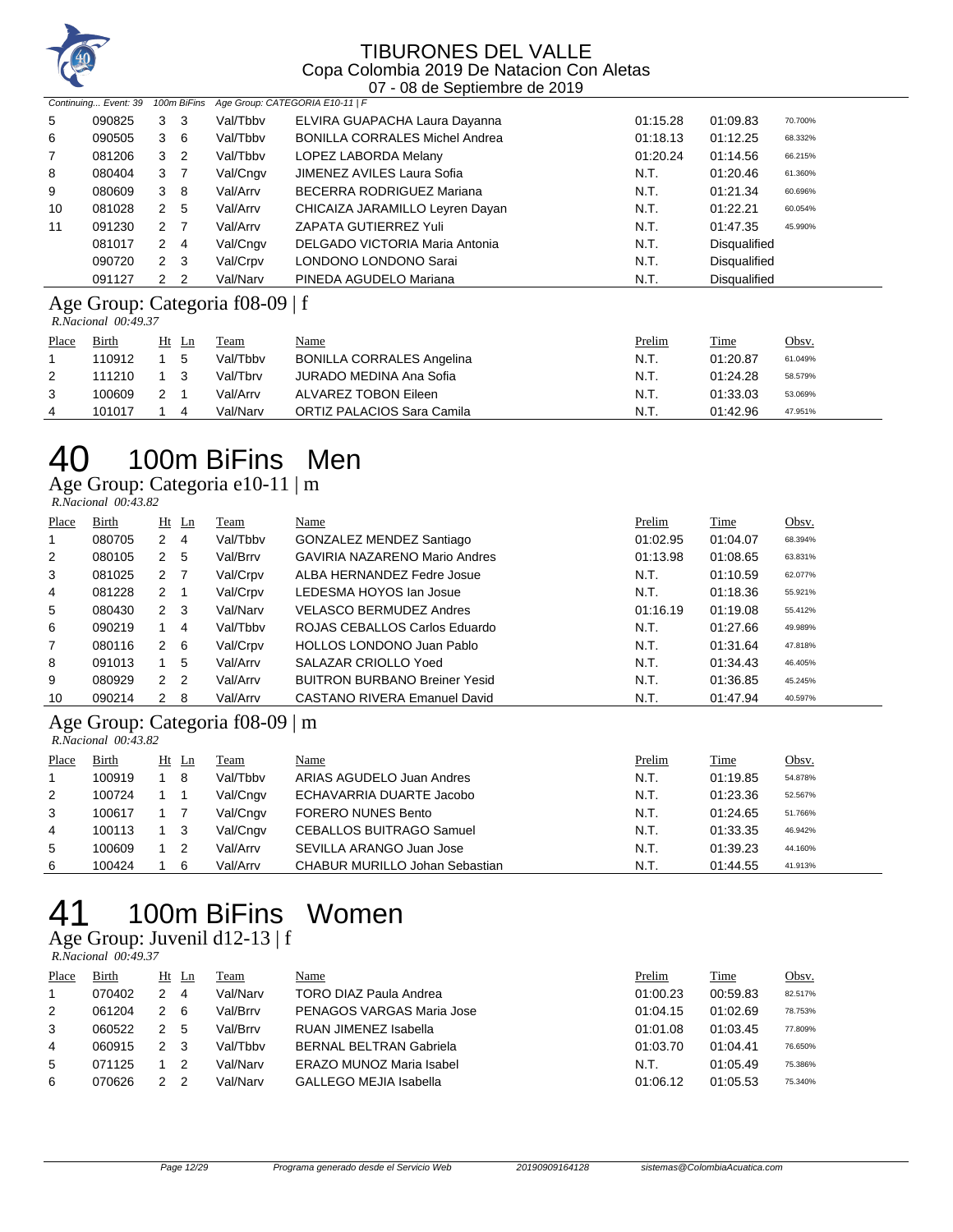

|    |        |   |     | Continuing Event: 41 100m BiFins Age Group: JUVENIL D12-13   F |                                      |          |          |         |
|----|--------|---|-----|----------------------------------------------------------------|--------------------------------------|----------|----------|---------|
|    | 070710 |   | 4   | Val/Narv                                                       | MARTINEZ MUNOZ Julianna              | 01:13.23 | 01:06.09 | 74.701% |
| 8  | 060829 |   | - 3 | Val/Cngv                                                       | JIMENEZ AVILES Valeria               | N.T.     | 01:08.70 | 71.863% |
| 9  | 070220 |   | 5   | Val/Arrv                                                       | APARICIO RODRIGUEZ Sara              | 01:13.36 | 01:08.86 | 71.696% |
| 10 | 070821 | 2 |     | Val/Mrlv                                                       | RAMIREZ MOSQUERA Salome              | 01:12.95 | 01:09.12 | 71.427% |
| 11 | 070322 | 2 |     | Val/Arrv                                                       | <b>ACUNA CRESPO Sthepanie</b>        | 01:08.82 | 01:10.42 | 70.108% |
| 12 | 060512 | 2 | - 8 | Val/Arrv                                                       | PALMETT VASQUEZ Diana De Los Angeles | 01:13.16 | 01:10.58 | 69.949% |
|    | 060928 |   | -6  | Val/Crpv                                                       | <b>TABARES VILLEGAS Valentina</b>    | N.T.     | No Show  |         |

# 100m BiFins Men

Age Group: Juvenil d12-13 | m

 *R.Nacional 00:43.82* 

| Place | Birth  |                | $Ht$ Ln        | Team     | Name                                | Prelim   | Time                | Obsv.   |
|-------|--------|----------------|----------------|----------|-------------------------------------|----------|---------------------|---------|
| 1     | 060420 | 2              | -4             | Val/Narv | VIVAS IDARRAGA Juan David           | 00:52.05 | 00:54.46            | 80.463% |
| 2     | 070501 | 2              | -5             | Val/Cngv | <b>CASTILLO TORRES Juan David</b>   | 00:55.02 | 00:55.52            | 78.927% |
| 3     | 060908 |                | 2 <sub>3</sub> | Val/Brrv | LOPEZ BERNAL Juan Jeronimo          | 00:56.84 | 00:56.97            | 76.918% |
| 4     | 060303 | $2\quad 6$     |                | Val/Brrv | PORTILLO MOLINA Daniel Felipe       | 00:57.16 | 00:57.73            | 75.905% |
| 5     | 060721 |                | 2 <sub>2</sub> | Val/Mrlv | RODRIGUEZ PEREZ Juan Manuel         | 01:00.19 | 00:59.71            | 73.388% |
| 6     | 070622 | $2 \quad 8$    |                | Val/Mrlv | <b>MENESES ARDILA Basilio</b>       | 01:06.37 | 01:00.81            | 72.061% |
| 7     | 070923 | 2 <sub>7</sub> |                | Val/Mrlv | <b>GOMEZ PLAZA Miquel Angel</b>     | 01:01.52 | 01:01.08            | 71.742% |
| 8     | 060523 | $\overline{1}$ | 3              | Val/Tbrv | <b>GIRALDO MEDINA Joseph Daniel</b> | N.T.     | 01:06.49            | 65.905% |
| 9     | 070728 | 1.             | -4             | Val/Arrv | ZAPATA LOPEZ Santiago               | 01:14.29 | 01:17.86            | 56.281% |
| 10    | 071015 |                | 5              | Val/Arrv | MELENDEZ MIRA Juan Fernando         | 01:25.65 | 01:20.34            | 54.543% |
| 11    | 070915 |                | -1             | Val/Arrv | <b>GIRON CAMPOS Jean Paul</b>       | N.T.     | 01:33.83            | 46.701% |
| 12    | 061019 |                | 6              | Val/Arrv | URBANO CARABALI Andres Esteban      | N.T.     | 01:39.44            | 44.067% |
| 13    | 061206 |                | 2              | Val/Arrv | CARABALI URBANO Brayan Alejandro    | N.T.     | 01:40.67            | 43.528% |
|       | 070414 |                | $\overline{7}$ | Val/Narv | ARANGO PADILLA Juan Camilo          | N.T.     | <b>Disqualified</b> |         |
|       | 070528 | 2              |                | Val/Mrlv | <b>GIRON OSORIO Sebastian</b>       | 01:01.82 | Disqualified        |         |

## 100m BiFins Women

Age Group: Juvenil b16-17 | f  *R.Nacional 00:49.37* 

| Place<br>1                                           | Birth<br>030601 |  | $Ht$ Ln<br>5 | Team<br>Val/Brrv | Name<br><b>HUERTAS PEREIRA Darlyn Juliana</b> | Prelim<br>00:57.80 | Time<br>00:56.43 | Obsv.<br>87.489% |  |  |
|------------------------------------------------------|-----------------|--|--------------|------------------|-----------------------------------------------|--------------------|------------------|------------------|--|--|
| 2                                                    | 030513          |  |              | Val/Tbrv         | NUNES MOTTA Maria Camila                      | N.T.               | 01:10.26         | 70.268%          |  |  |
| Age Group: Juvenil c14-15   f<br>R.Nacional 00:49.37 |                 |  |              |                  |                                               |                    |                  |                  |  |  |
| Place                                                | Birth           |  | $Ht$ Ln      | Team             | Name                                          | Prelim             | Time             | Obsv.            |  |  |
|                                                      | 040110          |  | -4           | Val/Tbrv         | AYALA CAMACHO Sofia                           | 00:54.24           | 00:55.95         | 88.239%          |  |  |
| 2                                                    | 050531          |  |              | Val/Tbrv         | RAMIREZ HURTADO Ana Maria                     | N.T.               | 00:57.78         | 85.445%          |  |  |
| 3                                                    | 050405          |  | - 6          | Val/Mrlv         | NINO PINZON Ana Maria                         | 01:00.37           | 00:58.31         | 84.668%          |  |  |
| 4                                                    | 051010          |  | -3           | Val/Arrv         | RAMOS POLANIA Danielle Marie                  | 00:58.11           | 00:58.82         | 83.934%          |  |  |
|                                                      | 050901          |  | 2            | Val/Tbrv         | RESTREPO HENAO Mariana                        | 01:02.55           | No Show          |                  |  |  |

# 100m BiFins Men

Age Group: Juvenil b16-17 | m  *R.Nacional 00:43.82* 

| Place | Birth  | Ht Ln       |    | Feam     | Name                         | Prelim   | <u>Time</u> | Obsv.   |
|-------|--------|-------------|----|----------|------------------------------|----------|-------------|---------|
|       | 020630 | 3 5         |    | Val/Tbrv | MARTINEZ GUZMAN Juan Pablo   | 00:51.05 | 00:50.77    | 86.311% |
|       | 030214 | $3 \quad 4$ |    | Val/Narv | CARDONA POLANCO Nicolas      | 00:50.85 | 00:50.89    | 86.107% |
|       | 021228 |             |    | Val/Mrlv | JARAMILLO ARROYO Juan Felipe | 00:59.24 | 00:58.35    | 75.099% |
| 4     | 030407 |             | .5 | Val/Narv | JURADO MEDINA Juan Sebastian | N.T.     | 01:02.16    | 70.495% |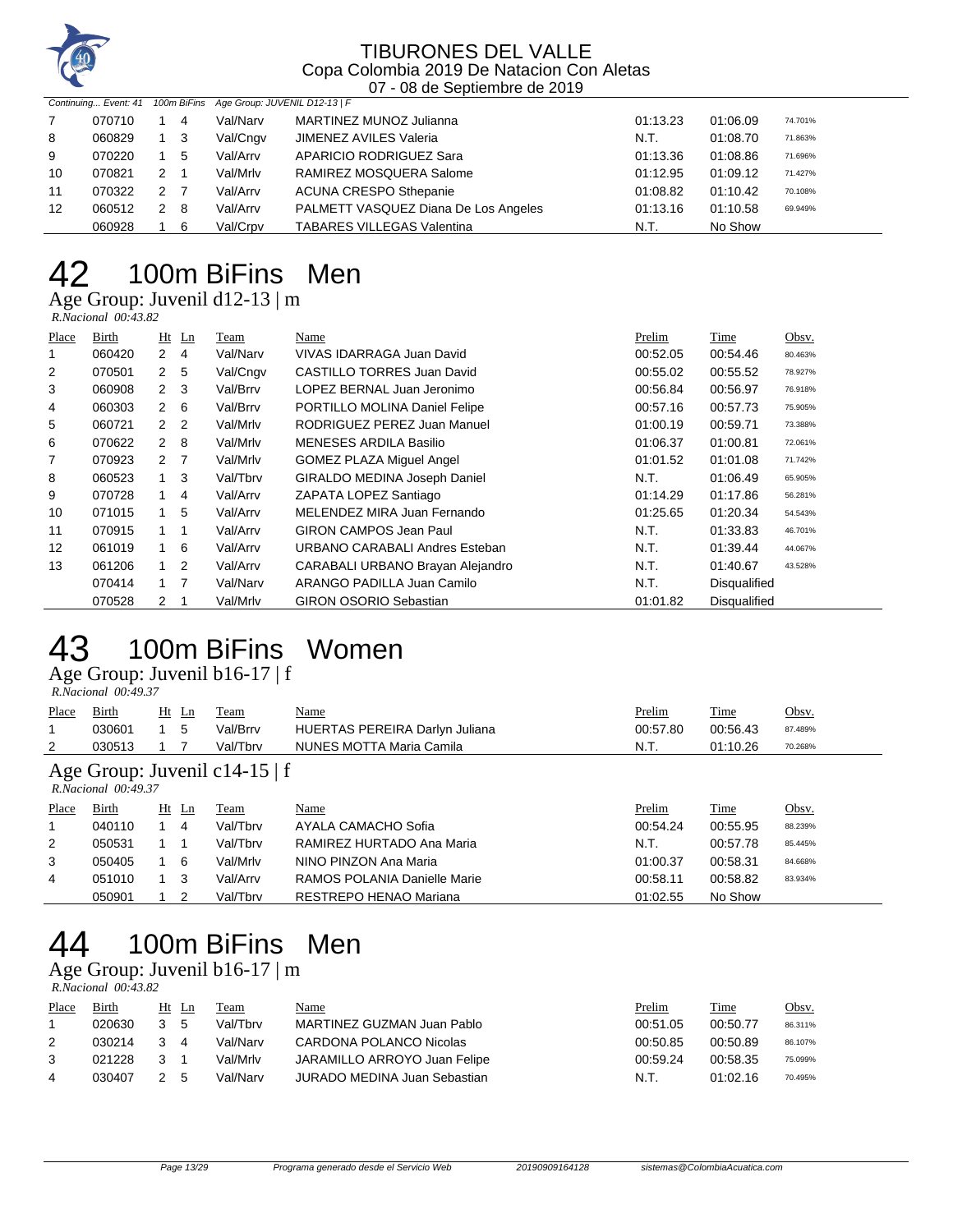

#### TIBURONES DEL VALLE Copa Colombia 2019 De Natacion Con Aletas

07 - 08 de Septiembre de 2019

|                | Continuing Event: 44 100m BiFins |                                |                                    | Age Group: JUVENIL B16-17   M      |          |              |         |
|----------------|----------------------------------|--------------------------------|------------------------------------|------------------------------------|----------|--------------|---------|
| 5              | 030505                           | $\mathbf{2}$<br>3              | Val/Arrv                           | CASTILLO GOMEZ Juan Felipe         | N.T.     | 01:06.04     | 66.354% |
|                |                                  |                                | Age Group: Juvenil c14-15 $\mid$ m |                                    |          |              |         |
|                | R.Nacional 00:43.82              |                                |                                    |                                    |          |              |         |
|                |                                  |                                | Team                               |                                    | Prelim   | Time         | Obsv.   |
| Place          | Birth                            | Ht Ln                          |                                    | Name                               |          |              |         |
|                | 050228                           | 3 7                            | Val/Cngv                           | LETRADO HERMOSA Andres Felipe      | 00:58.75 | 00:55.72     | 78.643% |
| $\overline{2}$ | 040609                           | 2 <sub>2</sub>                 | Val/Brrv                           | CHICA GUEVARA Camilo               | N.T.     | 00:55.87     | 78.432% |
| 3              | 050822                           | 2<br>3                         | Val/Mrlv                           | MURILLO PEREZ Pablo                | 00:58.69 | 00:57.73     | 75.905% |
| 4              | 050615                           | 3 <sub>3</sub>                 | Val/Brrv                           | ARANGO CADAVID Santiago            | 00:57.53 | 00.57.74     | 75.892% |
| 5              | 041023                           | $2 \quad 1$                    | Val/Mrlv                           | <b>BRITO CALLE Andres Felipe</b>   | N.T.     | 01:00.64     | 72.263% |
| 6              | 041004                           | 2 <sub>7</sub>                 | Val/Arrv                           | BERNAL BERMUDEZ Alejandro          | N.T.     | 01:01.92     | 70.769% |
| 7              | 040122                           | $2\quad 6$                     | Val/Arrv                           | <b>ARROYAVE MIRA Andres Felipe</b> | N.T.     | 01:02.15     | 70.507% |
| 8              | 050721                           | 6<br>1                         | Val/Brrv                           | <b>GARCIA AVILA AVILA Julian</b>   | N.T.     | 01:03.22     | 69.314% |
| 9              | 040521                           | 6<br>3                         | Val/Mrlv                           | HERRERA LABRADOR Juan Felipe       | 00:57.58 | 01:03.52     | 68.986% |
| 10             | 051122                           | - 8<br>3                       | Val/Tbby                           | <b>HOUS DUQUE Alexandre</b>        | 01:01.26 | 01:03.77     | 68.716% |
| 11             | 051216                           | $1 \quad 7$                    | Val/Brrv                           | <b>GOMEZ ROSAS Jeronimo</b>        | N.T.     | 01:04.06     | 68.405% |
| 12             | 050401                           | 5<br>$\mathbf{1}$              | Val/Tbbv                           | ROA SOTO Juan Diego                | N.T.     | 01:07.22     | 65.189% |
| 13             | 051203                           | $\overline{2}$<br>1            | Val/Narv                           | RIVILLAS CEBALLLOS Juan David      | N.T.     | 01:10.39     | 62.253% |
| 14             | 041111                           | 8<br>2                         | Val/Brrv                           | GOMEZ OSORIO Eduardo               | N.T.     | 01:10.87     | 61.832% |
| 15             | 050123                           | $\overline{4}$<br>1            | Val/Tbrv                           | SALAMANCA CESPEDES Sebastian       | N.T.     | 01:12.95     | 60.069% |
| 16             | 050411                           | $\mathbf{2}$<br>$\overline{4}$ | Val/Tbbv                           | QUINTERO DIAZ Alejandro            | 01:24.27 | 01:17.16     | 56.791% |
|                | 050603                           | 3                              | Val/Narv                           | <b>ERAZO MUNOZ Ricardo</b>         | N.T.     | Disqualified |         |

# 45 100m BiFins Women

#### Age Group: Mayores | f

| Place | Birth  | Ht | Ln | l'eam    | <u>Name</u>             | Prelim   | Time                | Obsv.   |
|-------|--------|----|----|----------|-------------------------|----------|---------------------|---------|
|       | 941212 |    |    | Val/Brrv | ESPINOSA HERRERA Ximena | 00:58.91 | 01:01.23            | 80.630% |
|       | 950119 |    |    | Val/Cofm | TORO MUNOZ Ana Maria    | N.T.     | <b>Disqualified</b> |         |

### 100m BiFins Men

Age Group: Mayores | m  *R.Nacional 00:43.82* 

| Place | Birth  | Ht | Ln | Team     | <u>Name</u>                       | Prelim   | Time     | Obsv.   |
|-------|--------|----|----|----------|-----------------------------------|----------|----------|---------|
|       | 981229 |    | 4  | Val/Tbrv | MOSQUERA IBAGON Juan Fernando     | 00:47.41 | 00:49.11 | 89.228% |
| 2     | 960713 |    | 5  | Val/Tbby | MARTINEZ HURTADO Jhoan Carlos     | 00:52.16 | 00:50.06 | 87.535% |
| 3     | 970718 |    | -3 | Val/Crpv | ROMERO PIEDRAHITA Sebastian       | 00:53.01 | 00:51.53 | 85.038% |
| 4     | 951005 |    | -2 | Val/Tbrv | PALTA LOPEZ Cristhian Mauricio    | N.T.     | 00:55.13 | 79.485% |
| 5     | 951005 |    |    | Val/Tbrv | JARAMILLO CORREA Juan David       | N.T.     | 00:56.37 | 77.736% |
| 6     | 001223 |    | 6  | Val/Mrlv | <b>TEJADA OLARTE Kevin Manuel</b> | 01:02.29 | 01:02.12 | 70.541% |
|       | 990521 |    |    | Val/Narv | GIL VALENCIA Jorge Steven         | N.T.     | 01:09.76 | 62.815% |

# 100m BiFins Women

Age Group: 34 - 45 years | f

|       | R.Nacional 00:49.37 |       |          |                                    |        |          |              |  |  |  |  |  |
|-------|---------------------|-------|----------|------------------------------------|--------|----------|--------------|--|--|--|--|--|
| Place | Birth               | Ht Ln | Team     | <u>Name</u>                        | Prelim | Time     | <u>Obsv.</u> |  |  |  |  |  |
|       | 800617              |       | Val/Narv | OLAYA ACOSTA Lorena Maria          | N.T.   | 01:14.60 | 66.180%      |  |  |  |  |  |
|       | 830507              |       | Val/Cofm | HERNANDEZ ARROLLAVE Angelica Maria | N.T    | 01:21.27 | 60.748%      |  |  |  |  |  |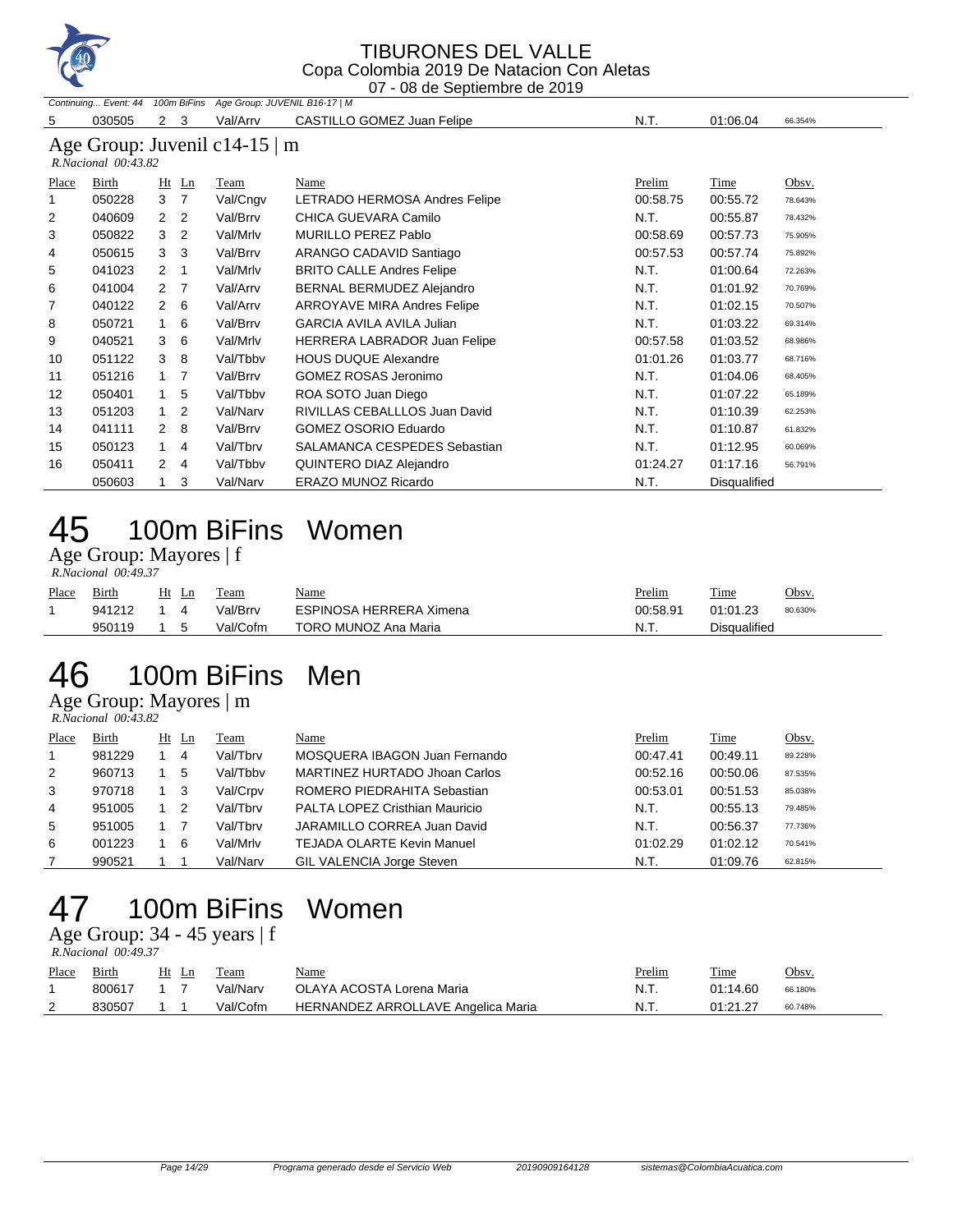

# 100m BiFins Women

Age Group: 46 - 74 years | f  *R.Nacional 00:49.37* 

| Place | Birth  | Ht Ln | Team     | Name                                  | <b>Prelim</b> | <b>Time</b> | Obsv.   |
|-------|--------|-------|----------|---------------------------------------|---------------|-------------|---------|
|       | 591028 | 4     | Val/Tbrv | CASTILLO PEREZ Navibe                 | N.T.          | 01:07.43    | 73.217% |
| 2     | 690306 |       | Val/Cofm | CHAMORRO MORENO Monica Sofia          | N.T.          | 01:23.50    | 59.126% |
| 3     | 680924 | 5     | Val/Tbrv | <b>MONSALVE MARIN Gloria Patricia</b> | N.T.          | 01:29.06    | 55.435% |
|       | 740812 | - 8   | Val/Cofm | <b>GARCIA PEREZ Yudi Janeth</b>       | N.T.          | No Show     |         |
|       | 740522 | 6     | Val/Crpv | RENGIFO CAICEDO Adriana               | N.T.          | No Show     |         |

## 100m BiFins Men

Age Group: 34 - 45 years | m  *R.Nacional 00:43.82* 

|       | $1.1$ and $1.11$ and $1.11$ and $1.11$ and $1.11$ and $1.11$ and $1.11$ and $1.11$ and $1.11$ and $1.11$ and $1.11$ and $1.11$ and $1.11$ and $1.11$ and $1.11$ and $1.11$ and $1.11$ and $1.11$ and $1.11$ and $1.11$ and $1$ |                                     |             |                                      |          |          |         |  |  |  |  |  |
|-------|--------------------------------------------------------------------------------------------------------------------------------------------------------------------------------------------------------------------------------|-------------------------------------|-------------|--------------------------------------|----------|----------|---------|--|--|--|--|--|
| Place | Birth                                                                                                                                                                                                                          | $Ht$ Ln                             | <b>Team</b> | Name                                 | Prelim   | Time     | Obsv.   |  |  |  |  |  |
|       | 740703                                                                                                                                                                                                                         | $0\quad 0$                          | Val/Tbrv    | REINA CLAVIJO Yesid                  | N.T.     | 00:59.50 | 73.647% |  |  |  |  |  |
| 2     | 740212                                                                                                                                                                                                                         | $0\quad 0$                          | Val/Mrlv    | VASQUEZ GOMEZ Robinson               | N.T.     | 00:59.72 | 73.376% |  |  |  |  |  |
| 3     | 751102                                                                                                                                                                                                                         | 1 6                                 | Val/Cngv    | LOPEZ RODRIGUEZ Alexander            | N.T.     | 01:00.20 | 72.791% |  |  |  |  |  |
| 4     | 820720                                                                                                                                                                                                                         | $1\quad 2$                          | Val/Cofm    | <b>GUACHETA PANTOJA Jhon Gabriel</b> | N.T.     | 01:01.03 | 71.801% |  |  |  |  |  |
| 5     | 830316                                                                                                                                                                                                                         |                                     | Val/Cofm    | VIQUE CARDONA John Edier             | N.T.     | 01:07.62 | 64.803% |  |  |  |  |  |
| 6     | 800314                                                                                                                                                                                                                         | 2 4                                 | Val/Tbby    | MESA SUAREZ Edward Augusto           | 01:15.98 | 01:10.47 | 62.182% |  |  |  |  |  |
|       | 490916                                                                                                                                                                                                                         | $\overline{\mathbf{0}}$<br>$\Omega$ | Val/Arre    | <b>LEON GARCES Adolfo</b>            | N.T.     | 01:23.89 | 52.235% |  |  |  |  |  |

#### Age Group: 46 - 74 years | m  *R.Nacional 00:43.82*

| Place          | Birth  |                      | $Ht$ Ln        | Team     | Name                                | Prelim | Time     | Obsv.   |
|----------------|--------|----------------------|----------------|----------|-------------------------------------|--------|----------|---------|
| 1              | 670401 | 2                    |                | Val/Mrlv | ALVAREZ VARGAS Francisco Javier     | N.T.   | 00:59.58 | 73.548% |
| 2              | 720303 | 2                    | - 8            | Val/Tbrv | <b>CORRALES GOMEZ Robert Fabian</b> | N.T.   | 01:00.81 | 72.061% |
| 3              | 710608 | 2                    |                | Val/Cngv | CASTILLO COBALEDA Diego             | N.T.   | 01:02.26 | 70.382% |
| 4              | 721122 |                      | 4              | Val/Tbrv | <b>ARDILA NANEZ Carlos Alberto</b>  | N.T.   | 01:03.84 | 68.640% |
| 5              | 660713 | $\mathcal{P}$        | $\overline{2}$ | Val/Cofm | JIMENEZ MILLAN Luis Alfonso         | N.T.   | 01:04.95 | 67.467% |
| 6              | 560118 | 2                    | -5             | Val/Tbrv | FERNANDEZ NARVAEZ Mauricio Eduardo  | N.T.   | 01:05.05 | 67.364% |
| $\overline{7}$ | 581023 | $\mathbf{2}$         | - 3            | Val/Tbrv | <b>AVEIGA CEDENO Tony Bismarck</b>  | N.T.   | 01:09.45 | 63.096% |
| 8              | 610721 | $\mathbf{2}^{\circ}$ | - 6            | Val/Tbrv | ESTRADA JARAMILLO Carlos Eduardo    | N.T.   | 01:13.16 | 59.896% |
| 9              | 460715 | 3                    | 5              | Val/Arrv | ARANGO JARAMILLO Hernan             | N.T.   | 01:31.42 | 47.933% |

# 100m Surface Women

Age Group: Categoria e10-11 | f

|       | R.Nacional 00:38.75 |                |         |          |                                |          |          |         |  |
|-------|---------------------|----------------|---------|----------|--------------------------------|----------|----------|---------|--|
| Place | Birth               |                | $Ht$ Ln | Team     | Name                           | Prelim   | Time     | Obsv.   |  |
| 1     | 080124              | 2              | 4       | Val/Cngv | LOPEZ PASTRANA Sara            | 00:55.54 | 00:55.11 | 70.314% |  |
| 2     | 080305              | $\mathbf{2}$   | - 6     | Val/Mrlv | PAJA CHICUE Sofia              | 01:03.81 | 00:57.35 | 67.568% |  |
| 3     | 080501              | 2 5            |         | Val/Mrlv | <b>GOMEZ PITO Isabella</b>     | 01:01.02 | 00:58.85 | 65.845% |  |
| 4     | 080601              | $2 \quad 3$    |         | Val/Tbrv | ROSERO CORDOBA Sara Cristina   | 01:02.48 | 01:02.07 | 62.430% |  |
| 5     | 090827              | $1 \quad 3$    |         | Val/Mrlv | NINO PINZON Sara Yalena        | N.T.     | 01:04.94 | 59.670% |  |
| 6     | 081206              | 2 <sub>2</sub> |         | Val/Tbby | LOPEZ LABORDA Melany           | 01:33.39 | 01:21.61 | 47.482% |  |
| 7     | 081017              |                | 5       | Val/Cngv | DELGADO VICTORIA Maria Antonia | N.T.     | 01:23.04 | 46.664% |  |
| 8     | 080404              | 2 7            |         | Val/Cngv | JIMENEZ AVILES Laura Sofia     | N.T.     | 01:24.25 | 45.994% |  |
| 9     | 080609              |                | 4       | Val/Arrv | BECERRA RODRIGUEZ Mariana      | N.T.     | 01:40.54 | 38.542% |  |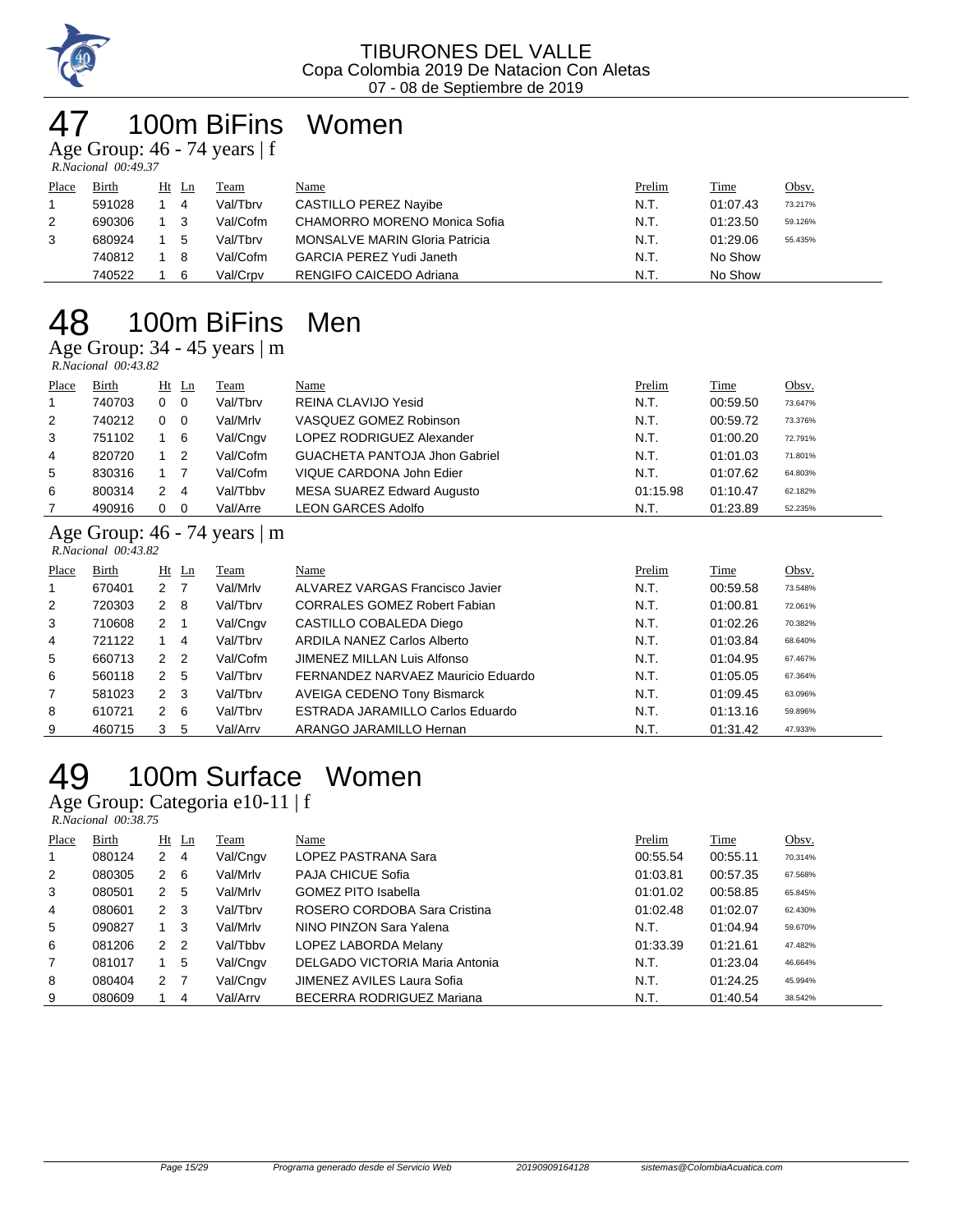

### 100m Surface Men

Age Group: Categoria e10-11 | m

 *R.Nacional 00:34.77* 

| Place          | Birth  | Ht Ln    | Team     | <u>Name</u>                    | Prelim   | Time     | <u>Obsv.</u> |
|----------------|--------|----------|----------|--------------------------------|----------|----------|--------------|
|                | 080705 | -4       | Val/Tbby | GONZALEZ MENDEZ Santiago       | 01:01.92 | 01:01.19 | 56.823%      |
| 2              | 081225 | 2 3      | Val/Brrv | <b>RUALES MELO Felipe</b>      | 01:08.02 | 01:01.81 | 56.253%      |
| 3              | 090226 | 2 5      | Val/Tbby | <b>VELEZ PONCE Samuel</b>      | 01:06.39 | 01:03.49 | 54.765%      |
| $\overline{4}$ | 080430 | 2<br>- 6 | Val/Narv | <b>VELASCO BERMUDEZ Andres</b> | 01:13.16 | 01:06.82 | 52.035%      |
| 5              | 090219 | - 2      | Val/Tbby | ROJAS CEBALLOS Carlos Eduardo  | N.T.     | 01:30.59 | 38.382%      |

Age Group: Categoria f08-09 | m

 *R.Nacional 00:34.77* 

|                | 10.1300.0010010 00.07.77 |       |          |                                 |        |          |              |
|----------------|--------------------------|-------|----------|---------------------------------|--------|----------|--------------|
| Place<br>Birth |                          | Ht Ln | Team     | Name                            | Prelim | Time     | <u>Obsv.</u> |
|                | 100724                   | 5     | Val/Cngv | ECHAVARRIA DUARTE Jacobo        | N.T.   | 01:17.46 | 44.888%      |
| 2              | 100617                   | 4     | Val/Cngv | <b>FORERO NUNES Bento</b>       | N.T.   | 01:31.45 | 38.021%      |
| 3              | 110717                   |       | Val/Cngv | LERMA ORDONEZ Agustin           | N.T.   | 01:43.57 | 33.571%      |
| 4              | 100113                   |       | Val/Cngv | <b>CEBALLOS BUITRAGO Samuel</b> | N.T.   | 01:47.53 | 32.335%      |

# 100m Surface Women

Age Group: Juvenil d12-13 | f

| R.Nacional 00:38.75 |  |
|---------------------|--|

| Place          | Birth  | $Ht$ Ln | Team     | Name                          | Prelim   | Time     | Obsv.   |
|----------------|--------|---------|----------|-------------------------------|----------|----------|---------|
|                | 060829 | 4       | Val/Tbrv | <b>CORRALES CABAL Luciana</b> | 00:50.81 | 00:53.22 | 72.811% |
| 2              | 060811 | $_{3}$  | Val/Cngv | OLAVE RUIZ Maria Jose         | 00:55.99 | 00:55.85 | 69.382% |
| 3              | 070605 | - 6     | Val/Tbby | SOTO DELGADO Valentina        | 00:56.36 | 00:56.44 | 68.657% |
| $\overline{4}$ | 061007 | 5       | Val/Tbrv | LOPEZ VELEZ Maria Alejandra   | 00:55.73 | 00:58.09 | 66.707% |
| 5              | 071216 | -2      | Val/Mrlv | MINA MURILLO Danna Lucia      | 01:03.23 | 01:02.05 | 62.450% |
| 6              | 070626 |         | Val/Narv | <b>GALLEGO MEJIA Isabella</b> | 01:06.61 | 01:03.58 | 60.947% |
| $\overline{7}$ | 070220 |         | Val/Arrv | APARICIO RODRIGUEZ Sara       | 01:16.75 | 01:11.64 | 54.090% |
| 8              | 070322 | -8      | Val/Arrv | <b>ACUNA CRESPO Sthepanie</b> | 01:22.89 | 01:12.32 | 53.581% |

# 100m Surface Men

Age Group: Juvenil d12-13 | m

 *R.Nacional 00:34.77* 

| Place          | Birth  |                | $Ht$ Ln        | Team     | Name                             | Prelim   | Time     | Obsv.   |
|----------------|--------|----------------|----------------|----------|----------------------------------|----------|----------|---------|
| 1              | 060522 | $\overline{2}$ | - 6            | Val/Cngv | SUAREZ FAJARDO Anderson Santiago | 00:55.84 | 00:51.88 | 67.020% |
| $\overline{2}$ | 060303 | 2              | 4              | Val/Brrv | PORTILLO MOLINA Daniel Felipe    | 00:51.39 | 00:52.58 | 66.128% |
| 3              | 070923 | 2              | 5              | Val/Mrlv | GOMEZ PLAZA Miguel Angel         | 00:53.98 | 00:54.71 | 63.553% |
| 4              | 070202 | $\mathbf{2}$   | - 3            | Val/Brrv | CADAVID MENDEZ Mateo             | 00:54.22 | 00:56.70 | 61.323% |
| 5              | 061215 | $\overline{2}$ | $\overline{2}$ | Val/Brrv | PALOMINO FLECHAS Alejandro       | 00:57.16 | 00:59.22 | 58.713% |
| 6              | 070528 | 2              | -7             | Val/Mrlv | <b>GIRON OSORIO Sebastian</b>    | 01:03.06 | 01:00.18 | 57.777% |
| $\overline{7}$ | 070414 |                | 3              | Val/Narv | ARANGO PADILLA Juan Camilo       | N.T.     | 01:17.94 | 44.611% |
| 8              | 070728 |                | 4              | Val/Arrv | ZAPATA LOPEZ Santiago            | 01:35.86 | 01:31.51 | 37.996% |
| 9              | 071015 |                | 5              | Val/Arrv | MELENDEZ MIRA Juan Fernando      | 01:47.29 | 01:41.13 | 34.381% |

# 100m Surface Women

Age Group: Juvenil b16-17 | f  *R.Nacional 00:38.75* 

| Place | Birth  | Ht<br>Ln | l'eam    | <u>Name</u>                         | Prelim   | <b>Time</b> | Obsv.   |
|-------|--------|----------|----------|-------------------------------------|----------|-------------|---------|
|       | 021213 |          | Val/Tbrv | <b>CORRALES CABAL Maria Del Mar</b> | 00:46.92 | 00:50.10    | 77.345% |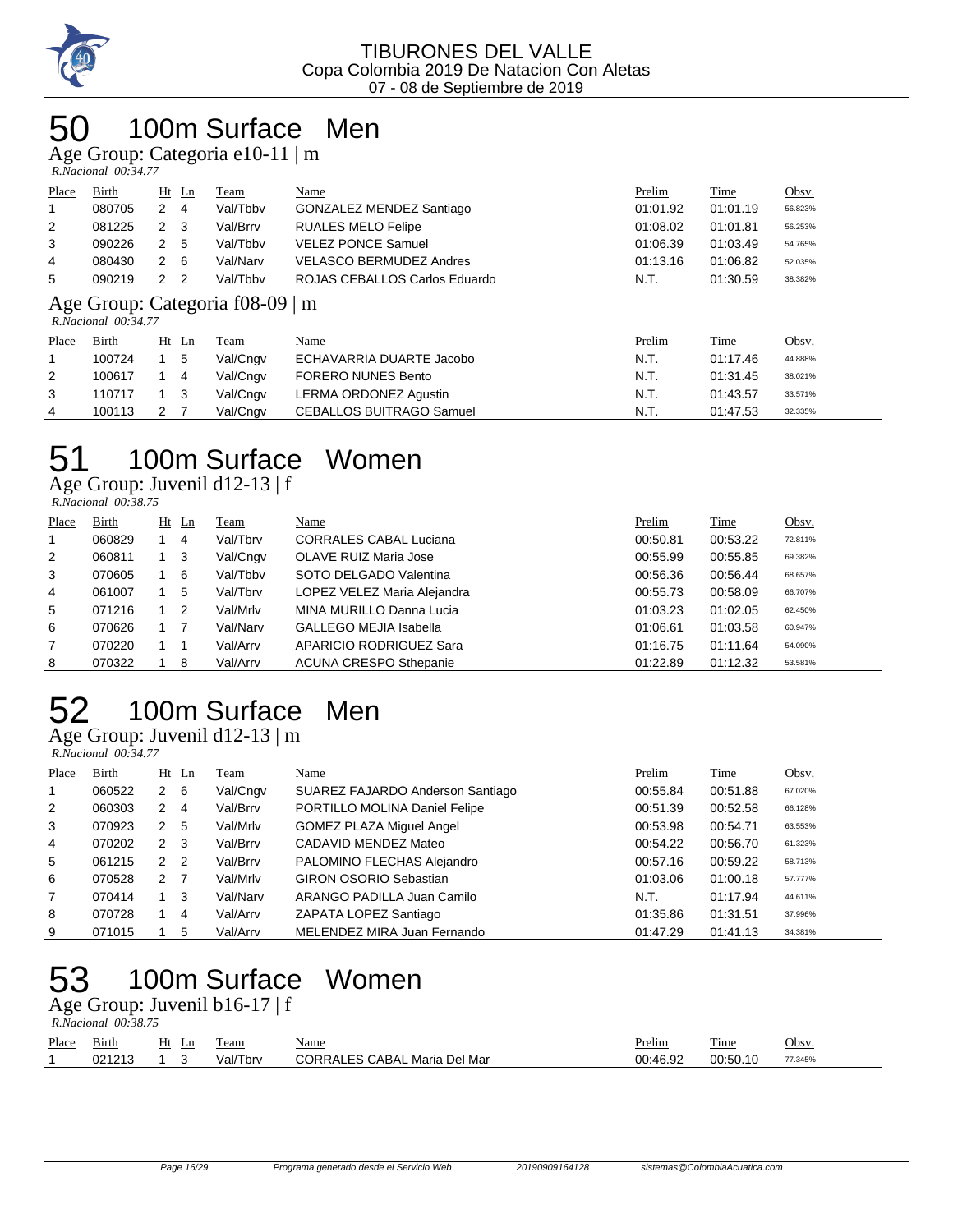

### 100m Surface Women

Age Group: Juvenil c14-15 | f

| - -                 |  |
|---------------------|--|
| R.Nacional 00:38.75 |  |

| Place | <u>Birth</u> | Ht<br>Ln | Team     | <u>Name</u>                       | <b>Prelim</b> | Time     | <u>Obsv.</u> |
|-------|--------------|----------|----------|-----------------------------------|---------------|----------|--------------|
|       | 041217       | 4        | Val/Cngv | ALVAREZ HOYOS Valentina           | 00:45.97      | 00:48.58 | 79.765%      |
|       | 041128       | - 5      | Val/Tbrv | <b>BOCANEGRA VALENCIA Valeria</b> | 00:46.32      | 00:49.05 | 79.001%      |
|       | 051031       |          | Val/Tbrv | MUNOZ PALMA Sofia                 | N.T.          | No Show  |              |

### 54 100m Surface Men

Age Group: Juvenil b16-17 | m  *R.Nacional 00:34.77* 

| Place | <b>Birth</b>                                              | $Ht$ Ln | <b>Team</b> | <u>Name</u>                        | Prelim   | <b>Time</b> | Obsv.   |  |  |  |  |
|-------|-----------------------------------------------------------|---------|-------------|------------------------------------|----------|-------------|---------|--|--|--|--|
|       | 030319                                                    | 4       | Val/Cngv    | <b>MOLANO TORRES Andres Felipe</b> | 00:35.56 | 00:44.71    | 77.768% |  |  |  |  |
| 2     | 031004                                                    |         | Val/Tbrv    | ARDILA MORENO Sebastian            | N.T.     | 00:45.22    | 76.891% |  |  |  |  |
|       | Age Group: Juvenil c14-15 $\mid$ m<br>R.Nacional 00:34.77 |         |             |                                    |          |             |         |  |  |  |  |

| Place | <b>Birth</b> | $Ht$ Ln    | Team     | <b>Name</b>                   | Prelim   | <b>Time</b> | Obsv.   |
|-------|--------------|------------|----------|-------------------------------|----------|-------------|---------|
|       | 050228       | $1\quad 5$ | Val/Cngv | LETRADO HERMOSA Andres Felipe | 00:53.46 | 00:48.97    | 71.003% |
|       | 050411       |            | Val/Tbby | QUINTERO DIAZ Alejandro       | N.T.     | 01:17.18    | 45.051% |

# 55 100m Surface Women

#### Age Group: Mayores | f

 *R.Nacional 00:38.75* 

| Place | Birth  | Ht Ln | Team     | Name                          | Prelim   | <b>Time</b> | <u>Obsv.</u> |
|-------|--------|-------|----------|-------------------------------|----------|-------------|--------------|
|       | 010825 | 4     | Val/Cngv | <b>RUIZ MALAMBO Mercedes</b>  | 00:42.18 | 00:46.18    | 83.911%      |
|       | 011129 |       | Val/Mrlv | <b>GARCIA CHACON Sofia</b>    | 00:49.32 | 00:49.92    | 77.624%      |
|       | 991206 | 5     | Val/Tbrv | <b>REINA SANCHEZ Catalina</b> | 00:49.04 | 00:52.59    | 73.683%      |
|       | 940802 | 6     | Val/Tbrv | MACIAS ANASCO Carolina        | N.T.     | No Show     |              |

# 56 100m Surface Men

Age Group: Mayores | m

| - -                 |  |
|---------------------|--|
| R.Nacional 00:34.77 |  |

| Place | Birth  | Ht<br>Ln | Team     | <u>Name</u>                       | Prelim | Time     | Obsv.   |
|-------|--------|----------|----------|-----------------------------------|--------|----------|---------|
|       | 990521 |          | Val/Narv | GIL VALENCIA Jorge Steven         | N.T.   | 01:11.23 | 48.814% |
|       | 001223 |          | Val/Mrlv | <b>TEJADA OLARTE Kevin Manuel</b> | N.T.   | No Show  |         |

## 59 400m BiFins Women

#### Age Group: Categoria e10-11 | f

 *R.Nacional 03:57.33* 

| Place | Birth  | Ht Ln | Team     | Name                                  | Prelim   | Time     | Obsv.   |
|-------|--------|-------|----------|---------------------------------------|----------|----------|---------|
|       | 080124 | - 6   | Val/Cngv | LOPEZ PASTRANA Sara                   | N.T.     | 04:54.95 | 80.464% |
| 2     | 090825 | 5     | Val/Tbby | ELVIRA GUAPACHA Laura Dayanna         | 05:45.41 | 05:10.27 | 76.491% |
| 3     | 090505 | 4     | Val/Tbby | <b>BONILLA CORRALES Michel Andrea</b> | 05:44.40 | 05:10.79 | 76.363% |
| 4     | 080605 | - 2   | Val/Narv | PAEZ GIRALDO Laura Tatiana            | N.T.     | 05:39.31 | 69.945% |
| 5     | 081017 |       | Val/Cngv | DELGADO VICTORIA Maria Antonia        | N.T.     | 06:08.08 | 64.478% |
|       | 080601 |       | Val/Tbrv | ROSERO CORDOBA Sara Cristina          | 05:54.22 | No Show  |         |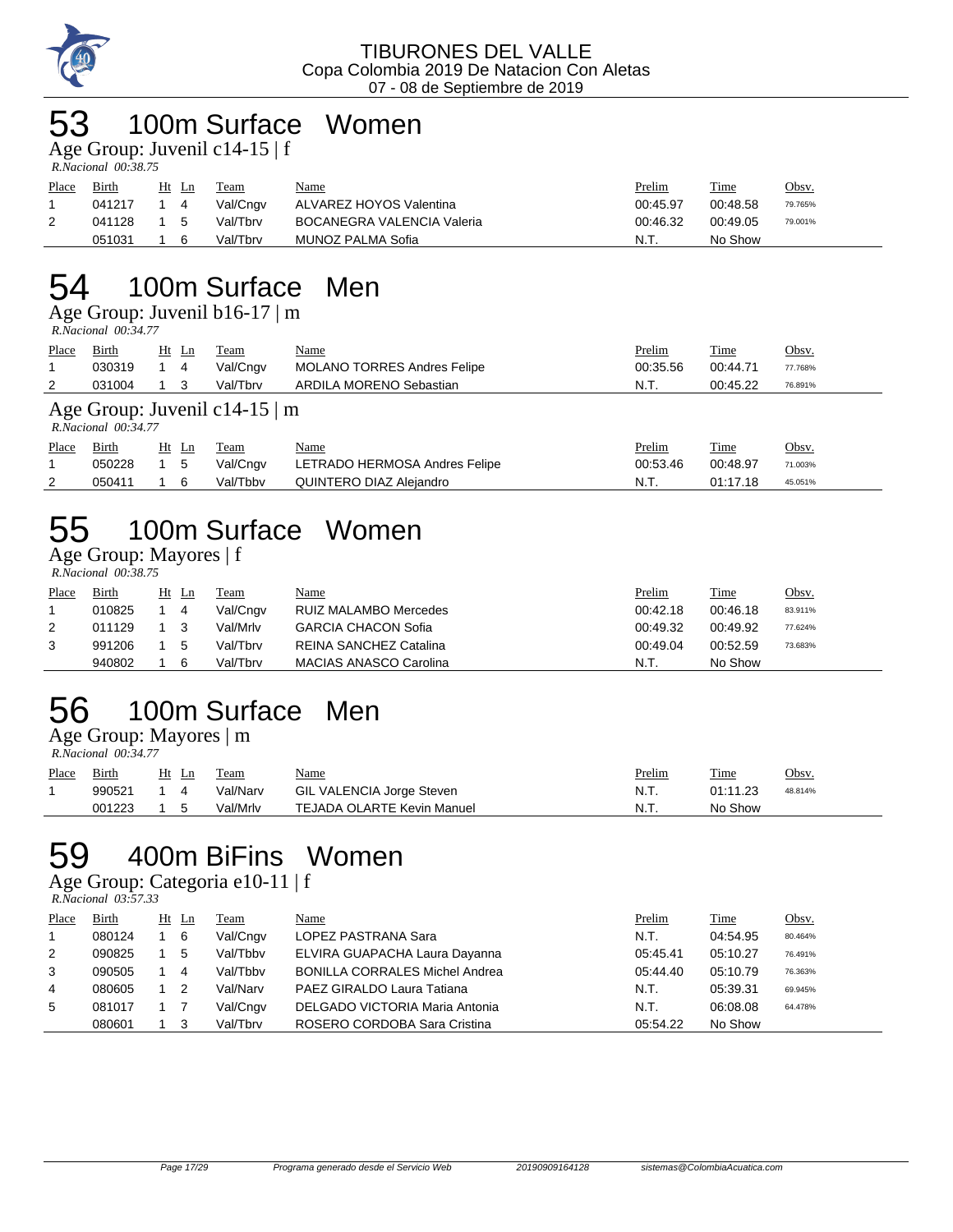

### 59 400m BiFins Women

Age Group: Categoria f08-09 | f

| R.Nacional 03:57.33 |  |
|---------------------|--|

| Place | Birth  | Ht<br>Lη | eam      | Name                             | <u>Prelim</u> | m.<br><u>l'ime</u> | Obsv    |
|-------|--------|----------|----------|----------------------------------|---------------|--------------------|---------|
|       | 110912 |          | Val/Tbbv | <b>BONILLA CORRALES Angelina</b> | N.T           | 06:54.90           | 57.202% |

### 60 400m BiFins Men

Age Group: Categoria e10-11 | m

 *R.Nacional 03:37.01* 

| Place | Birth                                                     |  | $Ht$ Ln | Team     | Name                                 | Prelim   | Time                | Obsv.   |
|-------|-----------------------------------------------------------|--|---------|----------|--------------------------------------|----------|---------------------|---------|
|       | 090226                                                    |  | 4       | Val/Tbbv | <b>VELEZ PONCE Samuel</b>            | 05:10.45 | 05:02.37            | 71.770% |
| 2     | 081225                                                    |  | 3       | Val/Brrv | <b>RUALES MELO Felipe</b>            | 05:44.95 | 05:31.75            | 65.414% |
|       | 080105                                                    |  | 5       | Val/Brrv | <b>GAVIRIA NAZARENO Mario Andres</b> | 05:44.70 | <b>Disqualified</b> |         |
|       | Age Group: Categoria f08-09   m<br>$R. Nacional$ 03:37.01 |  |         |          |                                      |          |                     |         |
| Place | Birth                                                     |  | Ht Ln   | Team     | Name                                 | Prelim   | Time                | Obsv.   |

1 100919 1 6 Val/Tbbv ARIAS AGUDELO Juan Andres N.T. 06:13.18 58.152%

# 61 400m BiFins Women

Age Group: Juvenil d12-13 | f

| --                  |  |
|---------------------|--|
| R.Nacional 03:57.33 |  |

| Place | Birth  |                | $Ht$ Ln        | Team     | Name                                 | Prelim   | Time                | Obsv.   |
|-------|--------|----------------|----------------|----------|--------------------------------------|----------|---------------------|---------|
| 1     | 070605 | $\mathbf{2}$   | - 3            | Val/Tbby | SOTO DELGADO Valentina               | 04:57.67 | 04:37.29            | 85.589% |
| 2     | 060915 | 2              | 5              | Val/Tbby | <b>BERNAL BELTRAN Gabriela</b>       | 04:56.89 | 04:53.73            | 80.799% |
| 3     | 070402 | 2              | $\overline{2}$ | Val/Narv | <b>TORO DIAZ Paula Andrea</b>        | 05:15.49 | 04:54.25            | 80.656% |
| 4     | 060811 | $1 \quad 3$    |                | Val/Cngv | OLAVE RUIZ Maria Jose                | N.T.     | 05:03.46            | 78.208% |
| 5     | 061204 | 2              | 6              | Val/Brrv | PENAGOS VARGAS Maria Jose            | 05:02.98 | 05:04.81            | 77.862% |
| 6     | 071216 | 2 <sub>7</sub> |                | Val/Mrlv | MINA MURILLO Danna Lucia             | 05:30.36 | 05:12.80            | 75.873% |
| 7     | 071125 |                | 6              | Val/Narv | ERAZO MUNOZ Maria Isabel             | N.T.     | 05:24.39            | 73.162% |
| 8     | 070821 |                | 5              | Val/Mrlv | RAMIREZ MOSQUERA Salome              | 06:01.07 | 05:36.15            | 70.602% |
| 9     | 060512 |                | 4              | Val/Arrv | PALMETT VASQUEZ Diana De Los Angeles | 05:53.77 | 05:48.29            | 68.141% |
| 10    | 070710 | $\mathbf{2}$   | -8             | Val/Narv | MARTINEZ MUNOZ Julianna              | 05:52.23 | 05:48.71            | 68.059% |
|       | 060522 | 2              | 4              | Val/Brrv | RUAN JIMENEZ Isabella                | 04:47.93 | <b>Disqualified</b> |         |
|       | 070626 | 2              |                | Val/Narv | <b>GALLEGO MEJIA Isabella</b>        | 05:32.82 | No Show             |         |

# 62 400m BiFins Men

Age Group: Juvenil d12-13 | m

 *R.Nacional 03:37.01* 

| Place | Birth  | $Ht$ Ln | Team     | Name                              | Prelim   | <b>Time</b> | Obsv.   |
|-------|--------|---------|----------|-----------------------------------|----------|-------------|---------|
|       | 060420 | 4       | Val/Narv | VIVAS IDARRAGA Juan David         | 04:19.71 | 04:19.32    | 83.684% |
| 2     | 070501 | 3       | Val/Cngv | <b>CASTILLO TORRES Juan David</b> | 04:35.51 | 04:28.75    | 80.748% |
| 3     | 060908 | 5       | Val/Brrv | LOPEZ BERNAL Juan Jeronimo        | 04:31.54 | 04:37.71    | 78.143% |
| 4     | 060721 | 6       | Val/Mrlv | RODRIGUEZ PEREZ Juan Manuel       | 04:40.04 | 04:42.37    | 76.853% |
| 5     | 060522 |         | Val/Cngv | SUAREZ FAJARDO Anderson Santiago  | N.T.     | 04:52.86    | 74.100% |
| 6     | 070202 | 2       | Val/Brrv | CADAVID MENDEZ Mateo              | 04:50.51 | 04:57.75    | 72.883% |
|       | 070622 |         | Val/Mrlv | <b>MENESES ARDILA Basilio</b>     | 05:36.39 | 05:15.78    | 68.722% |
| 8     | 070728 | 8       | Val/Arrv | ZAPATA LOPEZ Santiago             | N.T.     | 06:48.11    | 53.174% |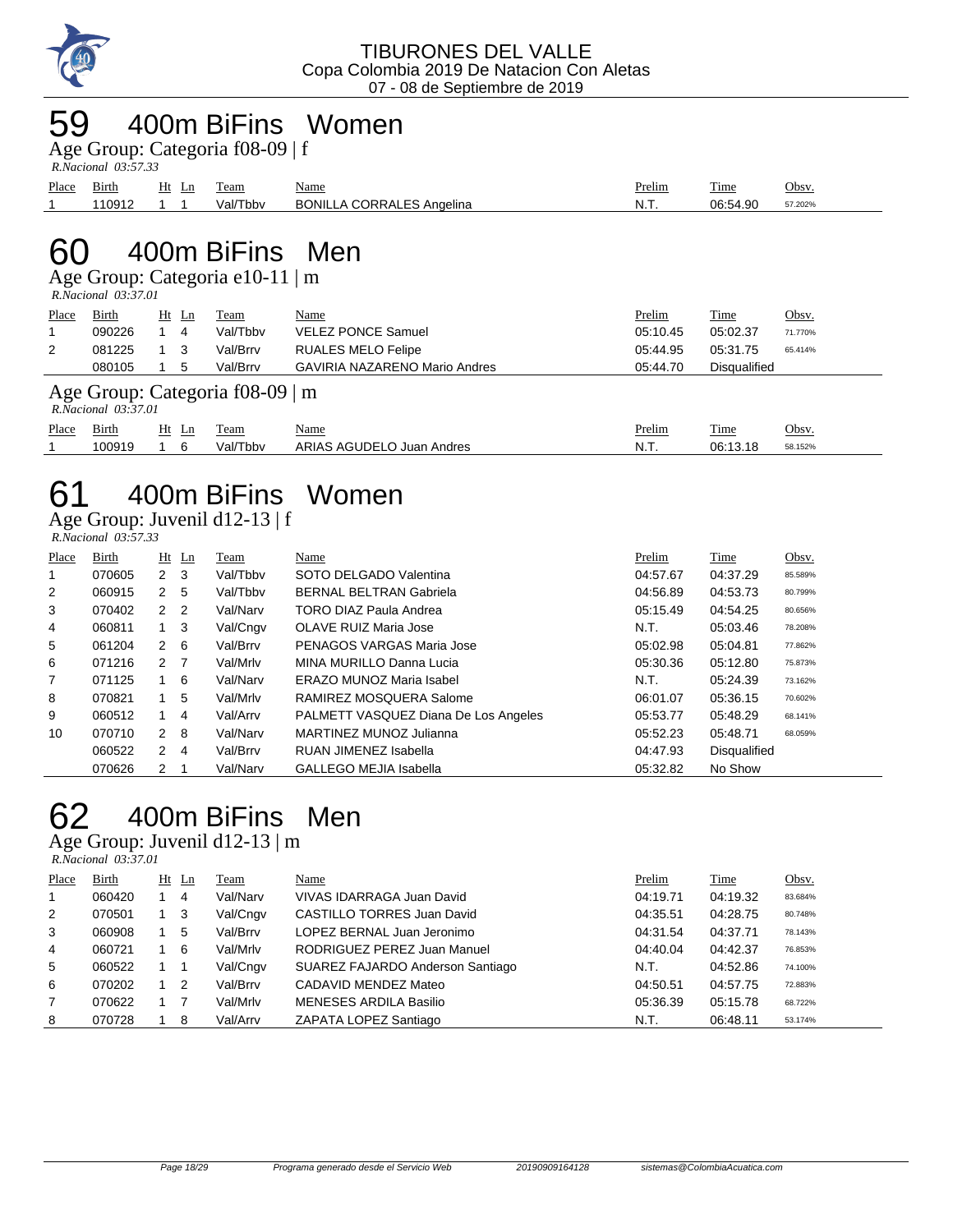

### 400m BiFins Women

Age Group: Juvenil b16-17 | f

| --                  |  |
|---------------------|--|
| R.Nacional 03:57.33 |  |

| Place<br>2 | Birth<br>030601<br>030513                                 | Ht Ln<br>4<br>6 | Team<br>Val/Brrv<br>Val/Tbrv | Name<br><b>HUERTAS PEREIRA Darlyn Juliana</b><br>NUNES MOTTA Maria Camila | Prelim<br>04:32.71<br>N.T. | Time<br>04:30.85<br>05:45.85 | Obsv.<br>87.624%<br>68.622% |  |  |
|------------|-----------------------------------------------------------|-----------------|------------------------------|---------------------------------------------------------------------------|----------------------------|------------------------------|-----------------------------|--|--|
|            | Age Group: Juvenil $c14-15$   f<br>$R. Nacional$ 03:57.33 |                 |                              |                                                                           |                            |                              |                             |  |  |
| Place      | Birth                                                     | $Ht$ Ln         | Team                         | Name                                                                      | Prelim                     | Time                         | Obsv.                       |  |  |
|            | 050405                                                    | 5               | Val/Mrlv                     | NINO PINZON Ana Maria                                                     | 04:37.50                   | 04:34.74                     | 86.383%                     |  |  |
| 2          | 041111                                                    | 3               | Val/Tbrv                     | REINA SANCHEZ Roxana                                                      | 04:37.65                   | 04:38.29                     | 85.282%                     |  |  |
| 3          | 051010                                                    | 2               | Val/Arrv                     | RAMOS POLANIA Danielle Marie                                              | N.T.                       | 04:50.42                     | 81.720%                     |  |  |

# 64 400m BiFins Men

Age Group: Juvenil b16-17 | m

| R.Nacional 03:37.01 |  |
|---------------------|--|
|                     |  |

| Place | Birth  | Ht | Ln | Team     | <u>Name</u>                  | <u>Prelim</u> | Time         | Obsv.   |
|-------|--------|----|----|----------|------------------------------|---------------|--------------|---------|
|       | 030407 |    |    | Val/Narv | JURADO MEDINA Juan Sebastian | N.T.          | 04:42.21     | 76.897% |
|       | 021228 |    |    | Val/Mrlv | JARAMILLO ARROYO Juan Felipe | 05:12.32      | 05:06.46     | 70.812% |
|       | 020630 |    |    | Val/Tbrv | MARTINEZ GUZMAN Juan Pablo   | 03:55.06      | Disgualified |         |

#### Age Group: Juvenil c14-15 | m

 *R.Nacional 03:37.01* 

| Place          | Birth  |                | $Ht$ Ln        | Team     | Name                             | Prelim   | <b>Time</b>  | Obsv.   |
|----------------|--------|----------------|----------------|----------|----------------------------------|----------|--------------|---------|
| 1              | 050822 | 2              | -5             | Val/Mrlv | MURILLO PEREZ Pablo              | 04:31.35 | 04:30.29     | 80.288% |
| 2              | 050615 | 2              | - 3            | Val/Brrv | ARANGO CADAVID Santiago          | 04:44.43 | 04:45.94     | 75.894% |
| 3              | 051122 | 2              | - 6            | Val/Tbby | <b>HOUS DUQUE Alexandre</b>      | 04:47.58 | 04:48.74     | 75.158% |
| $\overline{4}$ | 040609 |                | 4              | Val/Brrv | CHICA GUEVARA Camilo             | N.T.     | 05:04.46     | 71.277% |
| 5              | 041023 |                | 5              | Val/Mrlv | <b>BRITO CALLE Andres Felipe</b> | N.T.     | 05:05.87     | 70.948% |
| 6              | 050721 |                | $\overline{2}$ | Val/Brrv | <b>GARCIA AVILA AVILA Julian</b> | N.T.     | 05:13.83     | 69.149% |
| $\overline{7}$ | 050401 |                | - 3            | Val/Tbby | ROA SOTO Juan Diego              | N.T.     | 05:29.01     | 65.958% |
| 8              | 051216 | 2              |                | Val/Brrv | <b>GOMEZ ROSAS Jeronimo</b>      | 05:17.48 | 05:33.55     | 65.061% |
| 9              | 050603 |                | - 6            | Val/Narv | ERAZO MUNOZ Ricardo              | N.T.     | 05:48.43     | 62.282% |
|                | 040521 | 2 <sub>2</sub> |                | Val/Mrlv | HERRERA LABRADOR Juan Felipe     | 04:47.92 | Disqualified |         |

# 65 400m BiFins Women

Age Group: Mayores | f

|       | R.Nacional 03:57.33 |       |          |                         |               |          |              |  |  |  |  |  |
|-------|---------------------|-------|----------|-------------------------|---------------|----------|--------------|--|--|--|--|--|
| Place | Birth               | Ht Ln | Team     | <u>Name</u>             | <u>Prelim</u> | Time     | <u>Obsv.</u> |  |  |  |  |  |
|       | 941025              |       | Val/Tbrv | MUNOZ LOAIZA Vanessa    | N.T.          | 04:24.71 | 89.657%      |  |  |  |  |  |
|       | 941212              |       | Val/Brrv | ESPINOSA HERRERA Ximena | 04:45.20      | 04:53.66 | 80.818%      |  |  |  |  |  |

## 66 400m BiFins Men

#### Age Group: Mayores | m

 *R.Nacional 03:37.01* 

| Place | Birth  | Ht | Ln       | Team     | <b>Name</b>                    | Prelim   | Time         | Obsv.   |
|-------|--------|----|----------|----------|--------------------------------|----------|--------------|---------|
|       | 981229 |    | 4        | Val/Thrv | MOSQUERA IBAGON Juan Fernando  | 03:44.65 | 04:00.34     | 90.293% |
| 2     | 960713 |    | .5       | Val/Thhy | MARTINEZ HURTADO Jhoan Carlos  | 04:15.73 | 04:19.88     | 83.504% |
|       | 951005 |    | <b>6</b> | Val/Thrv | JARAMILLO CORREA Juan David    | N.T.     | 04.48.68     | 75.173% |
|       | 951005 |    |          | Val/Thrv | PALTA LOPEZ Cristhian Mauricio | N.T.     | Disgualified |         |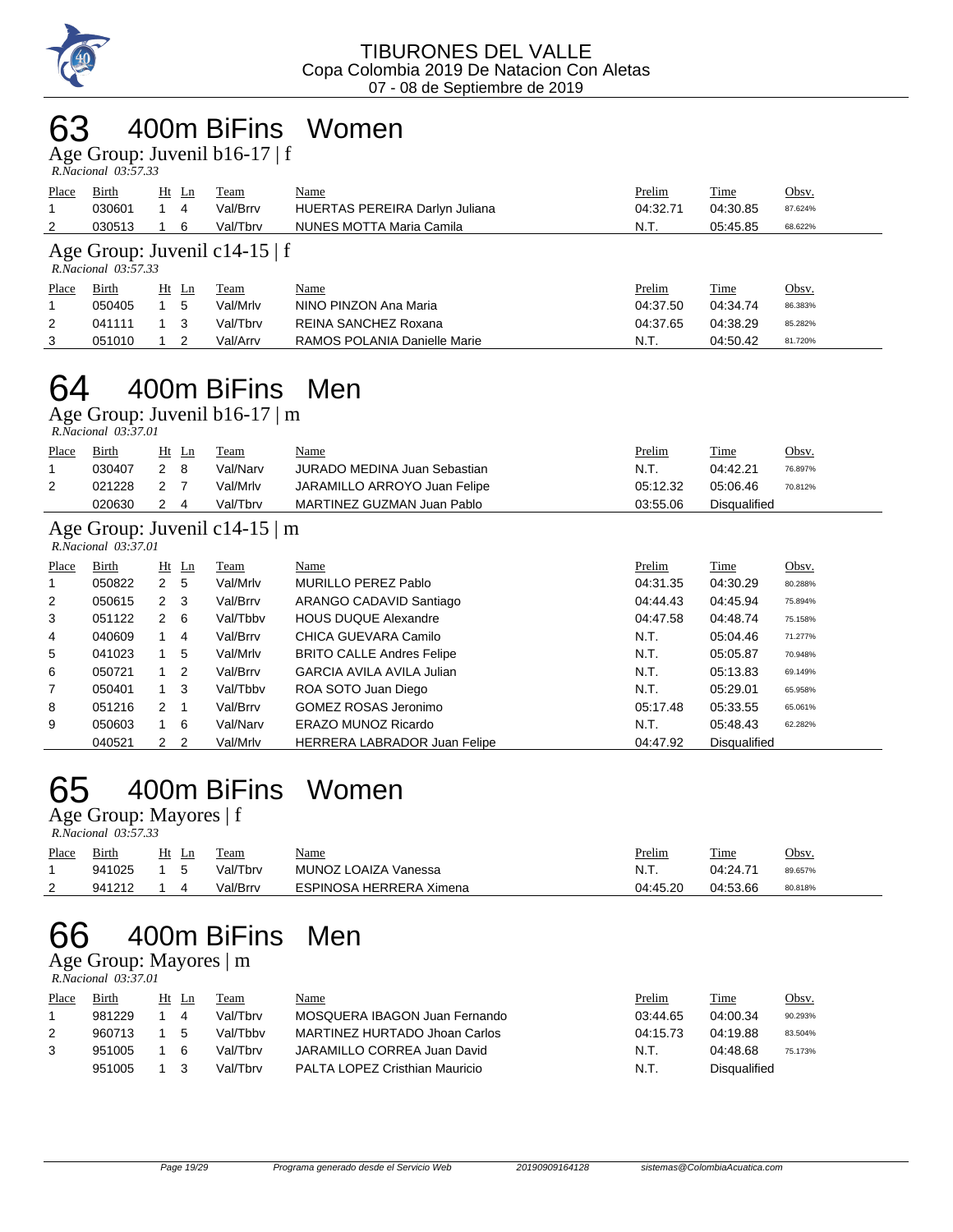

Continuing... Event: 67 4x50m Surface Age Group: CATEGORIA E10-11 | F

# 67 4x50m Surface Women

Age Group: Categoria e10-11 | f  *R.Nacional 01:12.45* 

| Place | Birth<br>RF06701 | Ht Ln<br>4 | Team<br>Val/Arrv | <u>Name</u><br>E11f Chicaiza Leyren Dayan<br>E11f Zapata Yuli | Prelim<br>N.T. | T.1th.Relay<br>N.T. | T.Team<br>03:06.17 | Obsv.<br>38.916% |
|-------|------------------|------------|------------------|---------------------------------------------------------------|----------------|---------------------|--------------------|------------------|
|       |                  |            |                  | F09f Alvarez Eileen                                           |                |                     |                    |                  |
|       |                  |            |                  | E11f Becerra Mariana                                          |                |                     |                    |                  |

# 68 4x50m Surface Mixed

Age Group: Categoria e10-11 | x

| Place<br>1. | Birth<br>RX06807 | Ht<br>1 | Ln<br>2 | Team<br>Val/Tbby | Name<br>E11m Velez Samuel<br>E11f Bonilla Michel<br>E11f Elvira Laura<br>E11m Gonzalez Santiago          | Prelim<br>N.T. | T.1th.Relay<br>N.T. | T.Team<br>02:01.82 | Obsv.<br>0.000% |
|-------------|------------------|---------|---------|------------------|----------------------------------------------------------------------------------------------------------|----------------|---------------------|--------------------|-----------------|
| 2           | RX06802          |         | 5       | Val/Narv         | E11f Pineda Mariana<br>E11f Paez Laura<br>E11m Velasco Andres<br>F09f Ortiz Sara                         | N.T.           | N.T.                | 02:32.63           | 0.000%          |
| 3           | RX06806          |         | 6       | Val/Tbbv         | F09m Arias Juan<br>F09f Bonilla Angelina<br>E11m Rojas Carlos<br>E11f Lopez Melany                       | N.T.           | N.T.                | 02:37.56           | 0.000%          |
| 4           | RM06801          | 1.      | 4       | Val/Cngv         | F09m Forero Bento<br>F09m Lerma Agustin<br>F09m Ceballos Samuel<br>F09m Echavarria Jacobo                | N.T.           | N.T.                | 02:49.02           | 0.000%          |
| 5           | RX06803          | 1.      | 3       | Val/Arrv         | F09m Chabur Johan Sebastian<br>F09m Sevilla Juan Jose<br>E11m Buitron Breiner Yesid<br>E11m Salazar Yoed | N.T.           | N.T.                | 03:04.35           | 0.000%          |

# 69 4x50m Surface Women

Age Group: Juvenil d12-13 | f  *R.Nacional 01:12.45* 

| Place | Birth   | $Ht$ Ln | <b>Team</b> | Name                                                                                       | Prelim | T.1th.Relay | T.Team   | Obsv.   |
|-------|---------|---------|-------------|--------------------------------------------------------------------------------------------|--------|-------------|----------|---------|
|       | RF06901 | 4       | Val/Narv    | D123f Erazo Maria<br>D123f Gallego Isabella<br>D123f Martinez Julianna<br>D123f Toro Paula | N.T.   | N.T.        | 01:48.18 | 66.972% |
| 2     | RF06902 | 5       | Val/Mrlv    | E11f Gomez Isabella<br>E11f Nino Sara<br>D123f Mina Danna<br>E11f Paja Sofia               | N.T.   | N.T.        | 01:48.68 | 66.664% |

#### 70 4x50m Surface Mixed Age Group: Juvenil d12-13 | x

| Place | Birth<br>RX07002 | Ht | Ln | Team<br>Val/Cngv | <b>Name</b><br>D123m Suarez Anderson<br>D123f Jimenez Valeria<br>D123f Olave Maria<br>D123m Castillo Juan | Prelim<br>N.T. | T.1th.Relay<br>N.T. | T.Team<br>01:37.21 | Obsv.<br>0.000% |
|-------|------------------|----|----|------------------|-----------------------------------------------------------------------------------------------------------|----------------|---------------------|--------------------|-----------------|
|-------|------------------|----|----|------------------|-----------------------------------------------------------------------------------------------------------|----------------|---------------------|--------------------|-----------------|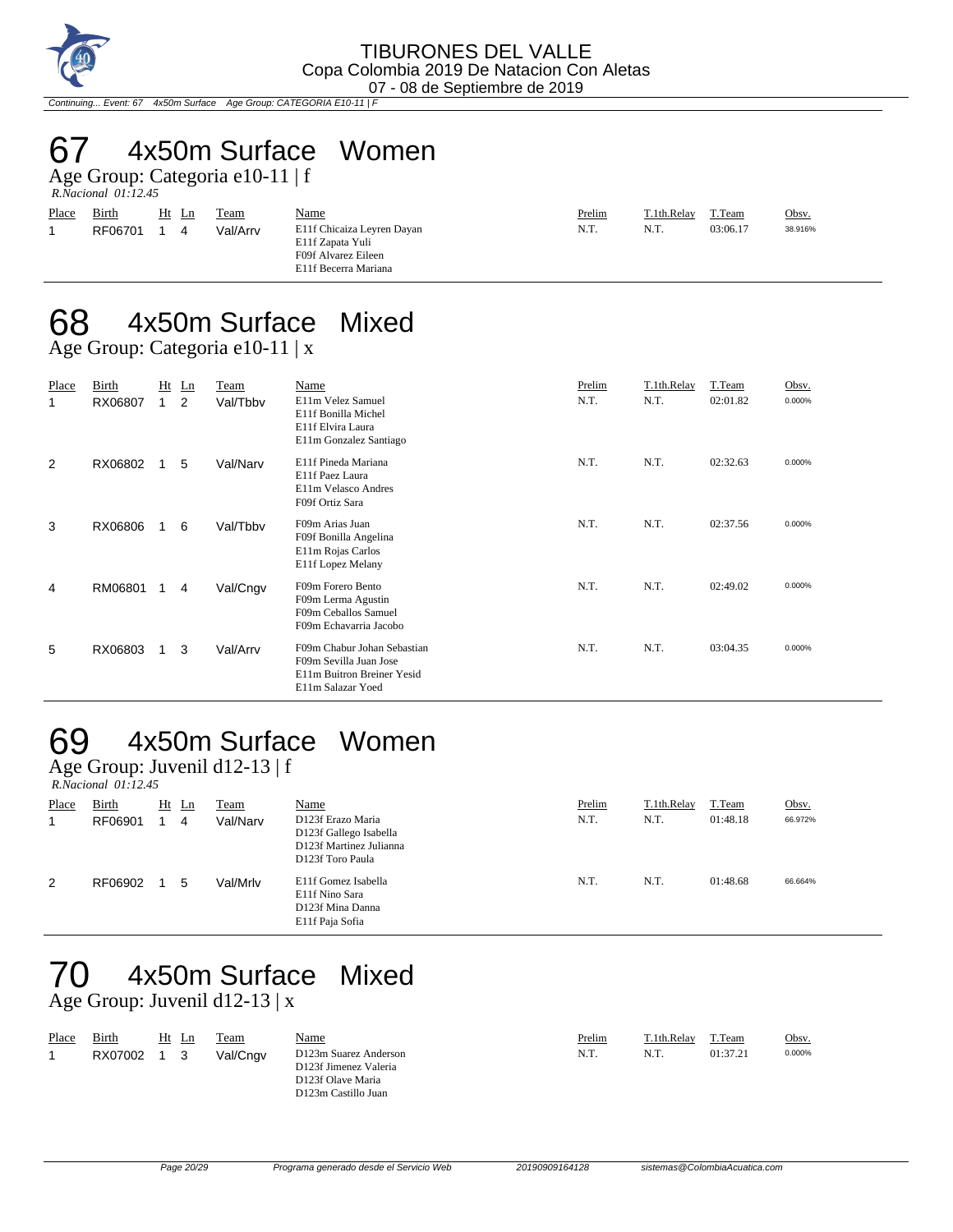

|   |         |   | Continuing Event: 70 4x50m Surface Age Group: JUVENIL D12-13   X |                                                                                                                |          |      |              |        |
|---|---------|---|------------------------------------------------------------------|----------------------------------------------------------------------------------------------------------------|----------|------|--------------|--------|
| 2 | RX07005 | 7 | Val/Mrlv                                                         | D123m Rodriguez Juan<br>D123m Meneses Basilio<br>D123m Gomez Miguel<br>D123m Giron Sebastian                   | N.T.     | N.T. | 01:47.18     | 0.000% |
| 3 | RX07006 |   | Val/Arrv                                                         | D123f Aparicio Sara<br>D123m Zapata Santiago<br>D123f Palmett Diana<br>C145f Ramos Danielle                    | N.T.     | N.T. | 02:15.87     | 0.000% |
| 4 | RX07004 | 2 | Val/Arrv                                                         | D123m Urbano Andres Esteban<br>D123m Carabali Brayan Alejandro<br>D123m Giron Jean Paul<br>D123m Melendez Juan | N.T.     | N.T. | 02:55.87     | 0.000% |
|   | RM07001 | 4 | Val/Brrv                                                         | D123m Cadavid Mateo<br>D123m Lopez Juan<br>D123m Palomino Alejandro<br>D123m Portillo Daniel                   | 01:36.91 | N.T. | Disqualified |        |
|   | RX07001 | 5 | Val/Tbrv                                                         | D123f Lopez Maria<br>D123m Giraldo Joseph<br>E11f Rosero Sara<br>D123f Corrales Luciana                        | N.T.     | N.T. | No Show      |        |

### 71 4x50m Surface Women

Age Group: Juvenil b16-17 | f

 *R.Nacional 01:12.45* 

| Place<br>1 | Birth<br>RF07102 | $Ht$ Ln | 5 | Team<br>Val/Tbrv | Name<br>C145f Bocanegra Valeria<br>C145f Munoz Sofia<br><b>B167f Corrales Maria</b><br>C <sub>145f</sub> Ramirez Ana | Prelim<br>N.T. | T.1th.Relay<br>N.T. | T.Team<br>01:35.19 | Obsv.<br>76.111% |
|------------|------------------|---------|---|------------------|----------------------------------------------------------------------------------------------------------------------|----------------|---------------------|--------------------|------------------|
|            | RF07101          |         | 4 | Val/Tbrv         | C145f Ayala Sofia<br><b>B167f Corrales Maria</b><br>C <sub>145f</sub> Reina Roxana<br>C145f Bocanegra Valeria        | 01:24.74       | N.T.                | No Show            |                  |

## 72 4x50m Surface Men

Age Group: Juvenil b16-17 | m

|       | $R. Nacional$ 01:04.42 |    |    |          |                                                                                                                    |        |             |          |         |  |  |  |
|-------|------------------------|----|----|----------|--------------------------------------------------------------------------------------------------------------------|--------|-------------|----------|---------|--|--|--|
| Place | Birth                  | Ht | Ln | Team     | <b>Name</b>                                                                                                        | Prelim | T.1th.Relay | T.Team   | Obsv.   |  |  |  |
|       | RM07202                |    | 5  | Val/Mrlv | C <sub>145</sub> m Herrera Juan<br>B167m Jaramillo Juan<br>C <sub>145</sub> m Brito Andres<br>C145m Murillo Pablo  | N.T.   | N.T.        | 01:43.98 | 61.954% |  |  |  |
| 2     | RM07201                |    | 4  | Val/Narv | C <sub>145</sub> m Erazo Ricardo<br>C <sub>145</sub> m Rivillas Juan<br>B167m Jurado Juan<br>B167m Cardona Nicolas | N.T.   | N.T.        | 01:47.12 | 60.138% |  |  |  |

# 75 25m Superficie/25m Surface Women

Age Group: Categoria e10-11 | f

| Place | Birth  | Ht Ln |   | <b>Team</b> | Name                      | Prelim | Time     | Obsv.  |
|-------|--------|-------|---|-------------|---------------------------|--------|----------|--------|
|       | 080305 |       |   | Val/Mrlv    | PAJA CHICUE Sofia         | N.T.   | 00:12.56 | 0.000% |
|       | 090827 |       | 8 | Val/Mrlv    | NINO PINZON Sara Yalena   | N.T.   | 00:14.05 | 0.000% |
|       | 080609 |       |   | Val/Arrv    | BECERRA RODRIGUEZ Mariana | N.T.   | 00:14.86 | 0.000% |
| 4     | 090720 |       |   | Val/Crpv    | LONDONO LONDONO Sarai     | N.T.   | 00:15.88 | 0.000% |
| 5     | 091127 |       |   | Val/Narv    | PINEDA AGUDELO Mariana    | N.T.   | 00:16.68 | 0.000% |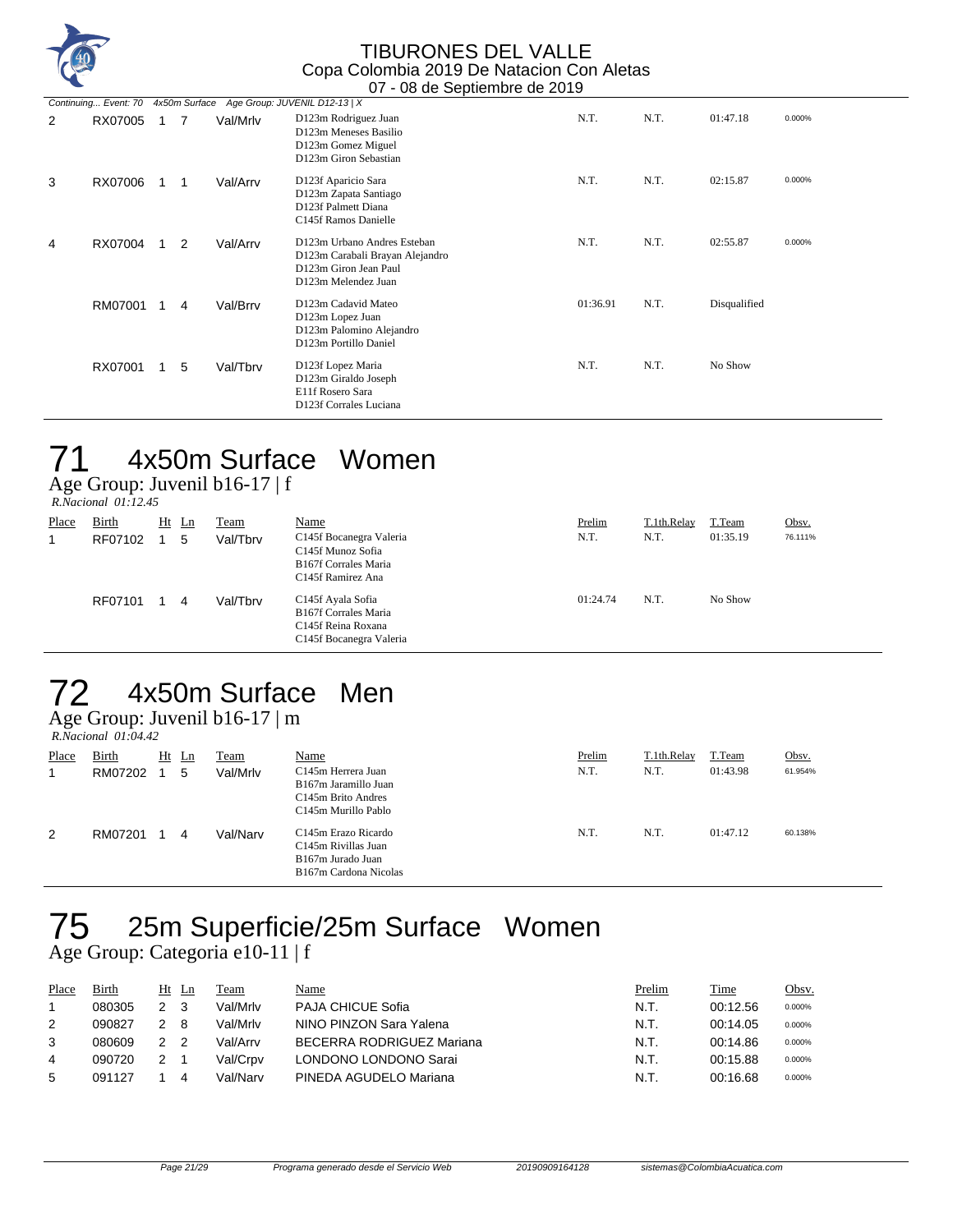

|              |        |                     |                                 | .                                                                               |          |             |        |
|--------------|--------|---------------------|---------------------------------|---------------------------------------------------------------------------------|----------|-------------|--------|
|              |        |                     |                                 | Continuing Event: 75 25m Superficie/25m Surface Age Group: CATEGORIA E10-11   F |          |             |        |
| 6            | 080404 | 2 6                 | Val/Cngv                        | JIMENEZ AVILES Laura Sofia                                                      | N.T.     | 00:17.08    | 0.000% |
|              | 081028 | 2 7                 | Val/Arrv                        | CHICAIZA JARAMILLO Leyren Dayan                                                 | N.T.     | 00:18.70    | 0.000% |
| 8            | 091230 | 5                   | Val/Arrv                        | ZAPATA GUTIERREZ Yuli                                                           | N.T.     | 00:21.55    | 0.000% |
|              |        |                     | Age Group: Categoria f08-09   f |                                                                                 |          |             |        |
| <b>Place</b> | Birth  | $Ht$ Ln             | Team                            | Name                                                                            | Prelim   | <b>Time</b> | Obsv.  |
|              | 110912 | $\mathcal{P}$<br>-4 | Val/Tbbv                        | <b>BONILLA CORRALES Angelina</b>                                                | 00:13.81 | 00:16.57    | 0.000% |
| 2            | 100609 | - 3                 | Val/Arrv                        | ALVAREZ TOBON Eileen                                                            | N.T.     | 00:19.18    | 0.000% |

101017 2 5 Val/Narv ORTIZ PALACIOS Sara Camila 00:22.98 00:21.30 0.000%

# 25m Superficie/25m Surface Men

Age Group: Categoria e10-11 | m

| Place          | Birth  |   | $Ht$ Ln        | Team     | Name                                 | Prelim | Time     | Obsv.  |
|----------------|--------|---|----------------|----------|--------------------------------------|--------|----------|--------|
|                | 081228 | 2 |                | Val/Crpv | LEDESMA HOYOS Ian Josue              | N.T.   | 00:14.08 | 0.000% |
| 2              | 080430 | 2 | - 6            | Val/Narv | <b>VELASCO BERMUDEZ Andres</b>       | N.T.   | 00:14.52 | 0.000% |
| 3              | 081025 | 2 |                | Val/Crpv | ALBA HERNANDEZ Fedre Josue           | N.T.   | 00:15.77 | 0.000% |
| 4              | 080116 | 2 | - 3            | Val/Crpv | <b>HOLLOS LONDONO Juan Pablo</b>     | N.T.   | 00:17.13 | 0.000% |
| 5              | 090219 |   | 4              | Val/Tbby | ROJAS CEBALLOS Carlos Eduardo        | N.T.   | 00:18.86 | 0.000% |
| 6              | 080929 | 2 | $\overline{2}$ | Val/Arrv | <b>BUITRON BURBANO Breiner Yesid</b> | N.T.   | 00:20.05 | 0.000% |
| $\overline{7}$ | 090214 | 2 | - 8            | Val/Arrv | CASTANO RIVERA Emanuel David         | N.T.   | 00:22.98 | 0.000% |
|                | 091013 |   | 5              | Val/Arrv | SALAZAR CRIOLLO Yoed                 | N.T.   | No Show  |        |

#### Age Group: Categoria f08-09 | m

| Place | Birth  |   | $Ht$ Ln        | Team     | Name                                  | Prelim   | Time     | Obsv.  |
|-------|--------|---|----------------|----------|---------------------------------------|----------|----------|--------|
|       | 100724 | 2 | -4             | Val/Cngv | ECHAVARRIA DUARTE Jacobo              | 00:16.20 | 00:14.83 | 0.000% |
| 2     | 110826 |   | 8              | Val/Narv | <b>DAGLES JIMENEZ Nicolas</b>         | N.T.     | 00:16.70 | 0.000% |
| 3     | 100919 |   |                | Val/Tbbv | ARIAS AGUDELO Juan Andres             | N.T.     | 00:17.49 | 0.000% |
| 4     | 100609 |   | $\overline{2}$ | Val/Arrv | SEVILLA ARANGO Juan Jose              | N.T.     | 00:18.43 | 0.000% |
| 5     | 100617 | 2 | -5             | Val/Cngv | <b>FORERO NUNES Bento</b>             | 00:17.94 | 00:18.45 | 0.000% |
| 6     | 100113 |   | - 3            | Val/Cngv | <b>CEBALLOS BUITRAGO Samuel</b>       | N.T.     | 00:19.80 | 0.000% |
| 7     | 100424 |   | -6             | Val/Arrv | <b>CHABUR MURILLO Johan Sebastian</b> | N.T.     | 00:21.05 | 0.000% |
|       | 110717 |   |                | Val/Cngv | LERMA ORDONEZ Agustin                 | N.T.     | No Show  |        |

# 50m Apnea Women

Age Group: Juvenil b16-17 | f  *R.Nacional 00:15.95* 

| Place | Birth                                                    |  | $Ht$ Ln        | Team     | Name                                | Prelim   | Time     | Obsv.   |  |  |  |  |
|-------|----------------------------------------------------------|--|----------------|----------|-------------------------------------|----------|----------|---------|--|--|--|--|
|       | 021213                                                   |  | 4              | Val/Tbrv | <b>CORRALES CABAL Maria Del Mar</b> | 00:18.99 | 00:20.09 | 79.393% |  |  |  |  |
|       | Age Group: Juvenil c14-15   f<br>$R$ Nacional $00.15.95$ |  |                |          |                                     |          |          |         |  |  |  |  |
| Place | Birth                                                    |  | $Ht$ Ln        | Team     | Name                                | Prelim   | Time     | Obsv.   |  |  |  |  |
| 1     | 041217                                                   |  | 5              | Val/Cngv | ALVAREZ HOYOS Valentina             | 00:19.32 | 00:20.08 | 79.432% |  |  |  |  |
| 2     | 050531                                                   |  |                | Val/Tbrv | RAMIREZ HURTADO Ana Maria           | N.T.     | 00:20.44 | 78.033% |  |  |  |  |
| 3     | 041128                                                   |  | - 3            | Val/Tbrv | <b>BOCANEGRA VALENCIA Valeria</b>   | 00:19.55 | 00:20.85 | 76.499% |  |  |  |  |
| 4     | 041111                                                   |  | $\overline{7}$ | Val/Tbrv | REINA SANCHEZ Roxana                | N.T.     | 00:21.26 | 75.024% |  |  |  |  |
| 5     | 051010                                                   |  | $\overline{2}$ | Val/Arrv | RAMOS POLANIA Danielle Marie        | 00:26.42 | 00:22.94 | 69.529% |  |  |  |  |
|       | 050901                                                   |  | 6              | Val/Tbrv | RESTREPO HENAO Mariana              | 00:21.15 | No Show  |         |  |  |  |  |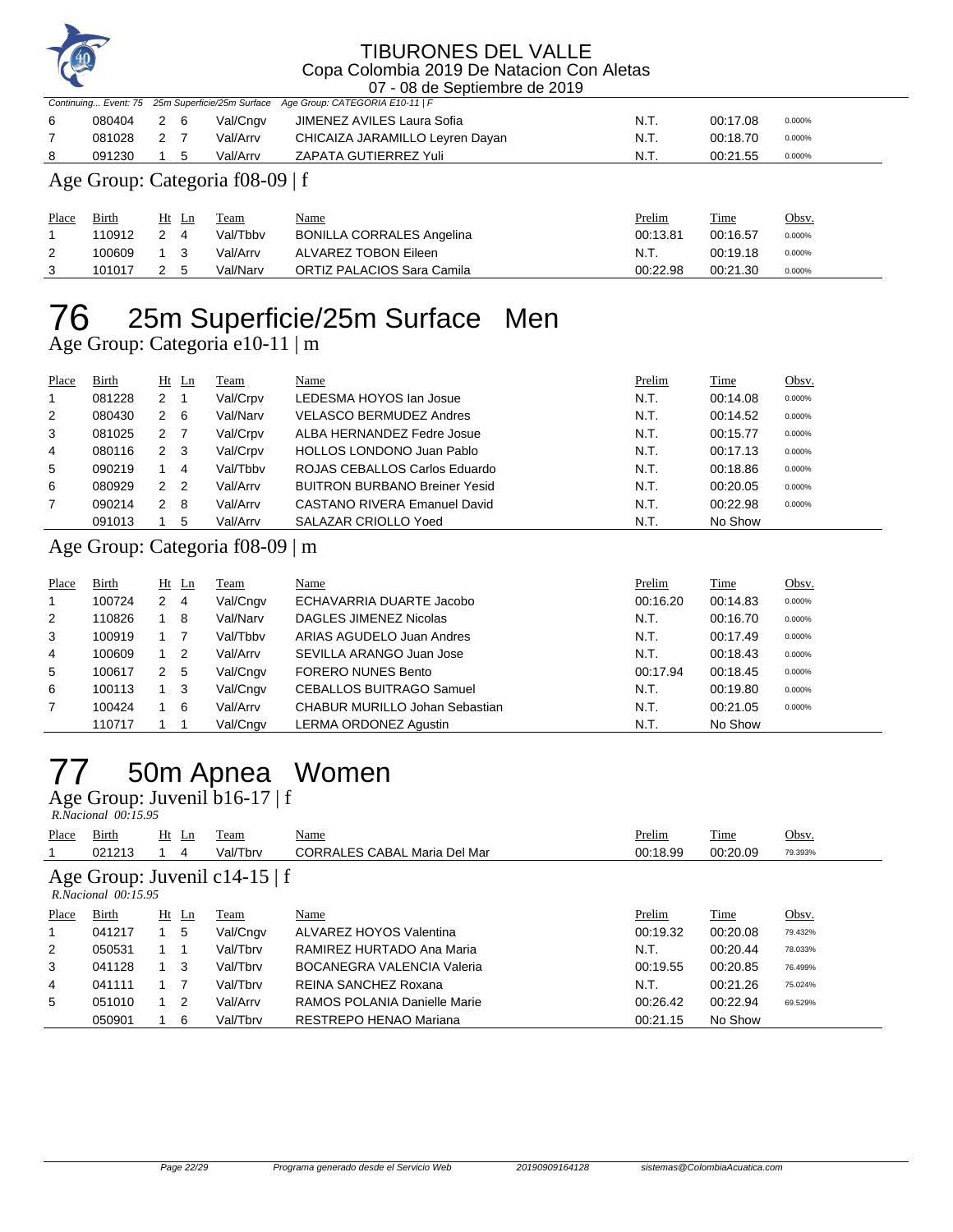

## 78 50m Apnea Men

Age Group: Juvenil b16-17 | m

| - -                 |  |
|---------------------|--|
| R.Nacional 00:13.89 |  |

| Place | Birth  | Ht Ln | Team     | <u>Name</u>                        | <u>Prelim</u> | Time     | <u>Obsv.</u> |
|-------|--------|-------|----------|------------------------------------|---------------|----------|--------------|
|       | 030319 | 14    | Val/Cngv | <b>MOLANO TORRES Andres Felipe</b> | 00:15.04      | 00:17.42 | 79.736%      |
|       | 031004 |       | Val/Tbrv | ARDILA MORENO Sebastian            | - N.T.        | 00:18.22 | 76.235%      |
|       | 030214 |       | Val/Narv | CARDONA POLANCO Nicolas            | 00:20.82      | 00:19.35 | 71.783%      |

#### Age Group: Juvenil c14-15 | m

 *R.Nacional 00:13.89* 

| Place | <b>Birth</b> | $Ht$ Ln | Team     | <u>Name</u>                   | <u>Prelim</u> | Time     | <u>Obsv.</u> |
|-------|--------------|---------|----------|-------------------------------|---------------|----------|--------------|
|       | 041013       | -5      | Val/Brrv | SEMANATE ALTURO Luis Santiago | 00:17.99      | 00:18.68 | 74.358%      |
|       | 050228       | - 6     | Val/Cngv | LETRADO HERMOSA Andres Felipe | 00:23.26      | 00:20.21 | 68.728%      |
|       | 050615       |         | Val/Brrv | ARANGO CADAVID Santiago       | N.T.          | 00:23.32 | 59.563%      |

# 79 50m Apnea Women

Age Group: Mayores | f  *R.Nacional 00:15.95* 

| Place | Birth  | Ht | Ln | Team     | <u>Name</u>                   | Prelim   | Time     | Obsv.   |
|-------|--------|----|----|----------|-------------------------------|----------|----------|---------|
|       | 991206 |    |    | Val/Tbrv | REINA SANCHEZ Catalina        | 00:21.77 | 00:21.80 | 73.165% |
| 2     | 011129 |    |    | Val/Mrlv | <b>GARCIA CHACON Sofia</b>    | N.T.     | 00:22.83 | 69.864% |
|       | 940802 |    |    | Val/Tbrv | <b>MACIAS ANASCO Carolina</b> | 00:18.26 | No Show  |         |

# 80 50m Apnea Men

Age Group: Mayores | m  *R.Nacional 00:13.89* 

| Place | Birth  | Ht | -Ln | Team     | <u>Name</u>                 | Prelim   | Time         | Obsv.   |
|-------|--------|----|-----|----------|-----------------------------|----------|--------------|---------|
|       | 881219 |    | .5  | Val/Mrlv | RAMOS MESLO Yobert          | N.T.     | 00:17.47     | 79.508% |
| 2     | 970718 |    |     | Val/Crpv | ROMERO PIEDRAHITA Sebastian | 00:18.33 | 00:19.62     | 70.795% |
|       | 001223 |    |     | Val/Mrlv | TEJADA OLARTE Kevin Manuel  | N.T.     | Disgualified |         |

# 83 200m Surface Women

Age Group: Juvenil d12-13 | f

 *R.Nacional 01:31.52* 

| Place | Birth  | $Ht$ Ln | Team     | <u>Name</u>                   | Prelim   | <b>Time</b> | Obsv.   |
|-------|--------|---------|----------|-------------------------------|----------|-------------|---------|
|       | 060829 | 4       | Val/Tbrv | <b>CORRALES CABAL Luciana</b> | 02:10.15 | 02:02.64    | 74.625% |
| 2     | 070605 |         | Val/Tbby | SOTO DELGADO Valentina        | N.T.     | 02:05.40    | 72.982% |
| 3     | 061007 | 5       | Val/Tbrv | LOPEZ VELEZ Maria Alejandra   | N.T.     | 02:07.46    | 71.803% |
| 4     | 071216 |         | Val/Mrlv | MINA MURILLO Danna Lucia      | N.T.     | 02:22.40    | 64.270% |
| 5     | 070322 | -6      | Val/Arrv | <b>ACUNA CRESPO Sthepanie</b> | N.T.     | 02:29.53    | 61.205% |
| 6     | 070220 |         | Val/Arrv | APARICIO RODRIGUEZ Sara       | N.T.     | 02:31.87    | 60.262% |

# 84 200m Surface Men

Age Group: Juvenil d12-13 | m  *R.Nacional 01:18.65* 

| Place | <b>Birth</b> | Ht Ln | Team     | <u>Name</u>                     | <u>Prelim</u> | Time     | Obsv.   |
|-------|--------------|-------|----------|---------------------------------|---------------|----------|---------|
|       | 070923       | G     | Val/Mrlv | <b>GOMEZ PLAZA Miguel Angel</b> | N.T.          | 01:57.70 | 66.822% |
| 2     | 061215       |       | Val/Brrv | PALOMINO FLECHAS Alejandro      | N.T.          | 02:02.20 | 64.362% |
| 3     | 071015       |       | Val/Arrv | MELENDEZ MIRA Juan Fernando     | N.T.          | 03:33.43 | 36.850% |
|       |              |       |          |                                 |               |          |         |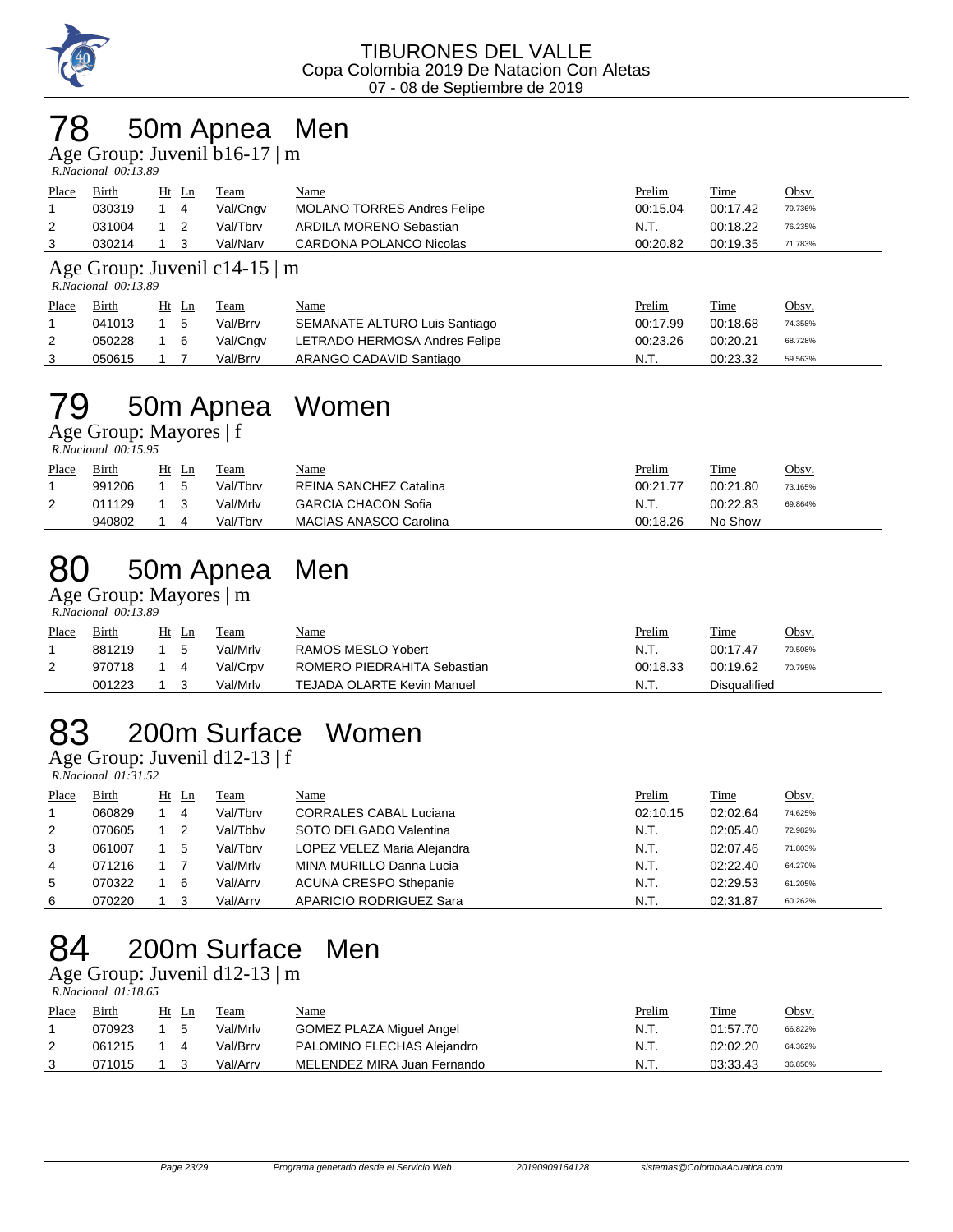

### 85 200m Surface Women

Age Group: Juvenil b16-17 | f

| $R. Nacional$ $01:31.52$ |  |
|--------------------------|--|

| Place                                                     | Birth<br>021213 | $Ht$ Ln<br>-3 | Team<br>Val/Tbrv | Name<br><b>CORRALES CABAL Maria Del Mar</b> | Prelim<br>01:44.74 | Time<br>01:52.35 | Obsv.<br>81.460% |  |
|-----------------------------------------------------------|-----------------|---------------|------------------|---------------------------------------------|--------------------|------------------|------------------|--|
| Age Group: Juvenil c14-15   f<br>$R. Nacional$ $01:31.52$ |                 |               |                  |                                             |                    |                  |                  |  |
| Place                                                     | Birth           | Ht Ln         | Team             | Name                                        | Prelim             | Time             | Obsv.            |  |
|                                                           | 050531          | 4             | Val/Tbrv         | RAMIREZ HURTADO Ana Maria                   | 01:41.53           | 01:46.92         | 85.597%          |  |
| 2                                                         | 041217          | 5             | Val/Cngv         | ALVAREZ HOYOS Valentina                     | 01:43.51           | 01:55.19         | 79.451%          |  |

## 86 200m Surface Men

Age Group: Juvenil b16-17  $\mid$  m

|       | R.Nacional 01:18.65                                          |       |          |                         |               |             |              |  |
|-------|--------------------------------------------------------------|-------|----------|-------------------------|---------------|-------------|--------------|--|
| Place | <b>Birth</b>                                                 | Ht Ln | Team     | <u>Name</u>             | <b>Prelim</b> | <b>Time</b> | <u>Obsv.</u> |  |
|       | 031004                                                       | 5     | Val/Tbrv | ARDILA MORENO Sebastian | N.T.          | 01:46.94    | 73.546%      |  |
|       | Age Group: Juvenil c14-15 $\mid$ m<br>$R. Nacional$ 01:18.65 |       |          |                         |               |             |              |  |

| Place | Birth  | Ht Ln | Team     | <u>Name</u>                   | <u>Prelim</u> | Time     | Obsv.   |
|-------|--------|-------|----------|-------------------------------|---------------|----------|---------|
|       | 050228 | 13    | Val/Cngv | LETRADO HERMOSA Andres Felipe | N.T.          | 01:49.17 | 72.044% |
|       | 041013 |       | Val/Brrv | SEMANATE ALTURO Luis Santiago | 01:49.48      | 01:56.40 | 67.569% |

### 87 200m Surface Women

Age Group: Mayores | f

|       | $R. Nacional$ 01:31.52 |    |    |          |                               |          |             |              |
|-------|------------------------|----|----|----------|-------------------------------|----------|-------------|--------------|
| Place | <b>Birth</b>           | Ht | Ln | Team     | <u>Name</u>                   | Prelim   | <b>Time</b> | <u>Obsv.</u> |
|       | 941025                 |    | 5  | Val/Tbrv | MUNOZ LOAIZA Vanessa          | 01:39.85 | 01:45.21    | 86.988%      |
| 2     | 940802                 |    |    | Val/Tbrv | <b>MACIAS ANASCO Carolina</b> | 01:38.72 | 01:45.23    | 86.971%      |
| 3     | 011129                 |    |    | Val/Mrlv | <b>GARCIA CHACON Sofia</b>    | 01:48.34 | 01:54.41    | 79.993%      |
| 4     | 991206                 |    |    | Val/Tbrv | REINA SANCHEZ Catalina        | 01:50.19 | 02:05.76    | 72.774%      |

### 89 200m BiFins Women

Age Group: Categoria e10-11 | f

 *R.Nacional 01:50.30* 

| Place          | Birth  | $Ht$ Ln        | <b>Team</b> | <u>Name</u>                           | Prelim | <b>Time</b> | Obsv.   |
|----------------|--------|----------------|-------------|---------------------------------------|--------|-------------|---------|
| $\overline{1}$ | 080124 | $\overline{4}$ | Val/Cngv    | LOPEZ PASTRANA Sara                   | N.T.   | 02:16.36    | 80.889% |
| 2              | 080501 | 5              | Val/Mrlv    | <b>GOMEZ PITO Isabella</b>            | N.T.   | 02:25.80    | 75.652% |
| 3              | 090825 |                | Val/Tbby    | ELVIRA GUAPACHA Laura Dayanna         | N.T.   | 02:30.02    | 73.524% |
| 4              | 090505 | -2             | Val/Tbby    | <b>BONILLA CORRALES Michel Andrea</b> | N.T.   | 02:33.75    | 71.740% |
| 5              | 081206 | 6              | Val/Tbby    | LOPEZ LABORDA Melany                  | N.T.   | 02:39.79    | 69.028% |
| 6              | 080605 | -3             | Val/Narv    | PAEZ GIRALDO Laura Tatiana            | N.T.   | 02:40.34    | 68.791% |
|                | 091127 |                | Val/Narv    | PINEDA AGUDELO Mariana                | N.T.   | 02:49.15    | 65.208% |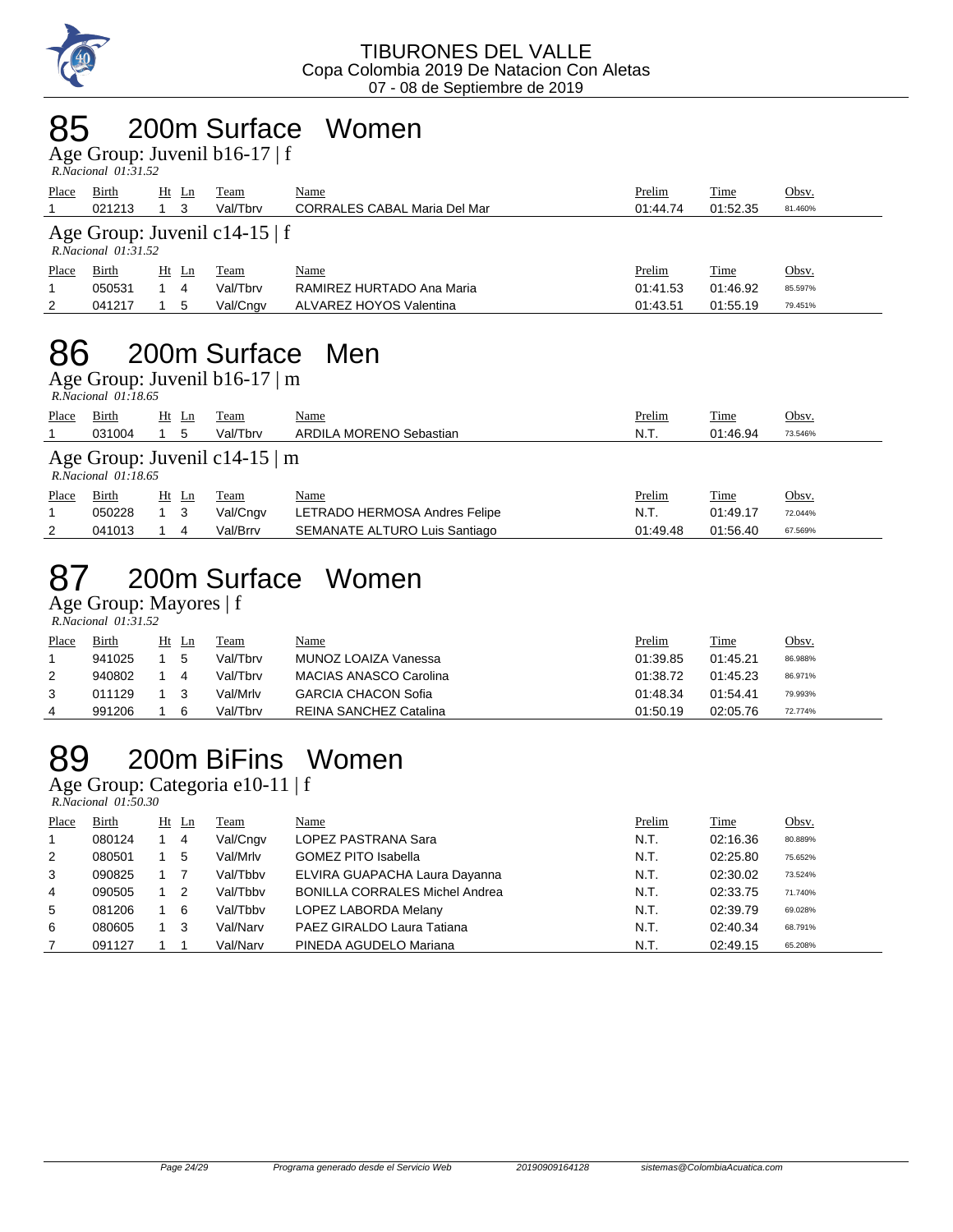

## 200m BiFins Men

Age Group: Categoria e10-11 | m

 *R.Nacional 01:39.61* 

| Place | Birth  | Ht Ln          | Team     | Name                                 | Prelim | Time     | Obsv.   |
|-------|--------|----------------|----------|--------------------------------------|--------|----------|---------|
|       | 090226 | $\overline{2}$ | Val/Tbby | <b>VELEZ PONCE Samuel</b>            | N.T.   | 02:22.73 | 69.789% |
| 2     | 080705 | 5              | Val/Tbby | <b>GONZALEZ MENDEZ Santiago</b>      | N.T.   | 02:26.86 | 67.827% |
| 3     | 081025 |                | Val/Crpv | ALBA HERNANDEZ Fedre Josue           | N.T.   | 02:31.32 | 65.827% |
| 4     | 081225 | - 6            | Val/Brrv | RUALES MELO Felipe                   | N.T.   | 02:31.33 | 65.823% |
| 5     | 080105 | 4              | Val/Brrv | <b>GAVIRIA NAZARENO Mario Andres</b> | N.T.   | 02:31.99 | 65.537% |

# 200m BiFins Women

Age Group: Juvenil d12-13 | f  *R.Nacional 01:50.30* 

| Place          | Birth  |                | $Ht$ Ln | Team     | Name                                 | Prelim   | Time     | Obsv.   |
|----------------|--------|----------------|---------|----------|--------------------------------------|----------|----------|---------|
|                | 070605 |                | 4       | Val/Tbby | SOTO DELGADO Valentina               | N.T.     | 02:13.02 | 82.920% |
| $\overline{2}$ | 070402 | $2 \quad 4$    |         | Val/Narv | <b>TORO DIAZ Paula Andrea</b>        | 02:16.63 | 02:14.17 | 82.209% |
| 3              | 061204 | $\mathbf{2}$   | - 5     | Val/Brrv | PENAGOS VARGAS Maria Jose            | 02:20.89 | 02:16.68 | 80.699% |
| 4              | 060811 | 2 <sub>2</sub> |         | Val/Cngv | OLAVE RUIZ Maria Jose                | N.T.     | 02:19.91 | 78.836% |
| 5              | 060915 | $2 \quad 3$    |         | Val/Tbby | <b>BERNAL BELTRAN Gabriela</b>       | 02:22.73 | 02:23.93 | 76.634% |
| 6              | 071125 |                | -6      | Val/Narv | ERAZO MUNOZ Maria Isabel             | N.T.     | 02:27.76 | 74.648% |
| $\overline{7}$ | 070220 | $2 \quad 1$    |         | Val/Arrv | APARICIO RODRIGUEZ Sara              | N.T.     | 02:30.31 | 73.382% |
| 8              | 070322 | $2 \quad 8$    |         | Val/Arry | <b>ACUNA CRESPO Sthepanie</b>        | N.T.     | 02:32.75 | 72.209% |
| 9              | 060829 | 2 <sub>7</sub> |         | Val/Cngv | JIMENEZ AVILES Valeria               | N.T.     | 02:33.33 | 71.936% |
| 10             | 070710 |                | 5       | Val/Narv | MARTINEZ MUNOZ Julianna              | N.T.     | 02:33.57 | 71.824% |
| 11             | 060512 | $2 \quad 6$    |         | Val/Arrv | PALMETT VASQUEZ Diana De Los Angeles | 02:43.07 | 02:41.32 | 68.373% |
|                | 070821 |                | 3       | Val/Mrlv | RAMIREZ MOSQUERA Salome              | N.T.     | No Show  |         |

# 200m BiFins Men

Age Group: Juvenil d12-13 | m

| . .                 |  |
|---------------------|--|
| R.Nacional 01:39.61 |  |

| Place          | Birth  |                      | $Ht$ Ln        | Team     | Name                          | Prelim   | Time     | Obsv.   |
|----------------|--------|----------------------|----------------|----------|-------------------------------|----------|----------|---------|
|                | 060420 | 2                    | 4              | Val/Narv | VIVAS IDARRAGA Juan David     | 02:00.30 | 02:03.31 | 80.780% |
| 2              | 070501 | 2 <sub>5</sub>       |                | Val/Cngv | CASTILLO TORRES Juan David    | 02:04.76 | 02:04.84 | 79.790% |
| 3              | 060303 | 2                    | - 6            | Val/Brrv | PORTILLO MOLINA Daniel Felipe | 02:11.45 | 02:08.21 | 77.693% |
| 4              | 060721 | $\mathcal{P}$        | $\overline{2}$ | Val/Mrlv | RODRIGUEZ PEREZ Juan Manuel   | 02:12.34 | 02:08.58 | 77.469% |
| 5              | 060908 | 2                    | - 3            | Val/Brrv | LOPEZ BERNAL Juan Jeronimo    | 02:08.43 | 02:09.36 | 77.002% |
| 6              | 070528 | $\mathcal{P} \equiv$ |                | Val/Mrlv | <b>GIRON OSORIO Sebastian</b> | N.T.     | 02:17.66 | 72.359% |
| $\overline{7}$ | 070622 |                      | 4              | Val/Mrlv | <b>MENESES ARDILA Basilio</b> | N.T.     | 02:25.99 | 68.231% |
| 8              | 070414 | $\mathcal{P}$        | - 7            | Val/Narv | ARANGO PADILLA Juan Camilo    | N.T.     | 02:45.00 | 60.370% |
| 9              | 071015 |                      | 3              | Val/Arrv | MELENDEZ MIRA Juan Fernando   | N.T.     | 02:57.12 | 56.239% |
| 10             | 070728 |                      | 5              | Val/Arrv | ZAPATA LOPEZ Santiago         | N.T.     | 02:57.70 | 56.055% |

# 200m BiFins Women

Age Group: Juvenil b16-17 | f  *R.Nacional 01:50.30* 

| Place | <b>Birth</b> | Ht Ln | Team     | <u>Name</u>                    | <u>Prelim</u> | Time     | Obsv.   |
|-------|--------------|-------|----------|--------------------------------|---------------|----------|---------|
|       | 030601       |       | Val/Brrv | HUERTAS PEREIRA Darlyn Juliana | 02:06.09      | 02:05.22 | 88.085% |
|       | 030513       |       | Val/Tbrv | NUNES MOTTA Maria Camila       | N.T           | 02:41.36 | 68.356% |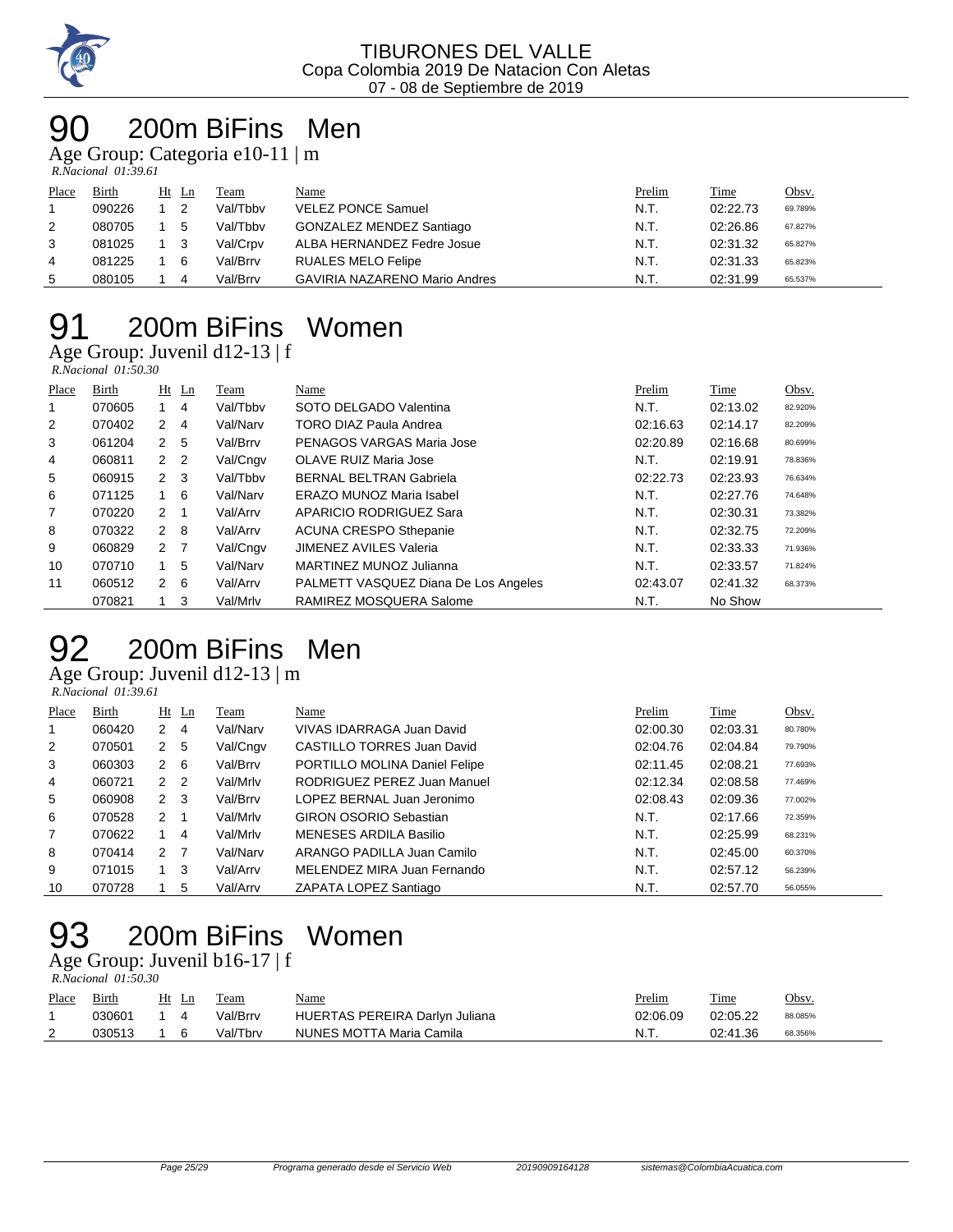

## 200m BiFins Women

Age Group: Juvenil c14-15 | f

| R.Nacional 01:50.30 |  |
|---------------------|--|

| Place | <u>Birth</u> | $Ht$ Ln | Team     | <u>Name</u>                  | Prelim   | <b>Time</b> | Obsv.   |
|-------|--------------|---------|----------|------------------------------|----------|-------------|---------|
|       | 040110       |         | Val/Tbrv | AYALA CAMACHO Sofia          | N.T.     | 02:02.44    | 90.085% |
|       | 050405       |         | Val/Mrlv | NINO PINZON Ana Maria        | 02:11.99 | 02:11.91    | 83.618% |
|       | 051010       | 5       | Val/Arrv | RAMOS POLANIA Danielle Marie | 02:09.99 | 02:17.24    | 80.370% |
|       | 050901       |         | Val/Tbrv | RESTREPO HENAO Mariana       | N.T      | No Show     |         |

### 200m BiFins Men

Age Group: Juvenil b16-17 | m

 *R.Nacional 01:39.61* 

| Place | Birth  | $Ht$ Ln        | Team     | Name                                | Prelim   | <b>Time</b> | Obsv.   |
|-------|--------|----------------|----------|-------------------------------------|----------|-------------|---------|
|       | 020630 | $3\quad 4$     | Val/Tbrv | MARTINEZ GUZMAN Juan Pablo          | 01:50.60 | 01:52.37    | 88.645% |
| 2     | 030214 | 3 <sub>5</sub> | Val/Narv | CARDONA POLANCO Nicolas             | 01:56.72 | 01:53.53    | 87.739% |
| 3     | 030407 | 2 5            | Val/Narv | <b>JURADO MEDINA Juan Sebastian</b> | N.T.     | 02:06.64    | 78.656% |
| 4     | 021228 |                | Val/Mrlv | JARAMILLO ARROYO Juan Felipe        | 02:17.90 | 02:17.89    | 72.239% |
| 5     | 030505 | 2 3            | Val/Arrv | CASTILLO GOMEZ Juan Felipe          | N.T.     | 02:42.09    | 61.454% |

#### Age Group: Juvenil c14-15 | m

| R.Nacional 01:39.61 |        |                |                |          |                                  |          |          |         |  |
|---------------------|--------|----------------|----------------|----------|----------------------------------|----------|----------|---------|--|
| Place               | Birth  |                | $Ht$ Ln        | Team     | Name                             | Prelim   | Time     | Obsv.   |  |
| 1                   | 040521 | 3              | $\overline{2}$ | Val/Mrlv | HERRERA LABRADOR Juan Felipe     | 02:12.22 | 02:08.94 | 77.253% |  |
| 2                   | 050822 | 3              | 3              | Val/Mrlv | MURILLO PEREZ Pablo              | 02:08.36 | 02:09.12 | 77.145% |  |
| 3                   | 050615 | 3              | 6              | Val/Brrv | ARANGO CADAVID Santiago          | 02:10.18 | 02:09.26 | 77.062% |  |
| 4                   | 040609 | 2              | $\overline{2}$ | Val/Brrv | CHICA GUEVARA Camilo             | N.T.     | 02:09.64 | 76.836% |  |
| 5                   | 041023 | 2              | -1             | Val/Mrlv | <b>BRITO CALLE Andres Felipe</b> | N.T.     | 02:16.16 | 73.157% |  |
| 6                   | 051122 | 3              | - 7            | Val/Tbby | <b>HOUS DUQUE Alexandre</b>      | 02:17.80 | 02:19.52 | 71.395% |  |
| 7                   | 040122 | 2              | - 6            | Val/Arrv | ARROYAVE MIRA Andres Felipe      | N.T.     | 02:20.06 | 71.120% |  |
| 8                   | 041004 | 2 <sub>7</sub> |                | Val/Arrv | BERNAL BERMUDEZ Alejandro        | N.T.     | 02:21.82 | 70.237% |  |
| 9                   | 050721 |                | $1 \quad 3$    | Val/Brrv | <b>GARCIA AVILA AVILA Julian</b> | N.T.     | 02:24.91 | 68.739% |  |
| 10                  | 051203 | 1 6            |                | Val/Narv | RIVILLAS CEBALLLOS Juan David    | N.T.     | 02:26.65 | 67.924% |  |
| 11                  | 051216 | 3              | -8             | Val/Brrv | <b>GOMEZ ROSAS Jeronimo</b>      | 02:21.55 | 02:27.33 | 67.610% |  |
| 12                  | 050401 | $1 \quad 4$    |                | Val/Tbby | ROA SOTO Juan Diego              | N.T.     | 02:28.95 | 66.875% |  |
| 13                  | 041111 | $2 \quad 8$    |                | Val/Brrv | <b>GOMEZ OSORIO Eduardo</b>      | N.T.     | 02:33.40 | 64.935% |  |
| 14                  | 050603 | $1 \quad$      | 5              | Val/Narv | ERAZO MUNOZ Ricardo              | N.T.     | 02:34.39 | 64.518% |  |
| 15                  | 050411 | $\overline{2}$ | 4              | Val/Tbbv | QUINTERO DIAZ Alejandro          | 02:57.90 | 02:50.59 | 58.391% |  |

# 200m BiFins Women

Age Group: Mayores | f  *R.Nacional 01:50.30* 

| Place    | Birth  | Ht<br>Ln | Team     | Name                    | Prelim   | Time     | Obsv.   |
|----------|--------|----------|----------|-------------------------|----------|----------|---------|
|          | 941212 |          | Val/Brrv | ESPINOSA HERRERA Ximena | 02:11.71 | 02:16.93 | 80.552% |
| <u>_</u> | 950119 |          | Val/Cofm | TORO MUNOZ Ana Maria    | N.T.     | 02:30.49 | 73.294% |

# 200m BiFins Men

Age Group: Mayores | m  *R.Nacional 01:39.61* 

| Place | Birth  |     | Ht Ln | Team     | <u>Name</u>                   | Prelim   | Time     | Obsv.   |
|-------|--------|-----|-------|----------|-------------------------------|----------|----------|---------|
|       | 981229 |     | 4     | Val/Thrv | MOSQUERA IBAGON Juan Fernando | 01:45.09 | 01:51.77 | 89.121% |
|       | 960713 | 1 5 |       | Val/Tbby | MARTINEZ HURTADO Jhoan Carlos | 01:57.85 | 01:59.61 | 83.279% |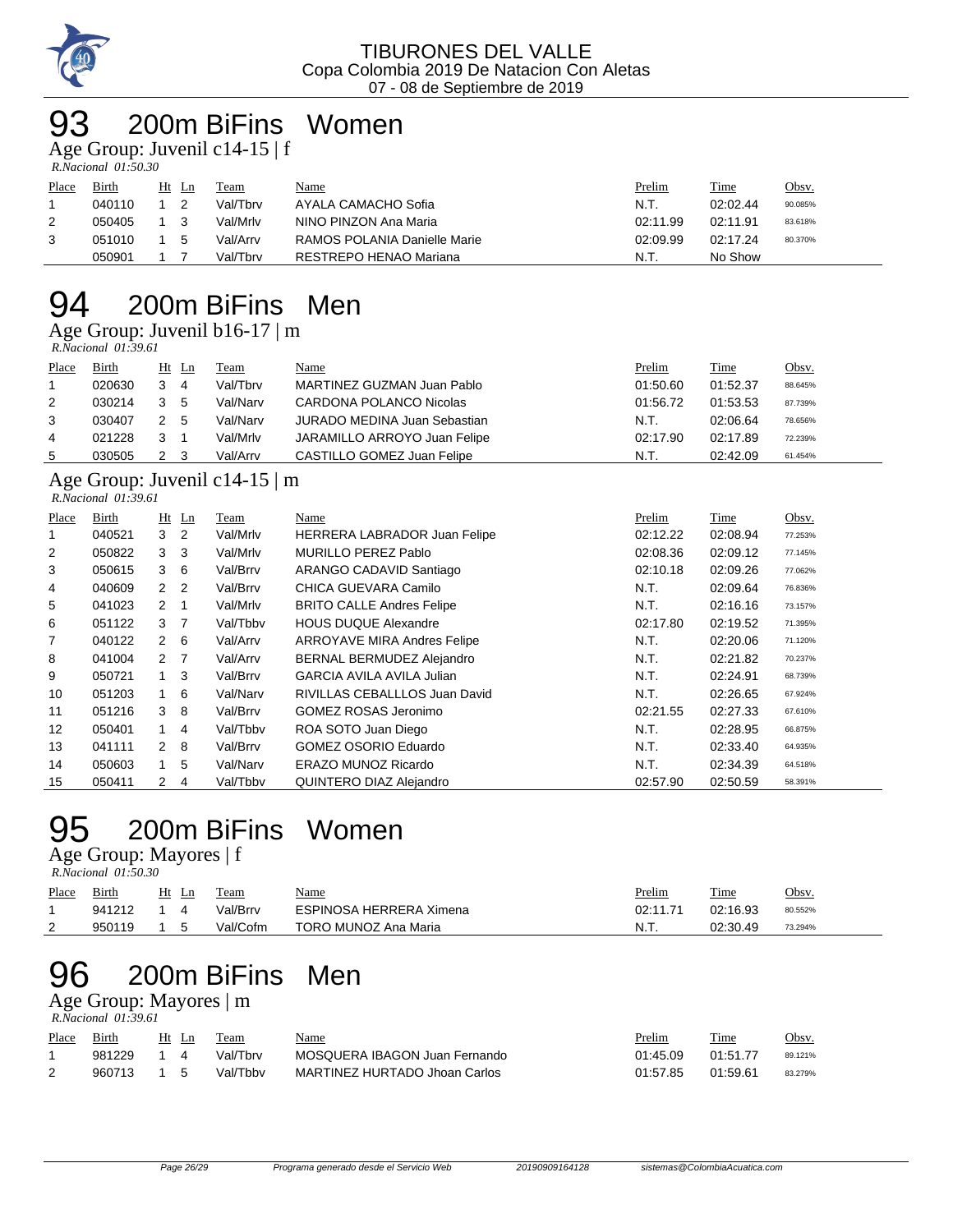

Continuing... Event: 96 200m BiFins Age Group: MAYORES | M

|  | 990521 |             | Val/Narv | GIL VALENCIA Jorge Steven      | N.T. | 02:40.03     | 62.245% |
|--|--------|-------------|----------|--------------------------------|------|--------------|---------|
|  | 951005 | $1 \quad 3$ | Val/Tbrv | PALTA LOPEZ Cristhian Mauricio | N.T. | Disqualified |         |
|  | 951005 | 16          | Val/Tbrv | JARAMILLO CORREA Juan David    | N.T. | No Show      |         |
|  | 970718 |             | Val/Crpv | ROMERO PIEDRAHITA Sebastian    | N.T. | No Show      |         |

### 97 200m BiFins Women

Age Group: 34 - 45 years | f

|                                                              | $R. Nacional$ $01:50.30$ |             |    |          |                                           |        |          |         |  |  |  |
|--------------------------------------------------------------|--------------------------|-------------|----|----------|-------------------------------------------|--------|----------|---------|--|--|--|
| Place                                                        | Birth                    | $Ht$ Ln     |    | Team     | Name                                      | Prelim | Time     | Obsv.   |  |  |  |
| 1                                                            | 800617                   |             |    | Val/Narv | OLAYA ACOSTA Lorena Maria                 | N.T.   | 02:50.55 | 64.673% |  |  |  |
|                                                              | 830507                   |             |    | Val/Cofm | <b>HERNANDEZ ARROLLAVE Angelica Maria</b> | N.T.   | No Show  |         |  |  |  |
| Age Group: $46 - 74$ years $ f $<br>$R. Nacional$ $01:50.30$ |                          |             |    |          |                                           |        |          |         |  |  |  |
|                                                              |                          |             |    |          |                                           |        |          |         |  |  |  |
| Place                                                        | Birth                    | $Ht$ Ln     |    | Team     | Name                                      | Prelim | Time     | Obsv.   |  |  |  |
| 1                                                            | 591028                   |             | -4 | Val/Tbrv | CASTILLO PEREZ Nayibe                     | N.T.   | 02:25.97 | 75.563% |  |  |  |
| $\overline{2}$                                               | 680924                   |             | -5 | Val/Tbrv | <b>MONSALVE MARIN Gloria Patricia</b>     | N.T.   | 03:13.00 | 57.150% |  |  |  |
| 3                                                            | 690306                   | $1 \quad 3$ |    | Val/Cofm | CHAMORRO MORENO Monica Sofia              | N.T.   | 03:15.06 | 56.547% |  |  |  |
|                                                              | 740812                   |             | 8  | Val/Cofm | <b>GARCIA PEREZ Yudi Janeth</b>           | N.T.   | No Show  |         |  |  |  |

#### 98 200m BiFins Men Age Group: 34 - 45 years | m

 *R.Nacional 01:39.61* 

| Place | Birth  | $Ht$ Ln                      | Team     | <u>Name</u>                          | Prelim   | Time     | <u>Obsv.</u> |
|-------|--------|------------------------------|----------|--------------------------------------|----------|----------|--------------|
|       | 740703 | $\overline{\mathbf{0}}$<br>0 | Val/Tbrv | REINA CLAVIJO Yesid                  | N.T.     | 02:11.68 | 75.646%      |
| 2     | 820720 | 6                            | Val/Cofm | <b>GUACHETA PANTOJA Jhon Gabriel</b> | N.T.     | 02:15.89 | 73.302%      |
| 3     | 740212 | $\overline{0}$<br>$\Omega$   | Val/Mrlv | VASQUEZ GOMEZ Robinson               | N.T.     | 02:19.85 | 71.226%      |
| 4     | 800314 | -4                           | Val/Tbby | MESA SUAREZ Edward Augusto           | 02:45.76 | 02:39.82 | 62.326%      |
| 5     | 830316 | $\overline{2}$               | Val/Cofm | VIQUE CARDONA John Edier             | N.T.     | 02:43.04 | 61.095%      |
| 6     | 490916 | - 0                          | Val/Arre | LEON GARCES Adolfo                   | N.T.     | 03:21.54 | 49.424%      |

#### Age Group: 46 - 74 years | m

| R.Nacional 01:39.61 |  |
|---------------------|--|
|---------------------|--|

| Place          | Birth  | $Ht$ Ln                         | Team     | Name                                | Prelim | <b>Time</b> | Obsv.   |
|----------------|--------|---------------------------------|----------|-------------------------------------|--------|-------------|---------|
|                | 720303 | $2 \quad 8$                     | Val/Tbrv | <b>CORRALES GOMEZ Robert Fabian</b> | N.T.   | 02:18.64    | 71.848% |
| 2              | 721122 | 4                               | Val/Tbrv | ARDILA NANEZ Carlos Alberto         | N.T.   | 02:20.82    | 70.736% |
| 3              | 670401 | 2 <sub>7</sub>                  | Val/Mrlv | ALVAREZ VARGAS Francisco Javier     | N.T.   | 02:23.33    | 69.497% |
| $\overline{4}$ | 560118 | 2 5                             | Val/Tbrv | FERNANDEZ NARVAEZ Mauricio Eduardo  | N.T.   | 02:28.15    | 67.236% |
| 5              | 710608 | 2                               | Val/Cngv | CASTILLO COBALEDA Diego             | N.T.   | 02:29.44    | 66.656% |
| 6              | 581023 | $2 \quad 3$                     | Val/Tbrv | <b>AVEIGA CEDENO Tony Bismarck</b>  | N.T.   | 02:44.37    | 60.601% |
| 7              | 610721 | $2 \quad 6$                     | Val/Tbrv | ESTRADA JARAMILLO Carlos Eduardo    | N.T.   | 02:47.19    | 59.579% |
| 8              | 460715 | 3<br>5                          | Val/Arrv | ARANGO JARAMILLO Hernan             | N.T.   | 03:11.12    | 52.119% |
|                | 660713 | $\mathcal{P}$<br>$\overline{2}$ | Val/Cofm | JIMENEZ MILLAN Luis Alfonso         | N.T.   | No Show     |         |

# 99 4x100m Surface Women

Age Group: Juvenil d12-13 | f

|       | R.Nacional 02:40.87 |       |          |                     |        |             |          |         |
|-------|---------------------|-------|----------|---------------------|--------|-------------|----------|---------|
| Place | Birth               | Ht Ln | Team     | Name                | Prelim | T.1th.Relay | T.Team   | Obsv.   |
|       | RF09901             | 4     | Val/Mrlv | E11f Gomez Isabella | N.T.   | N.T.        | 04:07.34 | 65.040% |
|       |                     |       |          | E11f Nino Sara      |        |             |          |         |
|       |                     |       |          | D123f Mina Danna    |        |             |          |         |
|       |                     |       |          | E11f Paja Sofia     |        |             |          |         |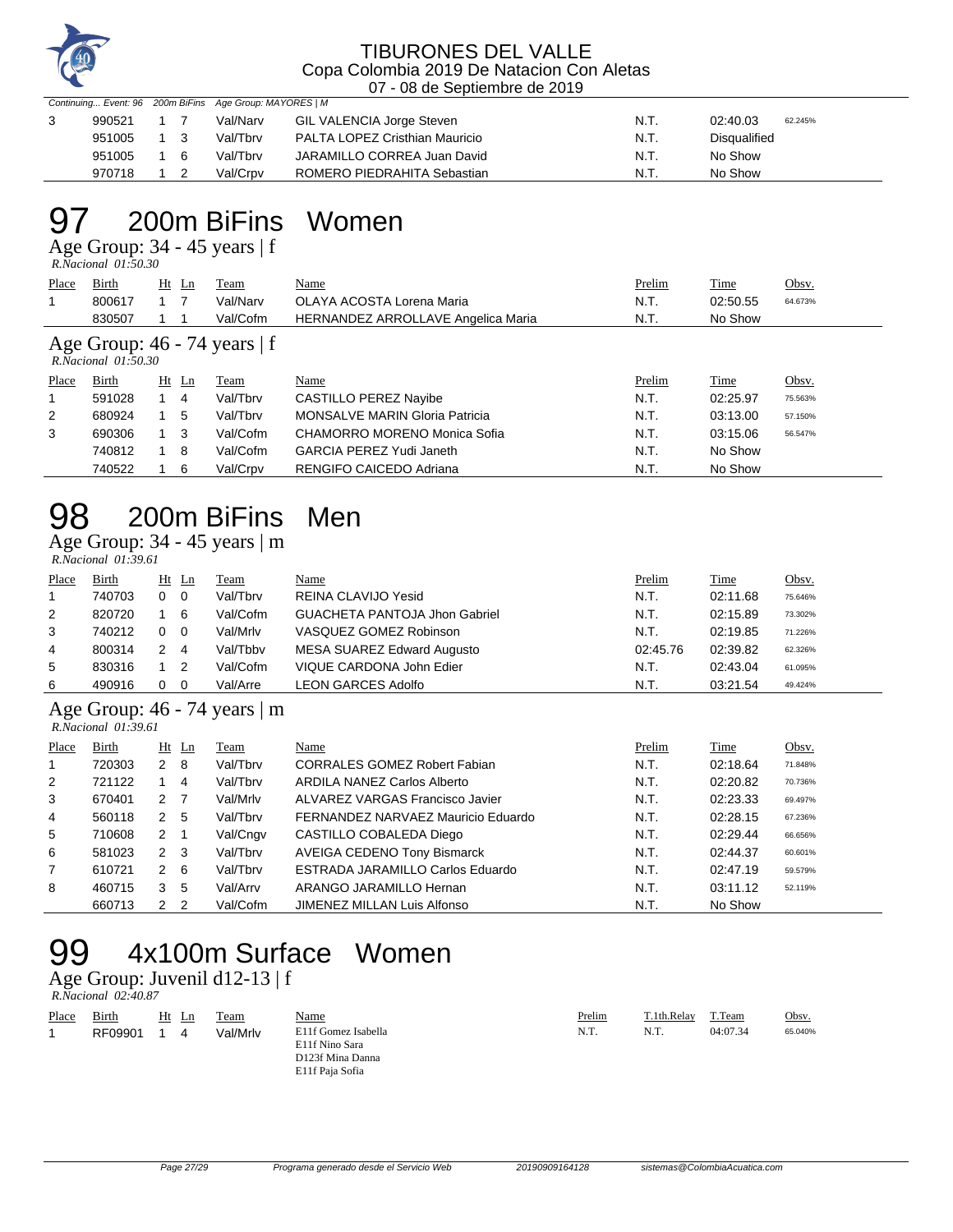

Continuing... Event: 100 4x100m Surface Age Group: JUVENIL D12-13 | X

#### 100 4x100m Surface Mixed Age Group: Juvenil d12-13 | x

| Place<br>1 | Birth<br>RM10001 | Ht<br>$\mathbf{1}$ | Ln<br>4 | Team<br>Val/Brrv | Name<br>D123m Palomino Alejandro<br>D123m Portillo Daniel<br>D123m Cadavid Mateo<br>D123m Lopez Juan           | Prelim<br>03:38.71 | T.1th.Relay<br>N.T. | T.Team<br>03:37.20 | Obsv.<br>0.000% |
|------------|------------------|--------------------|---------|------------------|----------------------------------------------------------------------------------------------------------------|--------------------|---------------------|--------------------|-----------------|
| 2          | RX10006          | 1.                 | 7       | Val/Cngv         | D123f Olave Maria<br>D123m Castillo Juan<br>D123f Jimenez Valeria<br>D123m Suarez Anderson                     | N.T.               | N.T.                | 03:38.81           | 0.000%          |
| 3          | RX10005          |                    | 2       | Val/Narv         | D123f Toro Paula<br>D123f Erazo Maria<br>D123f Martinez Julianna<br>D123m Vivas Juan                           | N.T.               | N.T.                | 03:58.75           | 0.000%          |
| 4          | RX10002          |                    | 3       | Val/Mrlv         | D123m Giron Sebastian<br>D123m Meneses Basilio<br>D123m Rodriguez Juan<br>D123m Gomez Miguel                   | N.T.               | N.T.                | 04:02.98           | 0.000%          |
| 5          | RX10001          | 1.                 | 5       | Val/Arrv         | D123f Aparicio Sara<br>D123m Zapata Santiago<br>D123f Palmett Diana<br>D123f Acuna Sthepanie                   | N.T.               | N.T.                | 05:25.43           | 0.000%          |
| 6          | RX10003          |                    | 6       | Val/Arrv         | D123m Urbano Andres Esteban<br>D123m Carabali Brayan Alejandro<br>D123m Giron Jean Paul<br>D123m Melendez Juan | N.T.               | N.T.                | 06:48.35           | 0.000%          |

### 101 4x100m Surface Women

Age Group: Categoria e10-11 | f

| Place | Birth   | Ht Ln | Team     | <b>Name</b>                                                                                   | Prelim | T.1th.Relay | T.Team   | Obsv.   |
|-------|---------|-------|----------|-----------------------------------------------------------------------------------------------|--------|-------------|----------|---------|
|       | RF10101 | 4     | Val/Arrv | E11f Chicaiza Leyren Dayan<br>E11f Zapata Yuli<br>F09f Alvarez Eileen<br>E11f Becerra Mariana | N.T.   | N.T.        | 07:07.32 | 37.646% |

#### 102 4x100m Surface Mixed Age Group: Categoria e10-11 | x

Place Birth Ht Ln Team Name **Name Prelim** T.1th.Relay T.Team Obsv. 1 RX10202 1 5 Val/Tbbv E11m Velez Samuel N.T. N.T. 04:30.96 0.000% E11f Elvira Laura E11f Bonilla Michel E11m Gonzalez Santiago 2 RX10203 1 3 Val/Cngv F09m Echavarria Jacobo N.T. N.T. 04:51.88 0.000% E11f Jimenez Laura E11f Delgado Maria Antonia E11f Lopez Sara 3 RX10204 1 6 Val/Narv E11f Paez Laura N.T. N.T. 05:35.29 0.000% F09m Dagles Nicolas E11f Pineda Mariana E11m Velasco Andres